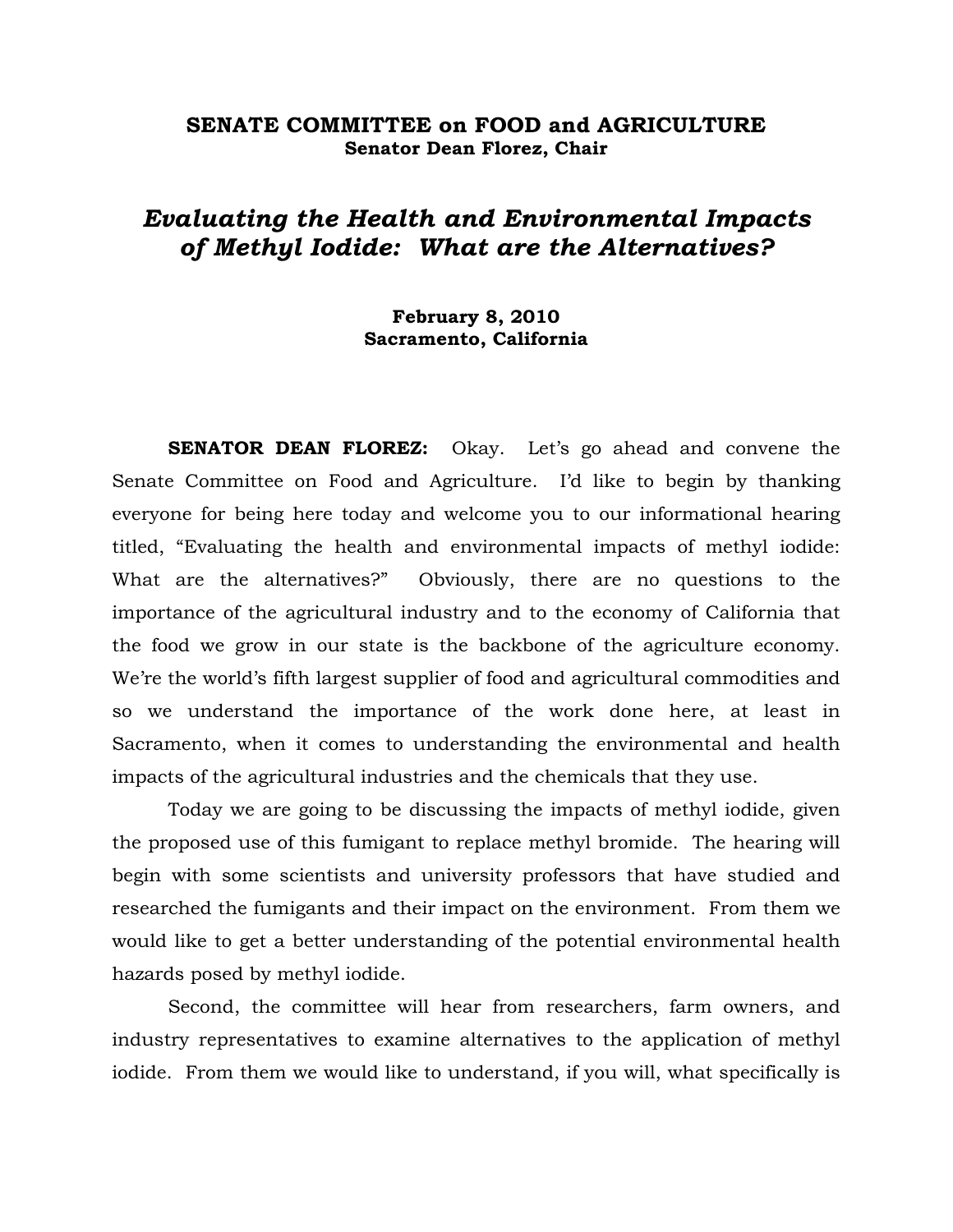available in terms of the replacements for methyl bromide; where they see the industry moving forward as we begin to look at these types of fumigants.

 The third panel; we will hear from federal regulating agencies responsible for the registration of this particular fumigant—methyl iodide—as a pesticide for use in California. Then, we would like to understand the registration process; the analysis used to register such pesticides; and particularly, we'd like to understand DPR's external review and its reevaluation of this as a fumigant. I'm more interested in understanding the steps, as we move forward, in terms of how we're going to move through this process. And, of course, we're going to hear from DPR, the Department of Pesticide Regulation, and here, again, we'd like to go over the entire issue, if you will, from 2006, 2007, and up to this point. We'd like to learn of the steps taken so far. More importantly, we'd like to talk about the additional steps and the plans DPR plans to move forward on, in terms of these long and short term goals in terms of reducing potential hazards of this fumigant.

 As most know, this committee is very interested in protecting the health of those who work in our farms and those that live in the community surrounding agricultural lands.

 I'd like to thank Senator Wolk, our newest member to the Senate Ag Committee. We share lots of agricultural area and there are lots of areas that border agricultural land. And we're very interested in trying to understand how our agricultural industry can operate and profit, but at the same time, not profit, if you will, on the health of those who work hard or live near agricultural lands. Today it's trying to find, if you will, the appropriate balance in this particular issue. And I'd like to get started. And, Senator Wolk, would you like to say anything at all?

#### **SENATOR LOIS WOLK:** No thank you.

**SENATOR FLOREZ:** Okay. Let's go ahead and have the first panel, if we could, the scientists and researchers. We have Susan Kegley, Ph.D., Amber Wise, Ph.D., and Neil Schore, Ph.D. And, please, when you introduce yourself for the record, give us some of your background and we'll go from there.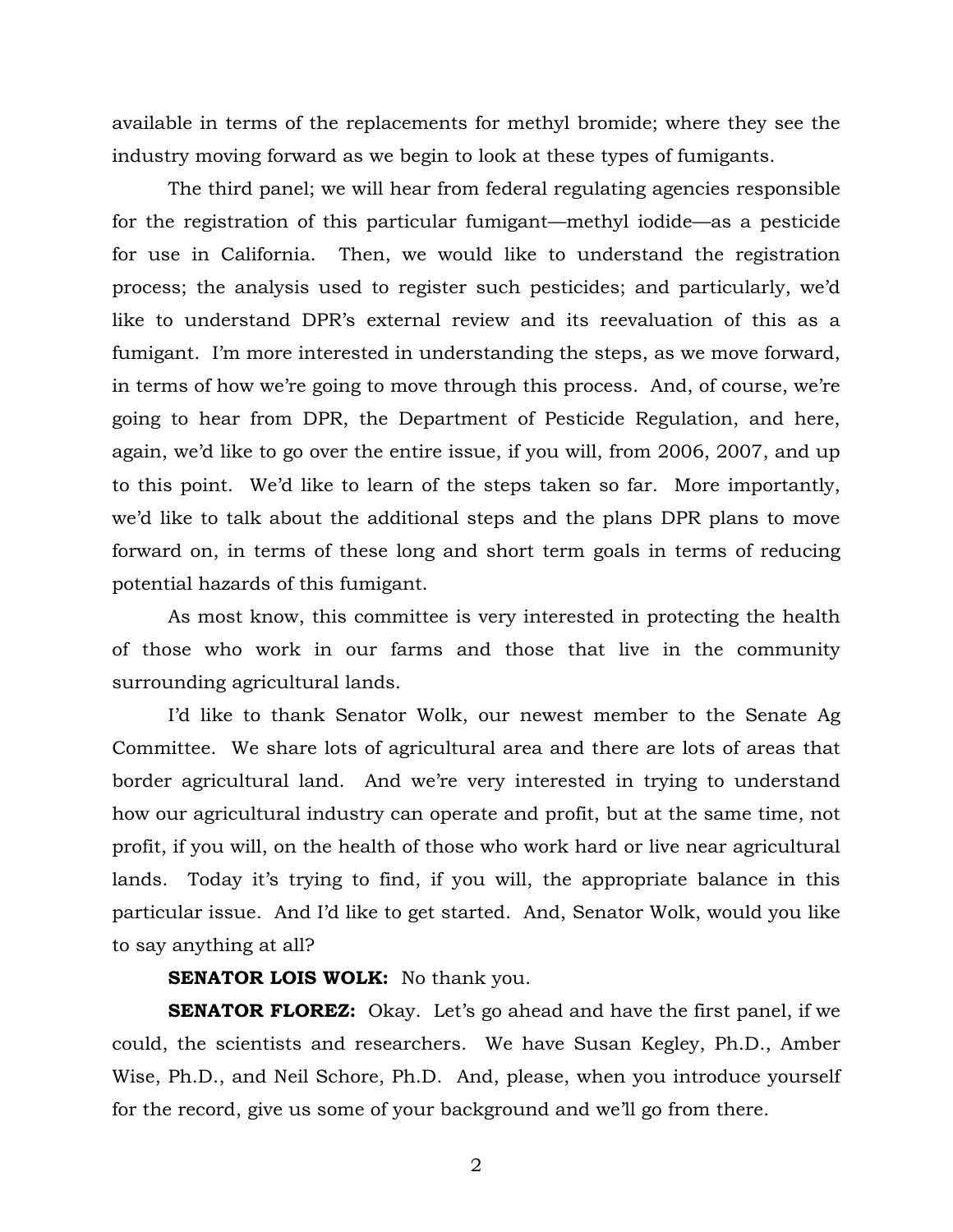Good morning.

**SUSAN KEGLEY:** Good morning. Thank you so much for having us. There's handouts coming around that you will need.

 My name is Susan Kegley. I'm an organic chemist—Ph.D. organic chemist and consulting scientist with Pesticide Action Network. I've been working in the area of pesticide science and policy and air quality for the last 10 years in California.

 I want to provide an overview of how this chemical would be used if it were registered, and some of the potential hazards. Others will take up more of the details.

 On the first page there, with the picture of the strawberries and the tomatoes, methyl iodide is proposed as a new fumigant. EPA registered it in October of 2007 but California has had a more thorough review process. It's to be marketed as a drop-in replacement for methyl bromide because of methyl bromide's global phase-out. And the crops for which it will be used will be strawberries, tomatoes, turf, grapes, nurseries, and cut flowers.

 The problem with all of the fumigants is that they are applied at very high application rates on the order of 50 to several hundred pounds per acre, and, usually, lately anyway, as mixtures. Mixtures of fumigants are not tested in the toxicology, so we have ideas about the toxicity of one fumigant by itself but not many mixed together.

 Some pictures below of the tractors. It's used prior to planting. So these will not be residues on a crop afterwards, but it's applied to bare soil.

 And on the next page you can see an application—two different kinds of applications. A broadcast tarped application, where the tractor is applying the fumigant, dragging the shanks through the soil that release the gas, and the workers are shoveling soil over the edges of the tarps. So the tarp may slow the release of the methyl iodide from the soil but it doesn't stop it completely, and certainly, the edges where the soils are very permeable. And the second picture on the bottom is a bedded tarped application. You can see there's many more edges there, so those tend to leak more fumigant into the air.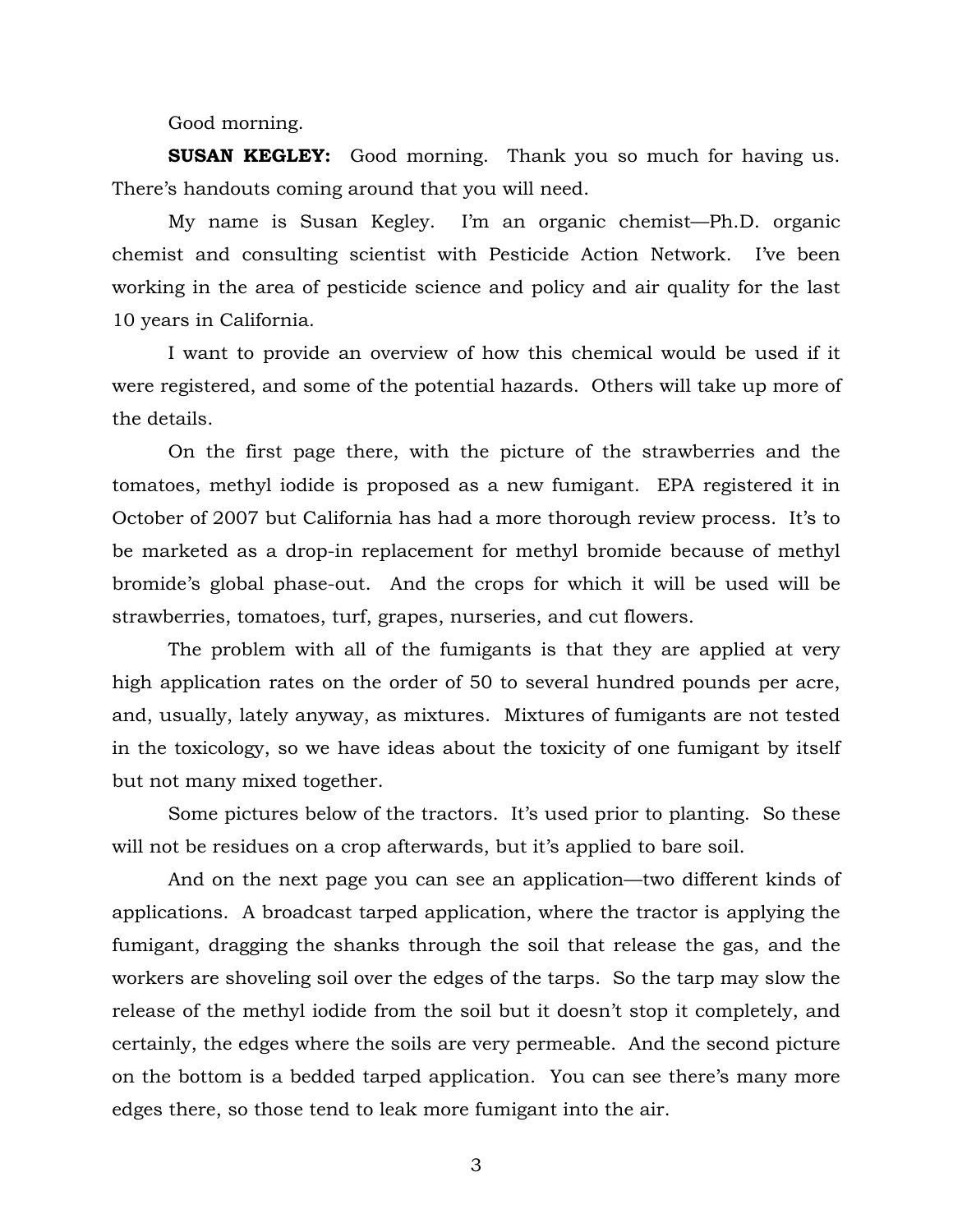On the next page I have highlighted some of the incidents, poisoning incidents that have happened, Senator Florez, in your district even. Exposure is inevitable with these chemicals not matter how careful the training is of the applicators. People make mistakes, for one thing. And even if people don't make mistakes, if you apply during certain weather conditions, such as temperature inversions, you will have off-site drift at levels that can be particularly toxic to people. Many people have been evacuated from their homes in the early evening/late evening when the inversion layers settle in. This is not cheap for the state of California. It's incredibly disruptive for the people who live close to these areas. And then, you don't even have to be that close; many of these poisoning incidents were for people living up to a mile away.

 So methyl iodide has many hazards. It's got everything you want if you want to be poisoned. It's a Prop. 65 carcinogen. It causes developmental toxicity and fetal loss late in pregnancy, so miscarriages. It's a hazardous air pollutant according to EPA. It's neurotoxic, which is going to be mostly problematic for the workers. It's toxic to the thyroid. And as I've mentioned, it has a lot of potential for moving offsite. It also has potential to get into groundwater.

 And then on page-4, I've put several other chemicals for comparison of the carcinogenicity of methyl iodide. And the  $(Q_1^*)$  that is highlighted there, basically the larger that number is, the more potent the carcinogen—the chemical is. And so, methyl iodide is on the same level of potency as far as causing cancer as formaldehyde, which we've been working very hard to get out of building materials; pentachlorophenol used in wood treatments and no longer allowed to be used anymore; perchloroethylene used in the dry cleaning industry, and they're working really hard to get rid of that; and chloropicrin, on the bottom of the chart there, is one of the fumigants that will be co-used methyl iodide and chloropicrin will be used together, so it will be the double whammy.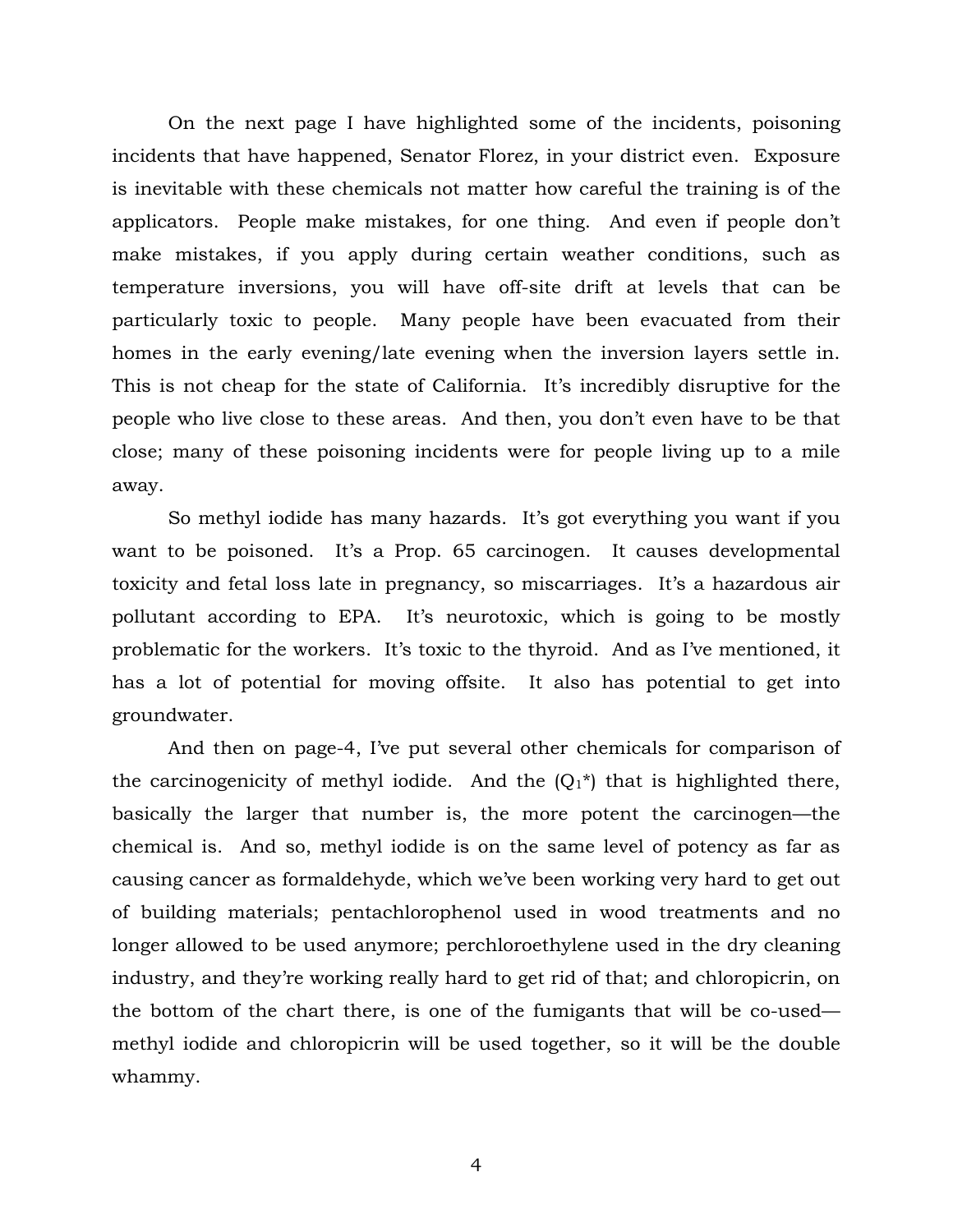The exposures that DPR estimates indicate that you would be exposed to a level of methyl iodide if you live near the field that's 9 to 90 times higher that would give you a 9 to 90 times higher risk of cancer over your lifetime. A risk of 9 times higher is about like smoking one pack of cigarettes a day, so 90 times higher is unacceptable.

 As far as how much you might envision ever being used in California if methyl iodide were to come in and replace methyl bromide entirely, we can envision up to 6 to 10 million pounds a year of methyl iodide used in California.

 And then finally, if California wants to prevent adverse effects that methyl iodide might cause, the best solution is to not register it at all. We can't afford more contaminated groundwater; it's very expensive to—you cannot cleanup wells often. You have to find other water sources. We really can't afford the health effects of more miscarriages, more cancers, more thyroid disease, and more neighborhood evacuations that are so disruptive and devastating to people.

Thank you.

**SENATOR FLOREZ:** Thank you. I do have some questions for you and for the panel, but why don't we go ahead and have the panel present and then we'll take them as a panel if that will be okay.

**AMBER WISE:** Good morning. And I'd like to thank you, Senator Florez and the committee, for allowing me to come and speak here today.

 My name is Amber Wise. I'm a postdoctoral fellow at the Program for Reproductive Health and the Environment at the University of California, San Francisco. I have a Ph.D. in Chemistry from UC Berkeley. And my recent work at USCF focuses on environmental exposures and factors that may affect human health and development.

 I'm here today to highlight not only the reproductive development and neurotoxicity concerns of methyl iodide, but also to speak to you as a chemist. I believe someone will be speaking possibly later about the caution and safety considerations that chemists employ when handling even very small amounts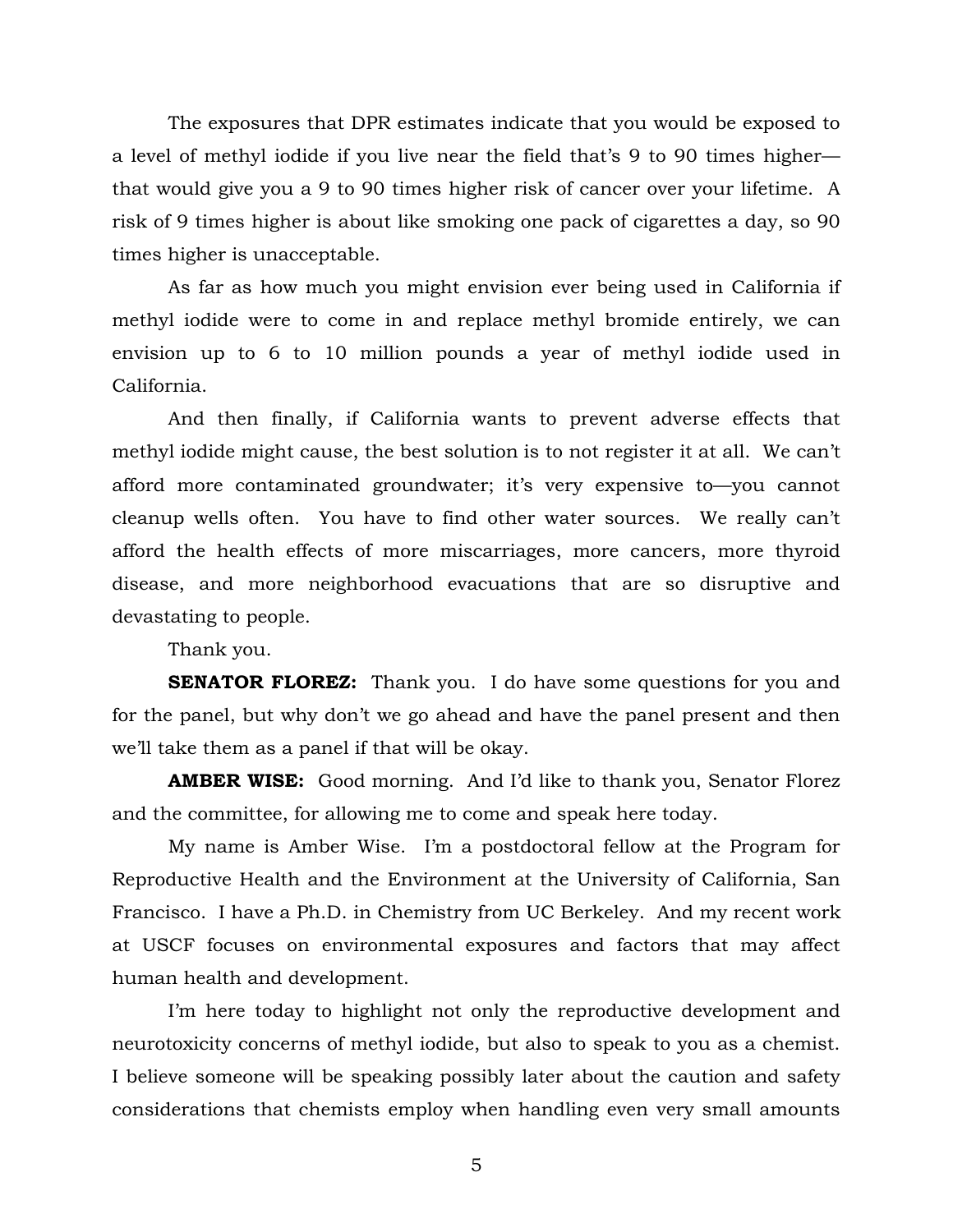of this substance in the laboratory, so I won't belabor this point. But I want you to keep in mind the hundreds of pounds of this pesticide that could be sprayed on a plot of land in a single application.

 The structure of the main thyroid hormone contains iodine and this is the reason that iodine is an essential micronutrient. However, too much iodide exposure leads to suppression of the thyroid hormone synthesis and severe perturbations in the endocrine system. These can cause serious consequences on neurological development and have long-term adverse reproductive health outcomes. Methyl iodide is also a registered carcinogen in California under Prop. 65 and is known to cause serious health effects such as thyroid hormone and central nervous system disruption, neurotoxicity, thyroid tumors in addition to other cancers.

 In pregnant rats and rabbits, methyl iodide causes severe thyroid hormone disruptions, fewer viable fetuses, lower birth weight, and increased fetal death, especially during late pregnancy. This was one of the toxicity endpoints of greatest concern to the California Department of Pesticide Regulation during the risk assessment of methyl iodide.

 During fetal development, the mother is the only source of thyroid hormones for the fetus, and, therefore, even very small perturbations can lead to severe adverse health effects months and even many years down the road. In humans, this could translate to higher rates of miscarriage and lower birth weights, which lead to a host of problems later in life, including lower IQ and reproductive and serious developmental problems.

 In addition to the risk from inhalation of methyl iodide, there are other degradation routes that are known to occur in the soil and water environment and they all yield an iodide ion. Methyl iodide is more likely than methyl bromide to cause iodide ion contamination of groundwater due its lower volatilization rates.

 The California Department of Pesticide Registration estimates that the inhalation exposure for bystanders and groundwater exposures together would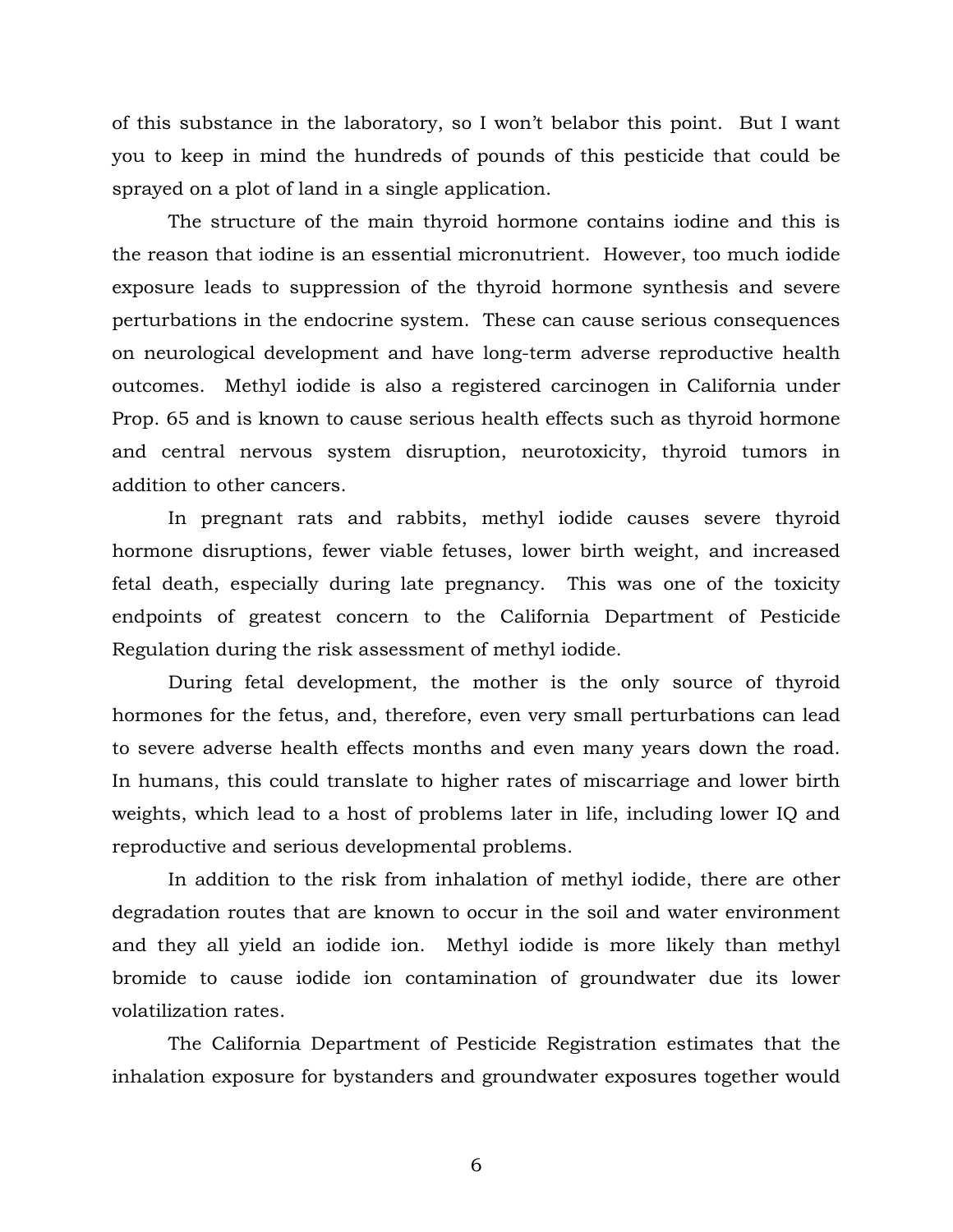surely exceed safety limits for iodide set by the National Academy of Sciences and the Agency for Toxic Substances and Disease Registry.

 Another important point that Dr. Kegley mentioned earlier but I don't think is discussed quite enough is the formulation of this pesticide is such that it's mixed with another highly toxic fumigant called chloropicrin. It's my understanding this is because chloropicrin is a strong lachrymator, meaning it will cause your eyes to tear up significantly and cause a lot of pain, and this will help workers in determining if they've acutely exposed because methyl iodide doesn't have much of a smell itself. There is nothing in the risk assessment that addresses these facts that there will be simultaneous exposures to these chemicals. Additionally, this toxic chemical will already be sprayed in areas where the populations are exposed to other pesticides yearround and these contribute to higher body burdens and increased overt health outcomes in these groups.

 Since the title of this hearing specifically asked for alternatives, I want to briefly mention a couple of things we can do to ensure the health and safety of our state while maintaining economic progress. There are researchers at UC Davis that have shown solarization, or the process of using the sun's heat to kill weed seeds and pathogens in the soil, have worked just as well to increase strawberry yields as traditional soil fumigants. There are also promising results using mustard seed meal and mustard plants as natural methods of pest control. And I think there will be some more people touching on that today.

 We cannot continue to poison our environment and bodies with petroleum based and toxic chemicals. I agree with the 1986 decision to phase out methyl bromide because of its reactivity with the ozone layer in addition to the health concerns from exposures to these types of fumigants but I do not think that more data or toxicity tests will somehow find this chemical safe for use.

 When I speak to fellow colleagues from graduate school about the possibility of replacing something as toxic as methyl bromide with an even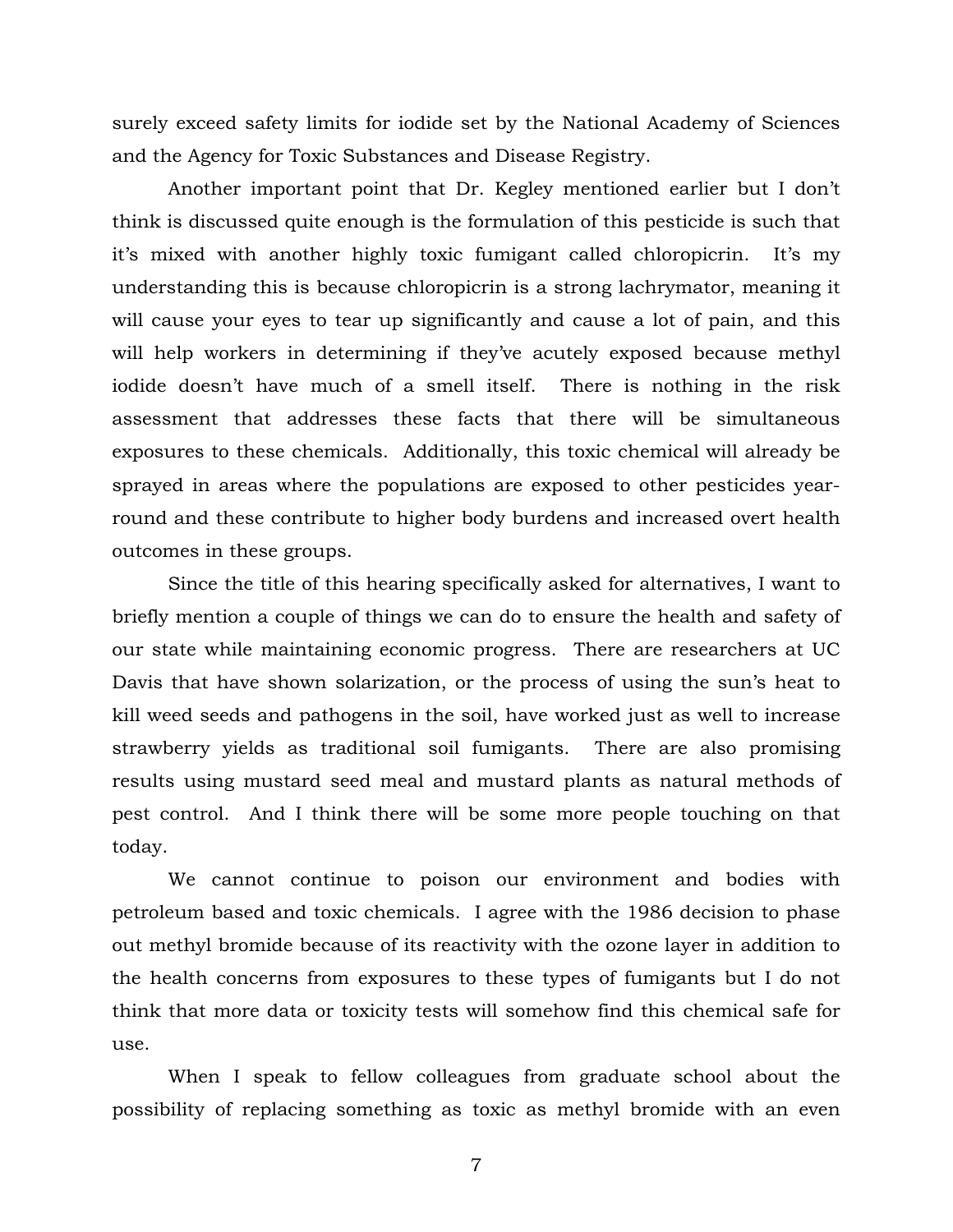more reactive compound, they often laugh at me and think I'm not being serious. I hope you seriously consider the public's health and safety when making your policy decisions.

Thank you. And I'm willing to take any questions you have.

**SENATOR FLOREZ:** Thank you. Okay.

**NEIL SCHORE:** Good morning. And thank you, Senator Florez, for the opportunity to speak to you. I'm Neil Schore. I'm a professor of chemistry, also vice-chair of the Chemistry Department at UC Davis. I'm also director of the UC System wide Cancer Research Coordinating Committee which makes grants to start cancer research programs throughout the system.

 The story about methyl iodide is actually something that, again, when I bring it up—as Dr. Wise has mentioned, when I bring it up among other faculty and mention that this is something that I've gotten involved in to testify with regard to, the main comment when I say that California is thinking of permitting this to be used agriculturally is, "Are they—fill in the blank—insane; crazy; out of their minds?"

And I think that there are aspects of the properties of methyl iodide that perhaps haven't been taken into account when one considers that it's now being used in the majority of states in the nation. And these include the basic chemical and physical properties of the substance—I've got a little handout that I've passed out to everybody—and also aspects of its environmental persistence that go beyond what the normal expertise of a normally trained organic chemist like myself might know about. And so, I have consulted with a colleague, Professor William Casey, who is a distinguished professor of geochemistry, environmental chemistry, land/air/and water resources, and water chemistry. In fact, this is a book that he lent to me so that I could have some documentation of some of the things I'm going to talk about.

Unlike methyl bromide and unlike a lot of fumigants, methyl iodide is not a gas; it is a liquid. It's a heavy, oily liquid with a boiling point well over 100 degrees Fahrenheit. It has a vapor density five times greater than that of air, and that's part of the reason why it's been suggested for use. It does not rise in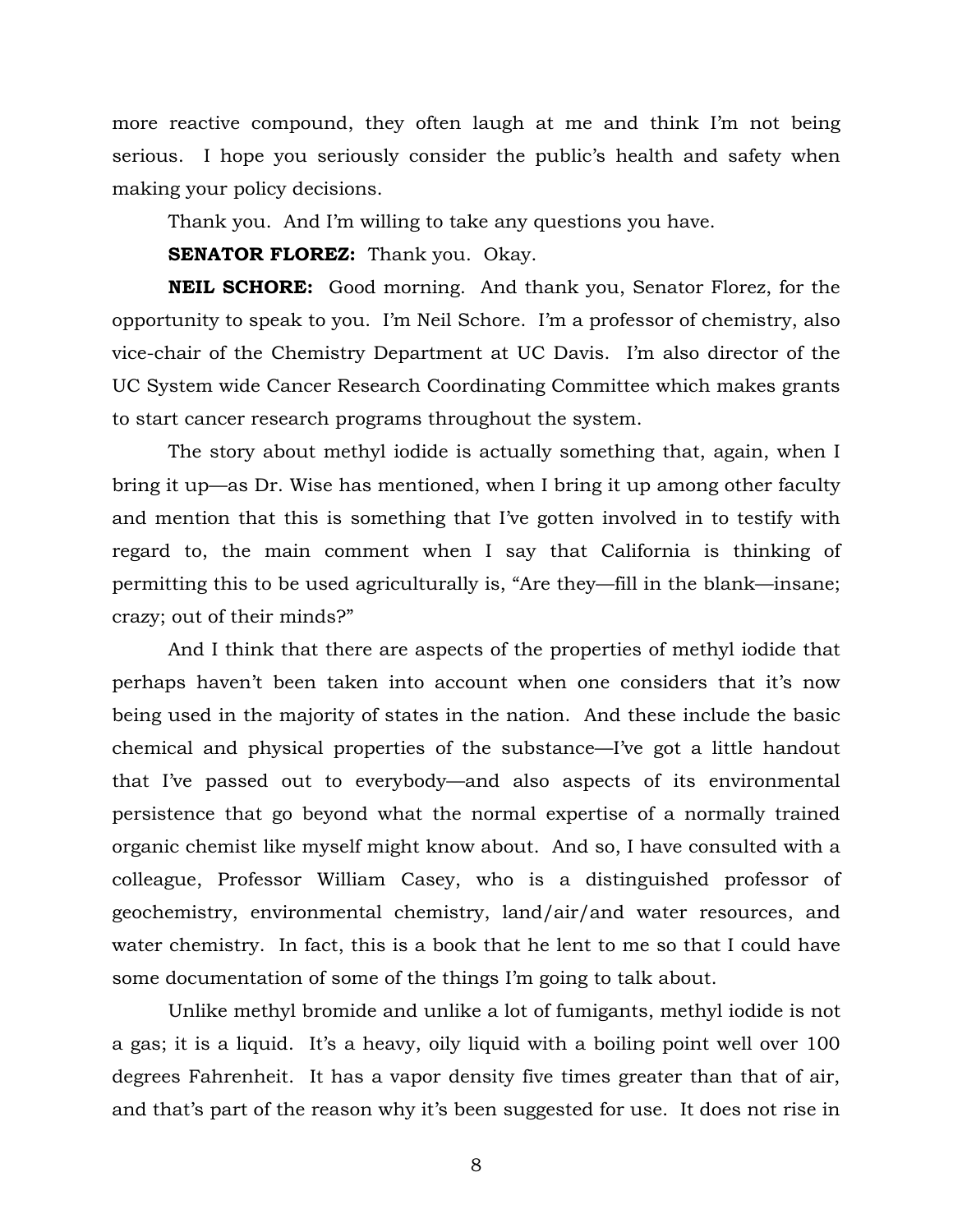the ozone layer. It does not rise at all. If it's released at ground level, it stays at ground level. It disperses horizontally and downwards. When it disperses downwards and gets into the soil, there are a number of possible fates associated with it, one of which is that it can simply mix with groundwater. It mixes better with groundwater. In other words, its mix ability with groundwater is higher than that of methyl bromide or methyl chloride, so it can go directly into groundwater. And in groundwater itself, in water in general, it would last maybe for a time on the order of weeks. But that's not the whole story. The fact is that there is organic material in the soil—humus, other materials that derive from plant degradation just naturally and these are oil like. And since like dissolves likes—something we teach to our freshman chemistry students—the methyl iodide will be largely entrained into these oily, greasy, plant debris, humus like aspects of the soil. And when I asked Bill how long would it last; how long would it leach out from this organic matter in the soil, he said, "Oh, decades," literally, "decades."

Methyl iodide application will have long-term release effects throughout the groundwater. So we would be thinking in terms of something along the lines of MTBE except for the fact that methyl iodide is vastly more hazardous, vastly more dangerous in terms of cancer causing potential, in terms of acute toxicity than MTBE is. So we're dealing with a situation that I think perhaps hasn't been examined in terms of long-term consequences very widely, and that is persistence in the soil and slow leaching into groundwater on an ongoing basis.

Another aspect of this substance is that it's very difficult to remove from water. If you simply do what happens in a typical bottled water store, in other words, distill water that you got out of the tap, methyl iodide will simply distill right along with it. It's not going to go out. It's not going to be separated. It's impossible to separate it by simple distillation. So this will be a persistent contaminant to groundwater through the lifetimes of generations if it's used in large quantities. And the fact of the matter is, that it hasn't been used long enough in this country, anywhere else, for these aspects to be accurately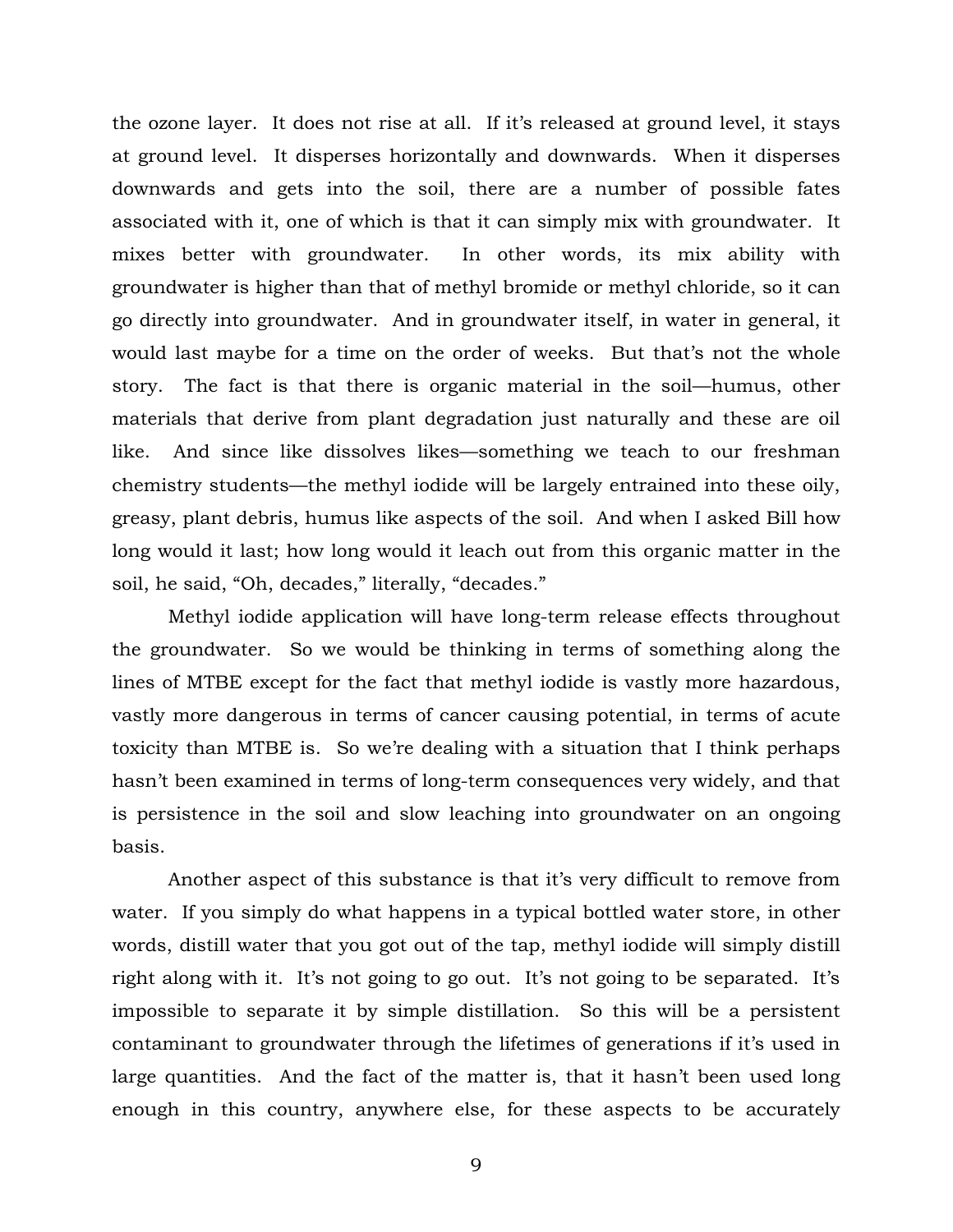measured or taken into account. So that is a major concern on my part and I think of just about all of the chemists that I've spoken with.

One more little point I'd like to make with regard to the company that is distributing this—this Arysta organization. I don't really know very much about them. I've looked at their website. I have somewhat of a sense of what they do. But one aspect of the company that alarms me is that they do not belong to what is called the Responsible Care Initiative. And Responsible Care is an organization that developed when a group called the American Chemistry Council responded to the Bhopal incident, which some of you may be aware of. Almost exactly twenty-five years ago, a release of a toxic substance from a plant in Bhopal, India (methyl isocyanite) killed 3 to 4,000 people within hours. Several tens of thousands of people died within months. And the long-term health effects are still being felt among hundreds of thousands of people.

The American Chemical Council, a similar organization in Canada, gave rise to the Responsible Care Initiative whereby companies sign-on; and we're talking about chemical companies, biotech industries, pharmaceutical, oil companies. Just about any organization that has any commercial interest in chemistry offers up itself to independent inspection and audit by knowledgeable individuals. So this is not by government, this is by people who are trained in the business who understand the issues; who know what to look for.

Responsible Care is now distributed across the globe—53 countries, including Japan. Over 200 American companies signed on to Responsible Care. Over 100 Japanese companies have signed on to Responsible Care. It's entirely voluntary. But the whole point is, that these organizations want the public to have some confidence that they are following prudent, safe, environmentally sensible practices when they do their business. And the consequences are documented: Fewer workplace incidents; the workers in these organizations are healthier; they take fewer sick leaves; releases of toxic substances are reduced. All these for the price of joining this organization have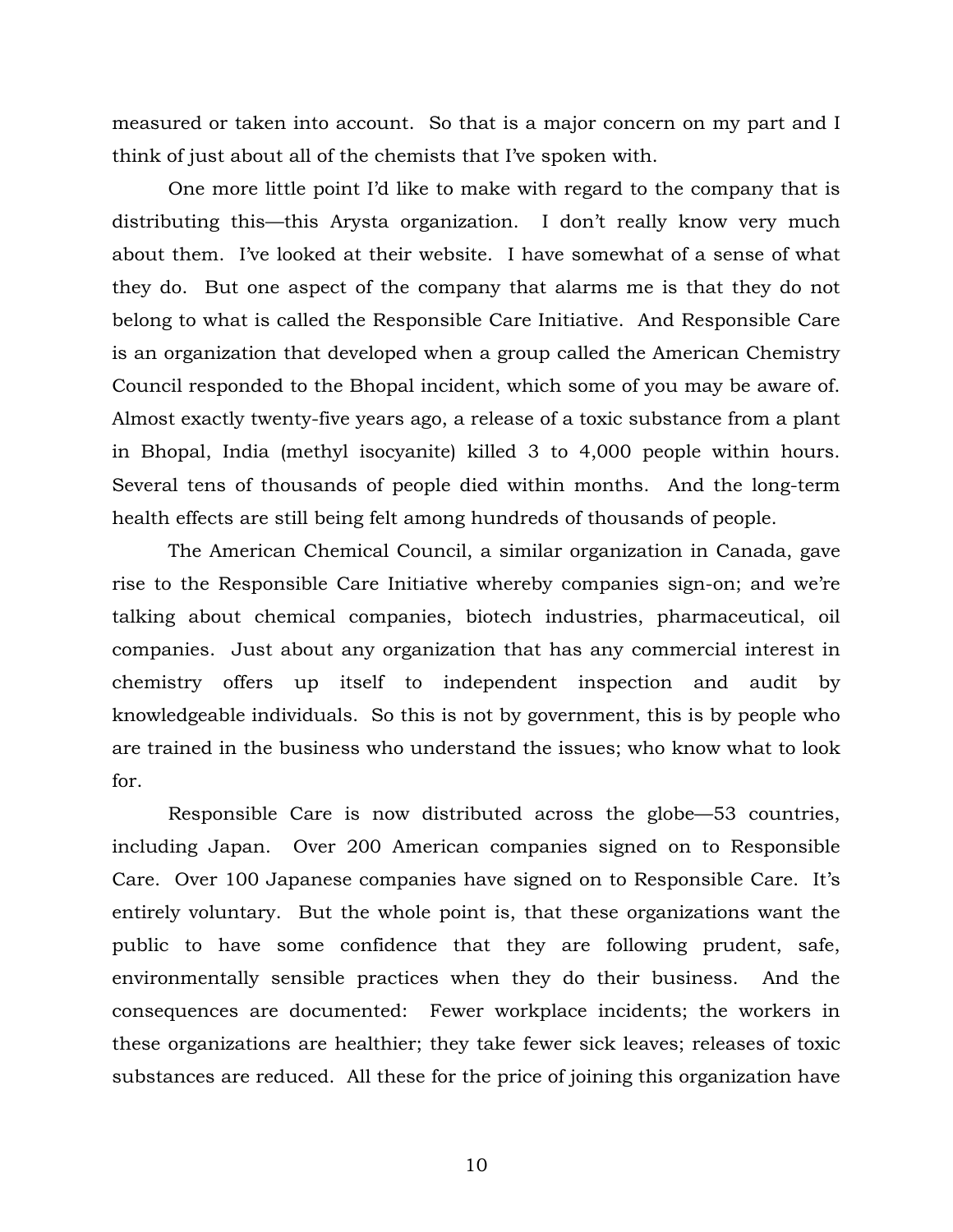in fact been a major economic plus to the industry. And Arysta does not belong and that really bothers me.

Thank you very much.

**SENATOR FLOREZ:** Great. Thank you. You all are going to have to look at each other as I ask these questions because I'd like you to interact a little bit on some of these. Let's start with the very threshold question. Is there any safe way to use this fumigant? That's the hardest question last, and we'll work backwards from there.

**DR. KEGLEY:** The nature of the chemical is such that it will escape from where you use it. And the question is, is in what concentrations? If you used really, really tiny amounts maybe you could use it in a way that doesn't expose too many people at too high a level. But keep in mind that chemists, when they use a milliliter of this chemical, are wearing double gloves, handling it with syringes in a fume hood.

**SENATOR FLOREZ:** And yet the picture you showed, no one even had a respirator on. So farm workers.

**DR. KEGLEY:** Right. And those rules are changing a little bit. Most of the farm workers involved in an application will have to have respiratory protection, or, they're supposed to be provided with it anyway.

**SENATOR FLOREZ:** And how would they know if they're even exposed at certain levels given this has no particular scent? And you mentioned chloropicrin as an additive in order to allow the worker to, I assume, get stinging eyes and folks—you know, we had a whole…

**DR. KEGLEY:** Lung cancer.

**SENATOR FLOREZ:** Well, we had a whole—as you may have mentioned, we had the whole bill signed by this Governor. It was so bad when chloropicrin was applied to farm workers and we actually had pesticide drift, as we called legislation to the Governor and this Governor signed that despite protests from the industry yet now we're talking about combining this particular product with a Prop. 65 listed substance. So again, is there a safe application for this in the way that it is currently being envisioned to be used? Not in the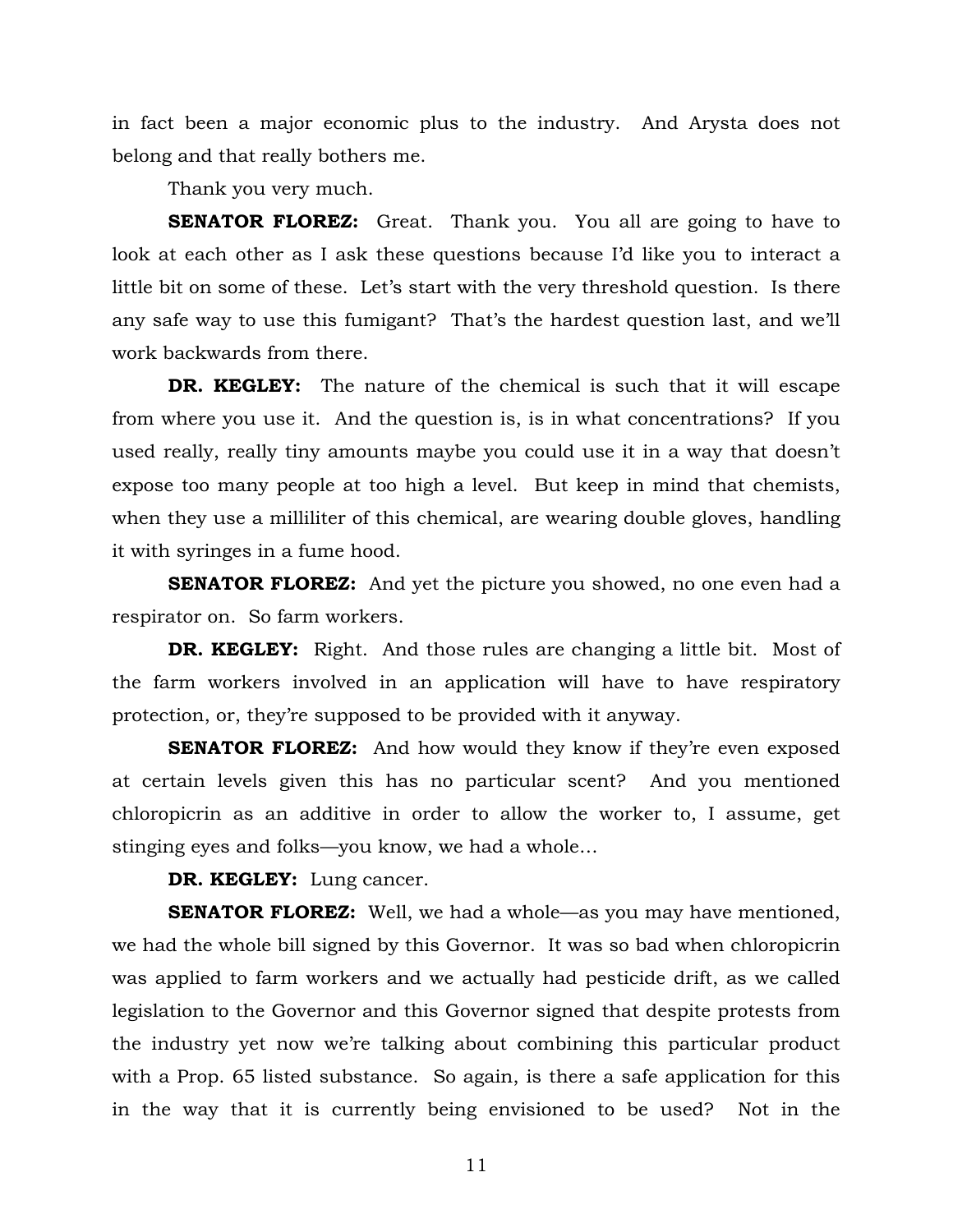chemistry department at UC San Francisco. I mean, you tell me, is there a safe, practical way, from your experiences, to use this in the fields?

**DR. KEGLEY:** No.

**DR. SCHORE:** I can't imagine.

**DR. WISE:** I would agree.

**DR. SCHORE:** It just moves too fast.

**SENATOR FLOREZ:** And was this particular substance originally to be used as a fumigant? When we start to think about methyl iodide, I mean, was this particularly thought of as a fumigant?

**DR. SCHORE:** No. It's a research chemical. It is used in small amounts in synthesis of more complex molecules from less complex molecules which is for example, the cornerstone of the pharmaceutical and medicinal chemistry industries. And these are under tightly controlled conditions. In fume hoods certainly at minimum, and sometimes in what we call "inner atmosphere enclosures."

**SENATOR FLOREZ:** And you mentioned the—at least you referred to the fact that the move to this particular fumigant, pesticide, is that it doesn't allow for the ozone layer to be affected.

**DR. SCHORE:** It's too heavy. And I think it's just come from the expedience of, "Okay, methyl bromide does what we want but it goes up in the atmosphere. What's the closest thing to it that doesn't?" Well, methyl iodide. Well, that's true. That's absolutely true.

**SENATOR FLOREZ:** Right. Because it's an oily substance and actually stays to the ground.

**DR. SCHORE:** Right.

**SENATOR FLOREZ:** And this was because of the Montreal protocol and us moving in that direction?

**DR. SCHORE:** Yeah. Basically.

**DR. WISE:** Correct.

**DR. SCHORE:** It's not entirely benign to the atmosphere, because one way that it does decompose—a minor pathway—but in the amounts that's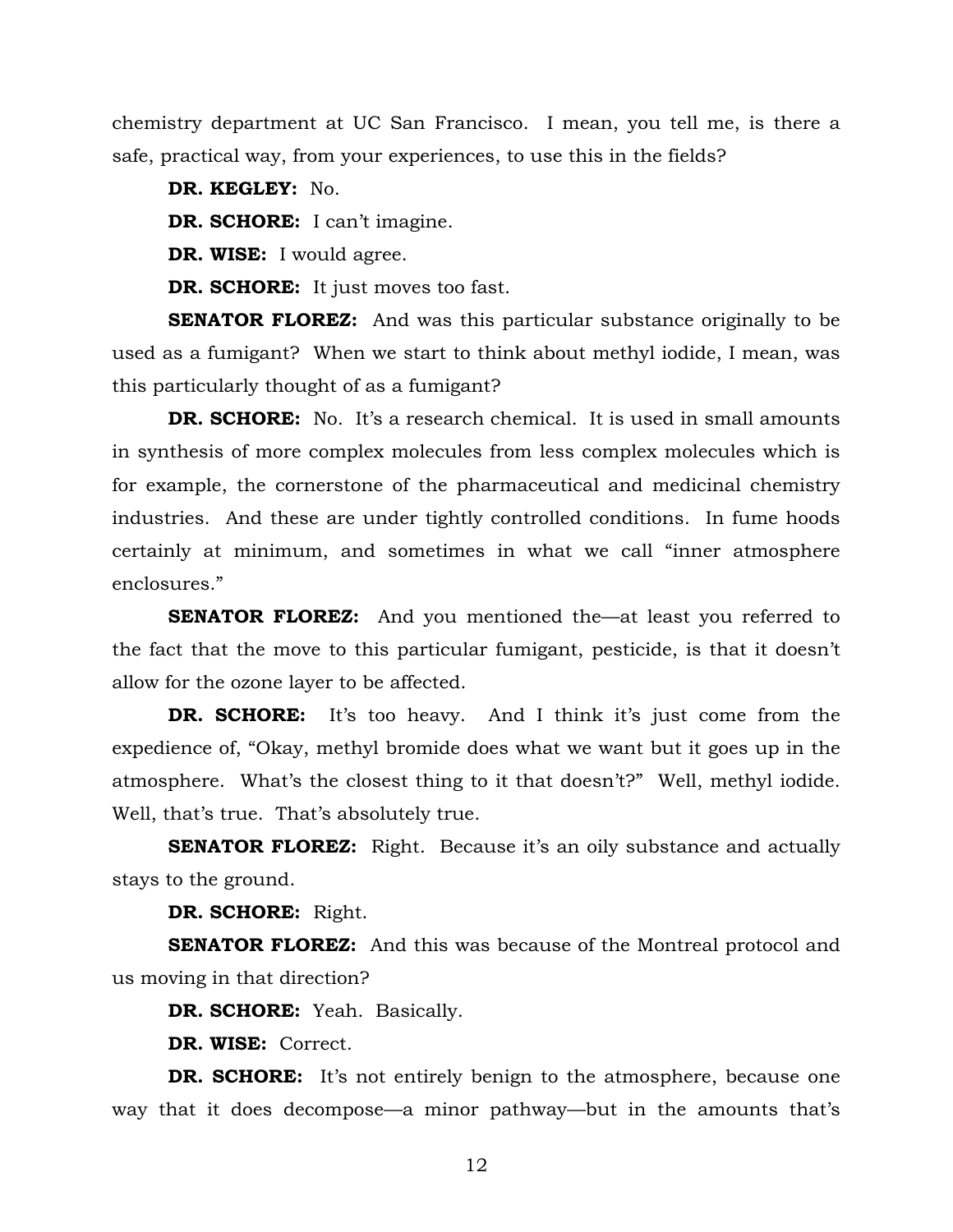going to be applied it may still be significant. When exposed to light, it will decompose to methane and iodine. Methane, of course, is greenhouse gas.

**SENATOR FLOREZ:** But there's two ways for this to travel I think you mentioned earlier. One is up to the level of the ozone; the other is into the 3,000 foot away household or farm worker housing complex, or myself (I live across the street from fields). I mean, this could easily, then, travel horizontally, I think as you have mentioned?

**DR. SCHORE:** Yeah. That's going to be…

**SENATOR FLOREZ:** Not at the height, but actually horizontally.

**DR. SCHORE:** Pretty much at your ground level.

**SENATOR FLOREZ:** At ground level.

**DR. SCHORE:** I mean, it's certainly volatile, so the vapors will travel. It does evaporate. But the vapors are so heavy that it would take significant atmospheric agitation to make them rise more than maybe, I don't know, a few tens of feet or something off the ground. But they would certainly be there at ground level just spreading horizontally.

**SENATOR FLOREZ:** And in terms of the actual component of methyl iodide, if without chloropicrin we wouldn't even know it, correct?

**DR. KEGLEY:** It has kind of a perfumy, sweetish smell. If you smelled it in the organic chemistry stockroom you will recognize it again when you smell it again. But it's not very noticeable to the average person.

**DR. SCHORE:** I've used it in research for a very long time but, in fact, I've never put myself in a position of smelling it. Really. If I were to take a thimble full of it and drop it down the drain in my lab (I can go back there that this afternoon and do that) I would be violating so many regulations that they would be too many to count. And if I were caught, then the fine would be some number followed by many zeroes.

**SENATOR FLOREZ:** Right. Okay. Let's go through a few more. I'd like to get this on the record. And the goal is to produce a transcript that we could forward to the various agencies and, of course, to our very own DPR folks so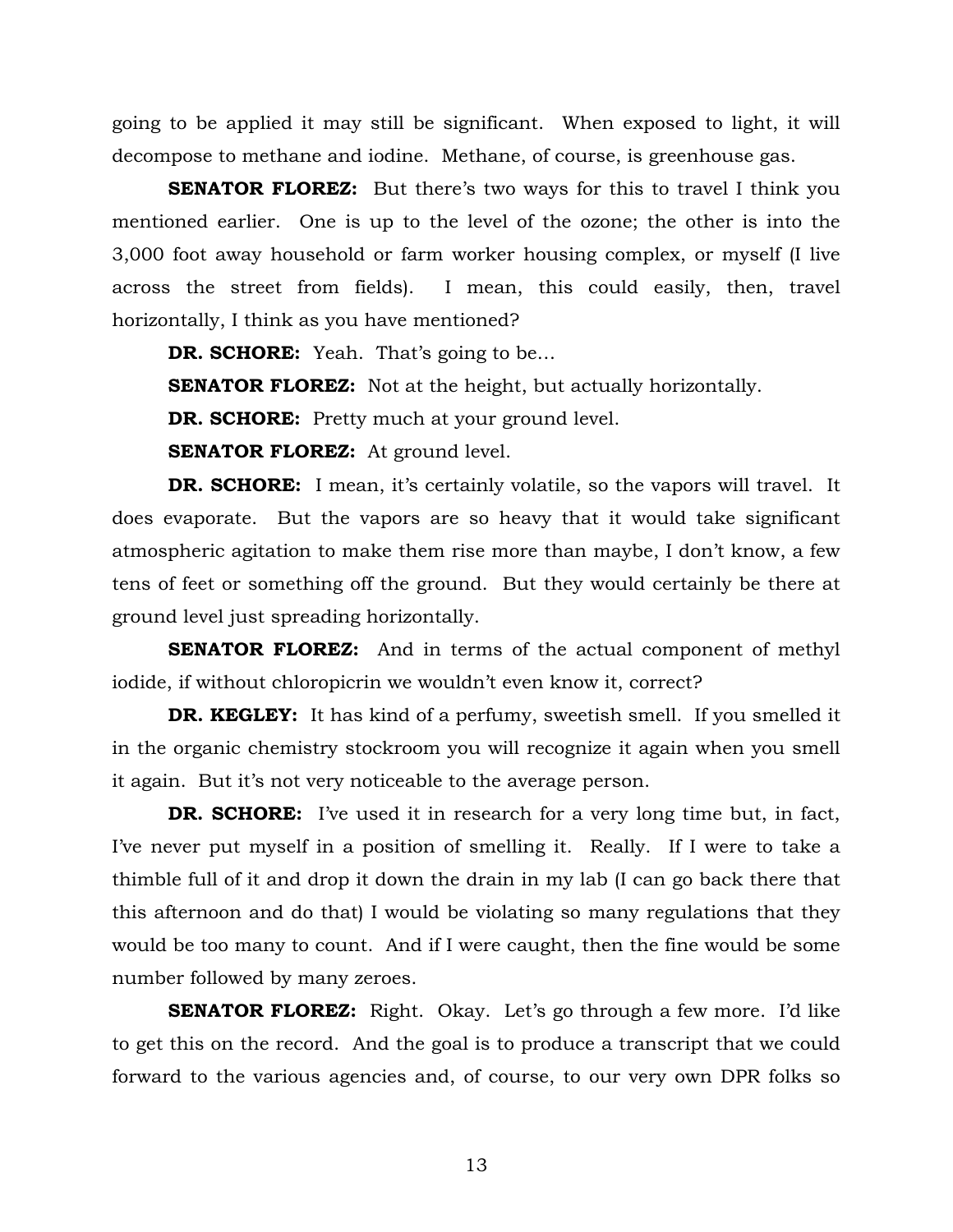they can get a better understanding from yourselves and so we can get a better understanding—the Legislature.

Can you go into some more detail in terms of the actual application of this? From your vantage point, how often is this going to be applied to a field? Let's use strawberries as an example. You used grapes earlier, but let's just use strawberries.

**DR. KEGLEY:** Strawberries; typically they'll fumigate once a year and in some places only every other year; and vineyards when they do a replant of the vineyard, so it's not as frequent, obviously.

**SENATOR FLOREZ:** And this is—again, the application is injected into the ground much like methyl bromide is?

**DR. KEGLEY:** And then tarped afterwards.

**SENATOR FLOREZ:** And tarped.

**DR. WISE:** This is long before there's any plants in the ground.

**SENATOR FLOREZ:** Right. And there's no residue on the actual food, correct?

**DR. KEGLEY:** Although there's a potential—after you fumigate a field for several years, there's a potential for iodine ion to accumulate in the soil, and whether or not that will be taken up by the strawberries is still an open question because we haven't had fields that have been fumigated year after year. After one year, they certainly tested—EPA required a test after one year and it didn't seem to be an issue. But after many years, it's hard to know.

**SENATOR FLOREZ:** Okay. And so, do you have an opinion on aerial spraying versus ground injection in terms of these…

**DR. KEGLEY:** This would not be aerially sprayed ever.

## **SENATOR FLOREZ:** Right.

**DR. KEGLEY:** But the exposure compared to a chemical that you would aerially spray is actually higher just because you use more pounds per acre.

**DR. SCHORE:** Because on a per molecule basis it's heavier to get the same number of molecules in the ground you need more weight.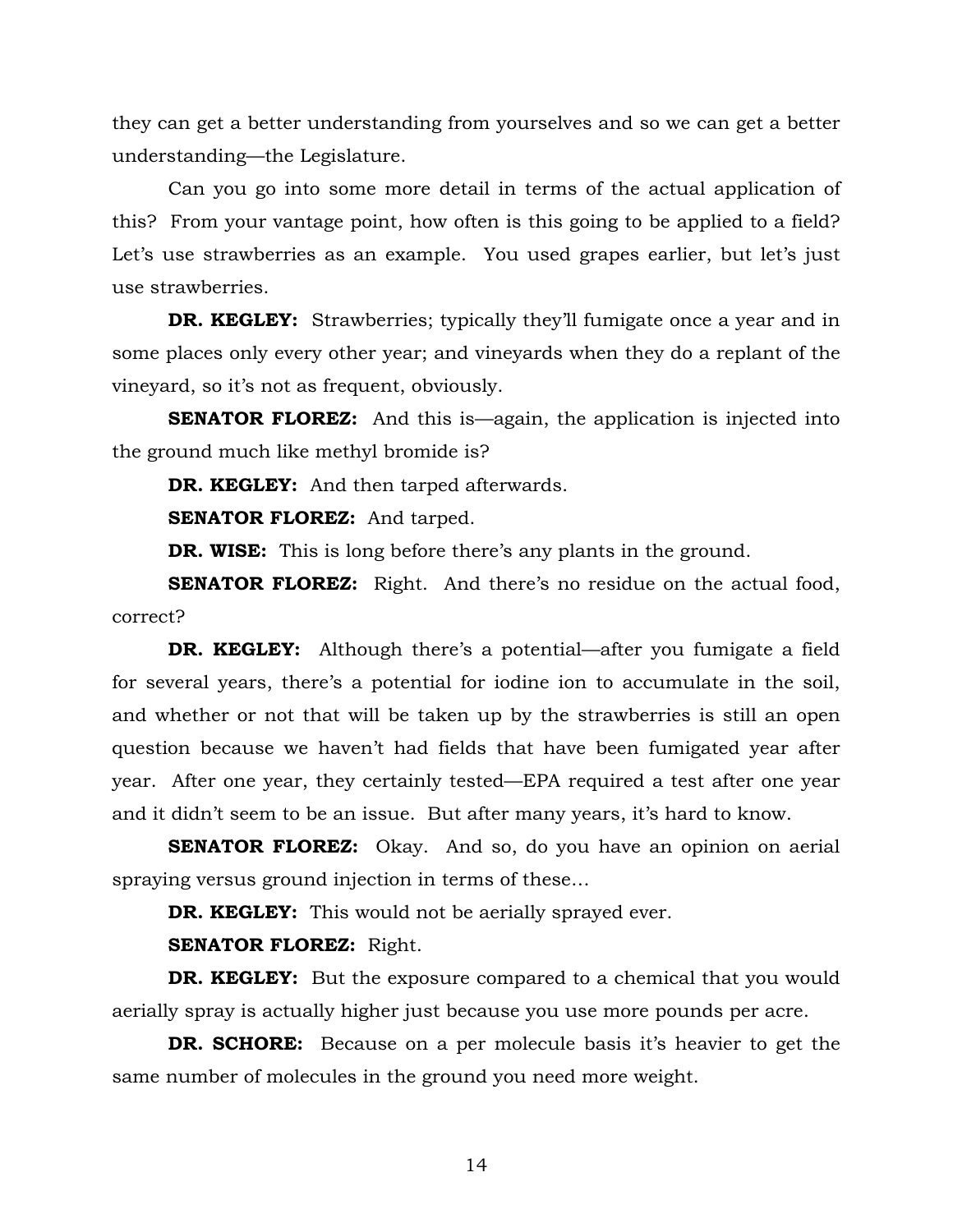**SENATOR FLOREZ:** Gotcha. And this is the reason for the oily substance of it.

**DR. SCHORE:** Yeah. And since it's less volatile being a liquid rather than a gas. And, in fact, the pesticide function comes from the vapors of the material. In interstitial soil spaces, methyl iodide actually would provide less vapor than methyl bromide would so it might have to be used in larger quantities on for that reason as well.

**SENATOR FLOREZ:** Okay. And let's be clear for the record; what is it that we're trying to kill with this particular fumigant.

**DR. KEGLEY:** Soil pathogens, fungi, verticillium wilt, nematodes. Some fumigants are also effective on weed seeds, as well, and I think methyl bromide is and it's similar.

**SENATOR FLOREZ:** Okay. And that's the primary use of this?

**DR. KEGLEY:** It's basically sterilizing the soil before you plant.

**SENATOR FLOREZ:** Okay. And is it any better or worse from that perspective, only, in terms of what you're trying to kill versus methyl bromide?

**DR. KEGLEY:** I think the reason some people are enthusiastic about methyl iodide is that it's so similar to methyl bromide, that you can use it as kind of a drop-in replacement. Other fumigants are—Telone is better for nematodes, metam is better for weed seeds, but there's nothing like the methyl bromide's silver bullet.

**SENATOR FLOREZ:** This kills it all, basically?

 **DR. KEGLEY:** Yeah.

**SENATOR FLOREZ:** So you don't have to do various types of applications of different types of products?

**DR. KEGLEY:** Well, the mix with chloropicrin certainly is helping. You know, chloropicrin is not just the warning agent anymore. When they're using it at levels of 30 percent or 50 percent, which several mixes of the methyl iodide products are like that, then it's actually being used as a fumigant to kill soil pests.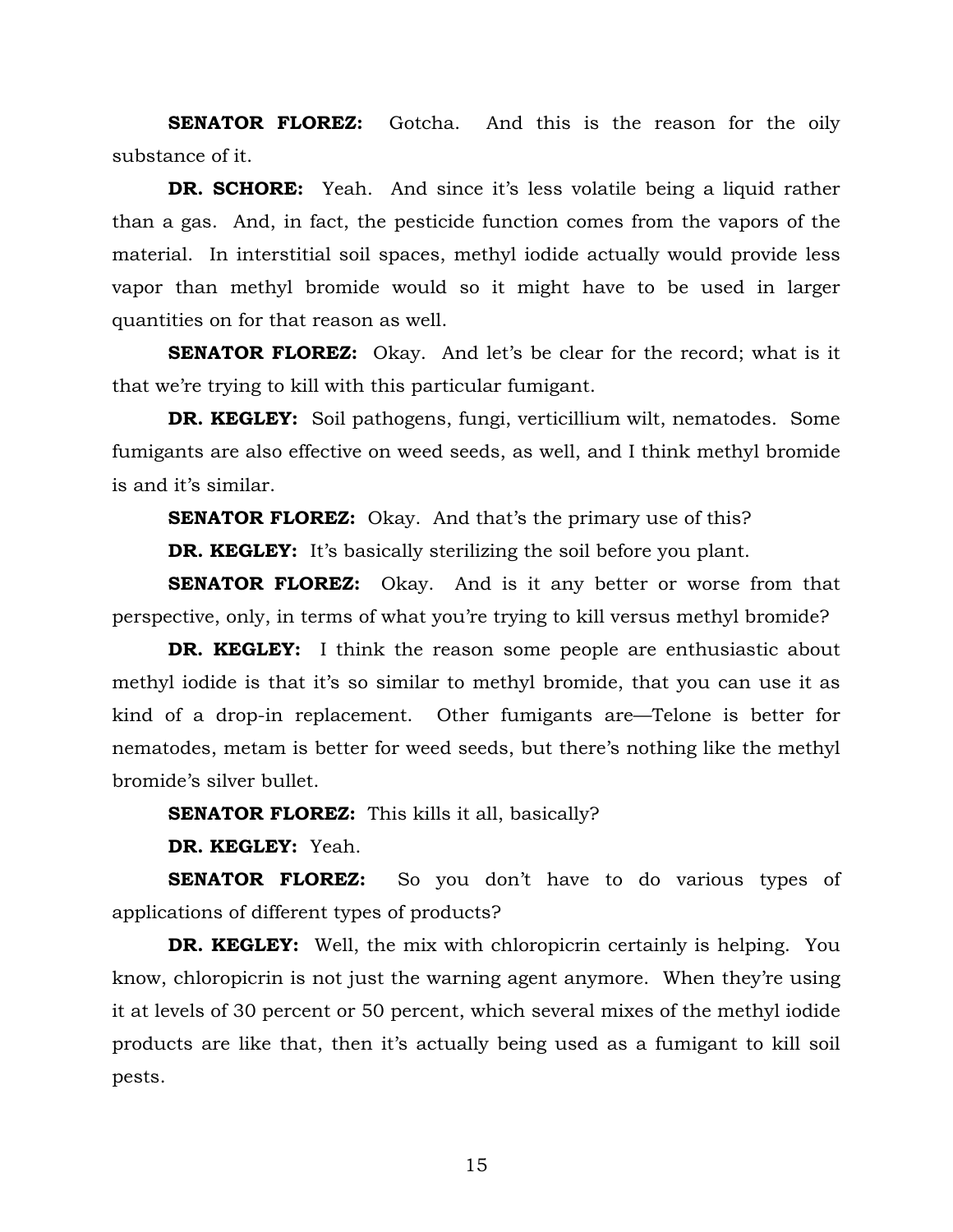**SENATOR FLOREZ:** Okay. Let's go through the health side of this now for a moment. You mentioned that it's listed as a Prop. 65 substance, and what does that mean to be listed as a Prop. 65 cancer causing chemical?

**DR. WISE:** The state of California Office of Environmental Health Hazard Assessment maintains this list and they do risk assessments of various compounds they think are of concern. And so, to be listed it has to have reproductive cancer indications and I believe developmental.

**DR. KEGLEY:** And developmental. They list things as either a carcinogen, or a developmental toxin, or a reproductive toxin, or all three or two.

#### **SENATOR FLOREZ:** Where does this fall?

**DR. KEGLEY:** It's a carcinogen. They haven't reviewed it for it's developmental toxicity yet but it would certainly, once reviewed, end up on the developmental toxicant list because it causes—basically it causes miscarriages and interferes with pregnancy. But it's as much a political process as a scientific process to get these chemicals listed, and so, it hasn't been evaluated for that yet.

**SENATOR FLOREZ:** And you mentioned thyroid tumors in your presentation. What chemicals, particularly, in this methyl iodide causes that?

**DR. WISE:** It's the iodine ion itself. So your thyroid hormone structure, the chemical structure of your hormone itself, contains iodine, which is pretty rare in biological molecules. And so, this is a reason why we want to eat iodized salt, because we need some of this in our diet. But of course, too much of it is also a bad thing, and too much of this will suppress the synthesis of this hormone in your body along with many other problems. And your thyroid hormone regulates metabolism, development, neurodevelopment. I mean, this is—almost every system in your body you can trace back to being regulated in some way.

**SENATOR FLOREZ:** So if we were to compare methyl bromide with methyl iodide what would be, from your vantage point, at least to the workers and the communities in the surrounding fields, the more toxic chemical?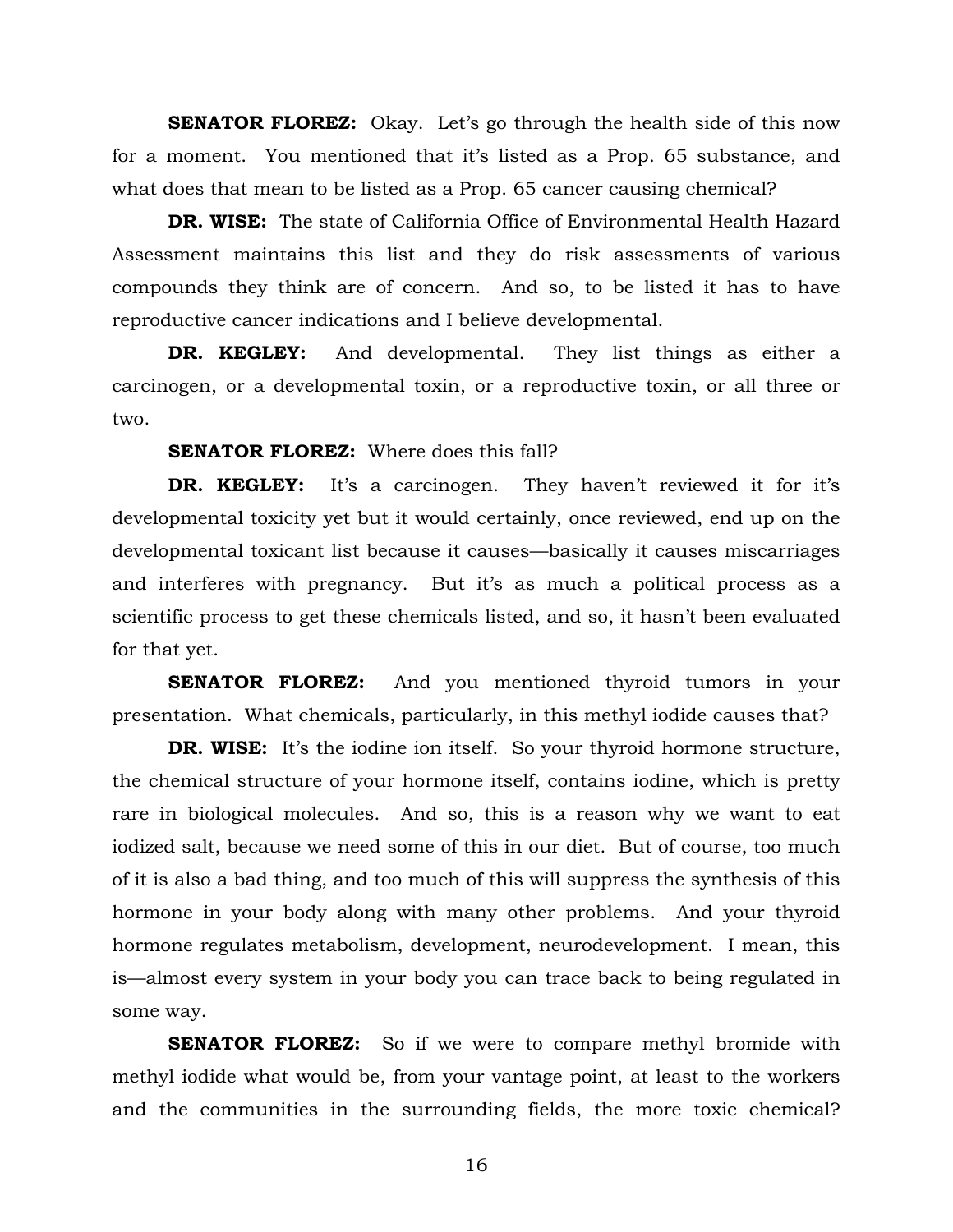Given the statistics you mentioned earlier, is this a simple replacement or it seems to be a more simple replacement?

**DR. SCHORE:** Methyl iodide is more reactive both chemically and biochemically. The connection to the iodine atom is weaker than the connection to the bromium atom in methyl bromide and so that means it's more susceptible to breaking apart. And basically doing chemistry, as we say, which means doing chemistry in the body, doing chemistry in the environment, which will have the effect of modifying biology that takes place.

**DR. WISE:** It's a very efficient DNA methylator. And any time you're changing the sequence of your DNA you're going to have some serious problems.

**DR. SCHORE:** One of the major and most commonly researched aspects of cancer is the methylation of your DNA. When I see the proposals coming across my desk to the Cancer Research Coordinating Committee, easily each year 10 percent of them relate to methylation effects on DNA and related areas.

**SENATOR FLOREZ:** Is this substance, then, used to actually induce tumors and research?

**DR. KEGLEY:** No. There's actually a couple of studies where they're inducing cancer in cell culture lines and they use methyl iodide to do it.

**SENATOR FLOREZ:** Okay. So this is actually—one of these substances actually produces the tumors themselves in order to study and research, correct?

**DR. SCHORE:** Yeah. We know exactly how that works. It's been very well studied.

**SENATOR FLOREZ:** Okay. Let's talk a little bit about the thickness of this. You mentioned the tradeoff between the ozone, if you will, the rapid rise of this and the horizontal or downward nature of this particular substance. So that, obviously, has implications for water and water supply and a whole host of other issues. Is this water soluble? Does this actually…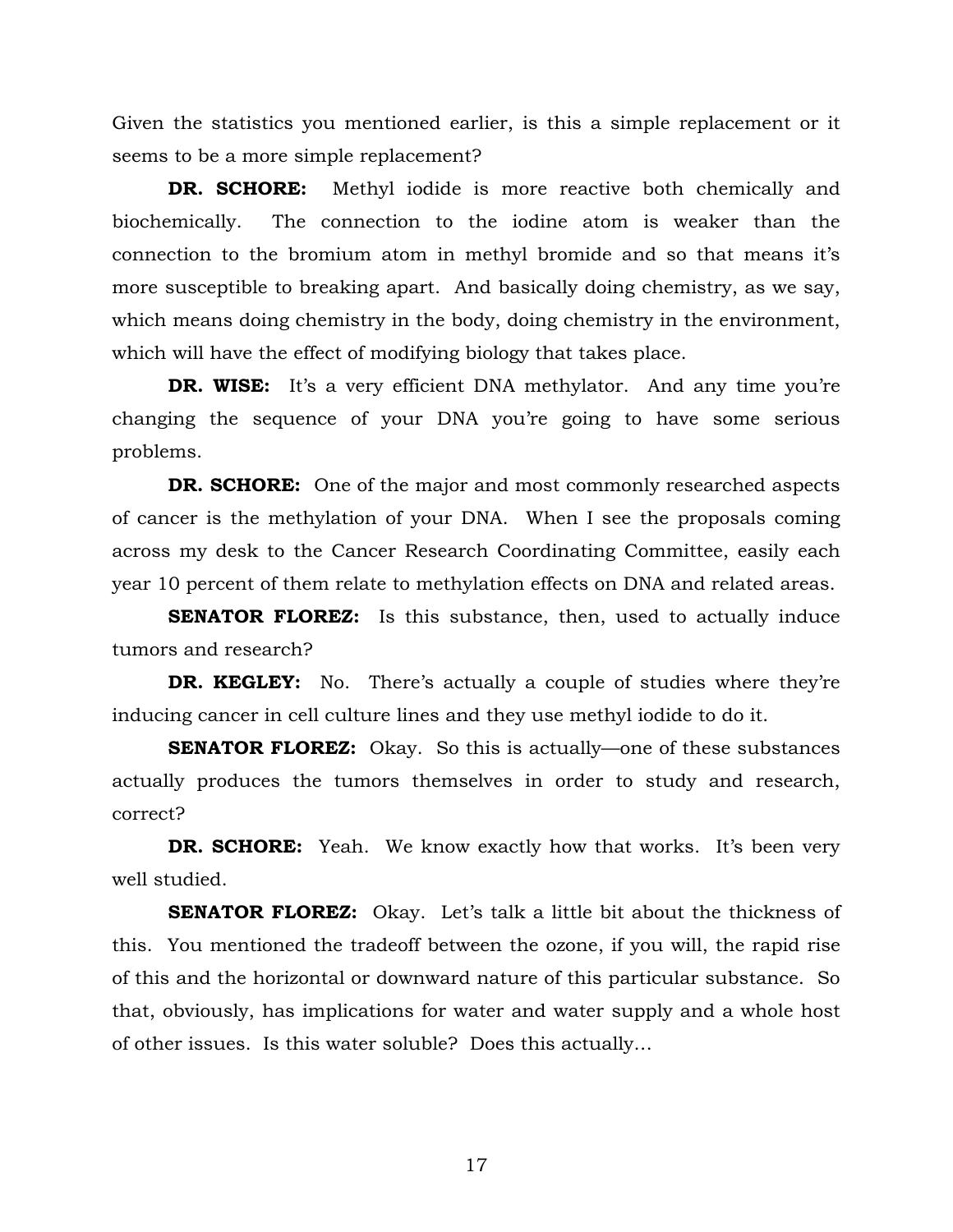**DR. SCHORE:** It's not completely miscible with water, but it dissolves to a significant extend. It's not as soluble as, for instance, alcohol or—it's about as soluble as ether, for instance; in fact, more soluble than ether.

**SENATOR FLOREZ:** So one more big question for the panelists, can this contaminate our water?

**DR. SCHORE:** Yes.

**DR. WISE:** Yes. And it's been estimated…

**SENATOR FLOREZ:** And can someone go further and explain that to us?

**DR. WISE:** It's been estimated that it would contaminate water more than methyl bromide. It is more miscible than methyl bromide is in water.

 And there was a study. I have it in one of the references—the Gan and Yates reference. They did some early fade and transport studies of these two as fumigants. And they predicted that methyl iodide would definitely contaminate groundwater more significantly than methyl bromide.

**SENATOR FLOREZ:** And how long does this stay in the soil after applied? You mentioned the strawberry example as once a year, but I mean, how often—do you have any thought in terms of the lifespan of this particular…

**DR. KEGLEY:** This came up at the Scientific Review Panel meeting, and Randy Sagawa from DPR was there, and there was a pretty good discussion between the scientists and nobody really knew the answer to that question. Because methyl iodide does react with things and then it is transformed into something else. But in groundwater, you don't have much for it to react with so it could last a very long time just being in groundwater. So I think we don't know completely the answer to that question, but it could be easily as long as a month and possibly as long as a year.

 **DR. SCHORE:** We know methyl bromide in pure neutral water lasts at least for weeks. We \_\_\_\_\_\_\_\_\_\_\_\_\_\_\_\_\_\_\_\_ in the order of weeks for methyl bromide. Methyl iodide should be in the same order of magnitude.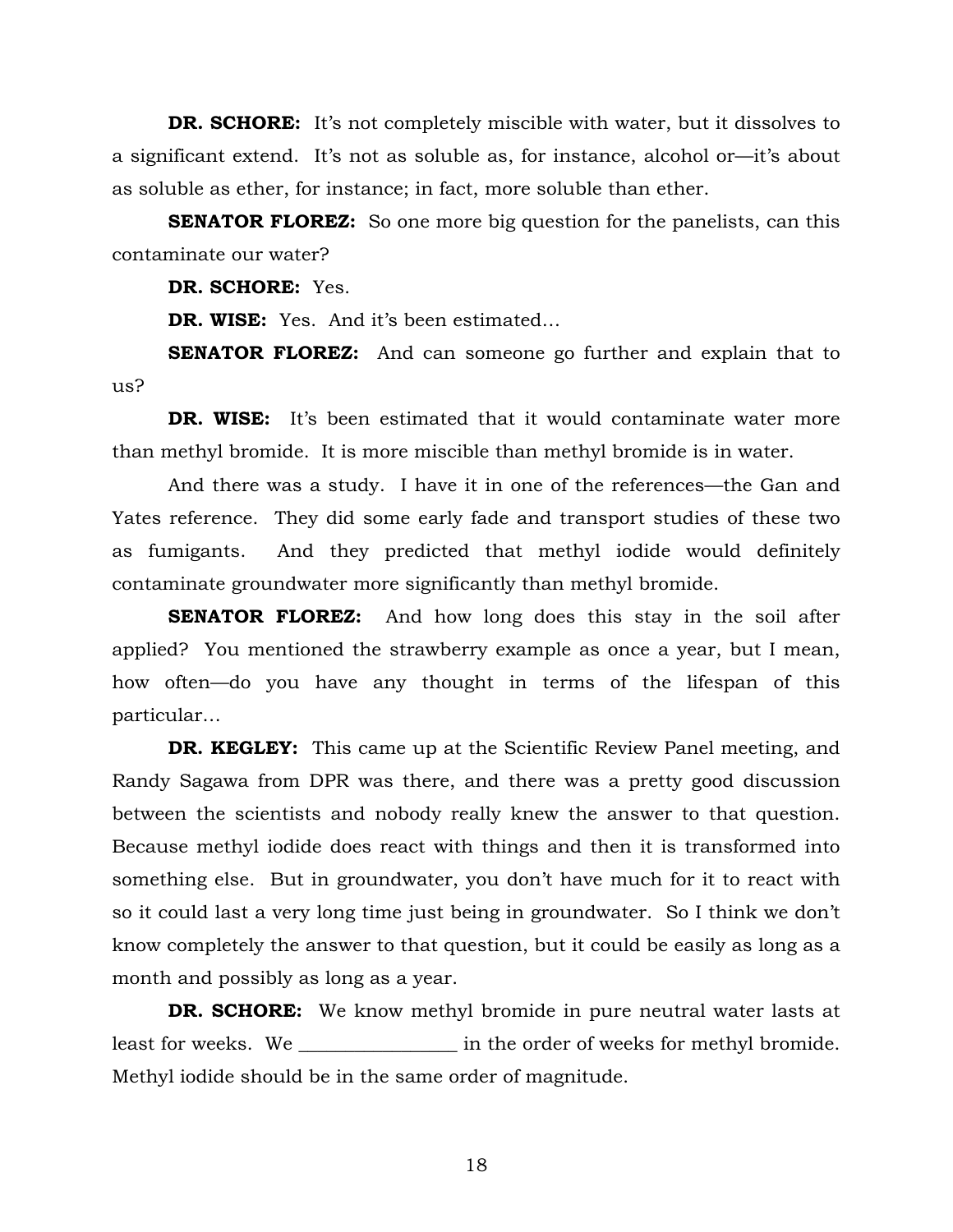**SENATOR FLOREZ:** But is methyl iodide found in the natural environment anyway?

**DR. KEGLEY:** In the ocean.

**SENATOR FLOREZ:** In the ocean. But not in the applications that we see or are thinking about today? So in other words, there's natural applications of this but not necessarily here on the field, is that correct?

**DR. SCHORE:** Right.

**SENATOR FLOREZ:** Somebody give me a "yes," because a transcript won't get your nodding head in.

**DR. KEGLEY:** Yes.

**SENATOR FLOREZ:** Yes. Okay. Great. A couple more questions if I could. I think in terms of body able to detoxify this, does our bodies have the ability to do that in terms of exposure to methyl iodide?

**DR. SCHORE:** It would hit a number of systems in the body. It would hit any of the sulfur metabolism systems; glutathione, which is a major coenzyme in the body that protects the body from oxidative burdens and so forth and is critical in metabolism. And of course, it would hit a lot of proteins and most critically, downstream it would hit the nucleic acids.

**DR. KEGLEY:** But it will not persist in the body because it's so reactive. It's so reactive that it basically reacts with many bio-molecules and is excreted. Or, when they do a test with radioactive methyl iodide, the radioactivity actually stays in the body in certain tissues and it concentrates in the brain, the kidneys, the liver, and the lungs.

**SENATOR FLOREZ:** I guess I've read some studies that say it can last up to seven days in the body, and in many cases the way it's distributed through the body varies, is that basically it?

**DR. KEGLEY:** Yes. Could I stop one second?

## **SENATOR FLOREZ:** Yes.

**DR. KEGLEY:** I want to go back to the comparison between methyl iodide and methyl bromide. And I'm concerned that we're comparing them. They're both very bad for people to be breathing and be exposed to. And I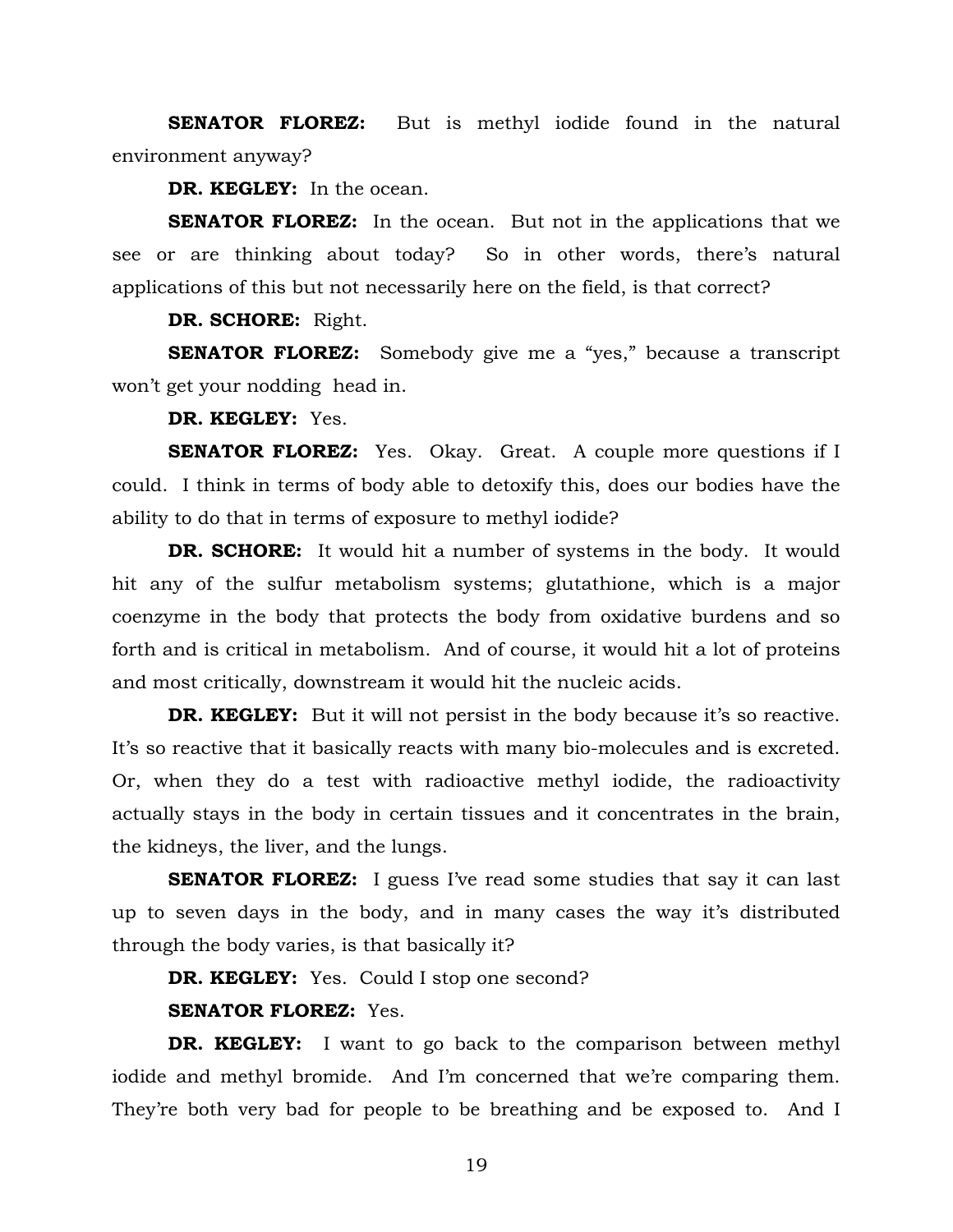think a different question would be what can we do instead? And I think the people who are coming behind us with the alternatives panel are going to have some interesting ideas. I don't think it's a choice between methyl bromide or methyl iodide; it should be a choice between fumigants or not fumigants and that's an important change in perspective in the way we look at the issue.

**SENATOR FLOREZ:** Okay. Let's go over just a few more. In terms of tests on animal exposures, can you tell me about the latency effect, the period of time where cancer shows up in terms of the way we use this particular substance in research?

**DR. KEGLEY:** It does appear to have a fairly long latency period in the animal studies that were done. In the studies that were approved or used by USEPA and DPR in looking at the toxicology, there were some real questions about the studies. Many of the animals died before the end of the study, even in the control group, which suggests that they might not have been put in the right place. The cage placement made a difference in how affected the animals were. And so, the density, the heaviness of the gas may have made a difference in exposure for the rats on the bottom cages compared to the top cages. So I'm not sure we can even trust that study.

**SENATOR FLOREZ:** And tell me the match between those studies on animals and human exposure. How do we make…

**DR. SCHORE:** These are difficult extrapolations and everybody acknowledges that.

When it comes to the ability of a substance to cause cancer you have a whole gamut—you have the AIMS(?) test, which basically tests for toxicity in microorganisms and so many things test positive for that, that, of course, the FDA has a laundry list of things that are banned in terms of food additives and so forth. But when you get to multi-celled organisms, even ones that are reasonably close anatomically to humans, there are still so many unknowns, so many differences; differences in cell lifetime in different organ systems and so forth. How fast cells mutate? What the consequences are? When you're dealing with a mutagen like methyl iodide, basically you're looking at some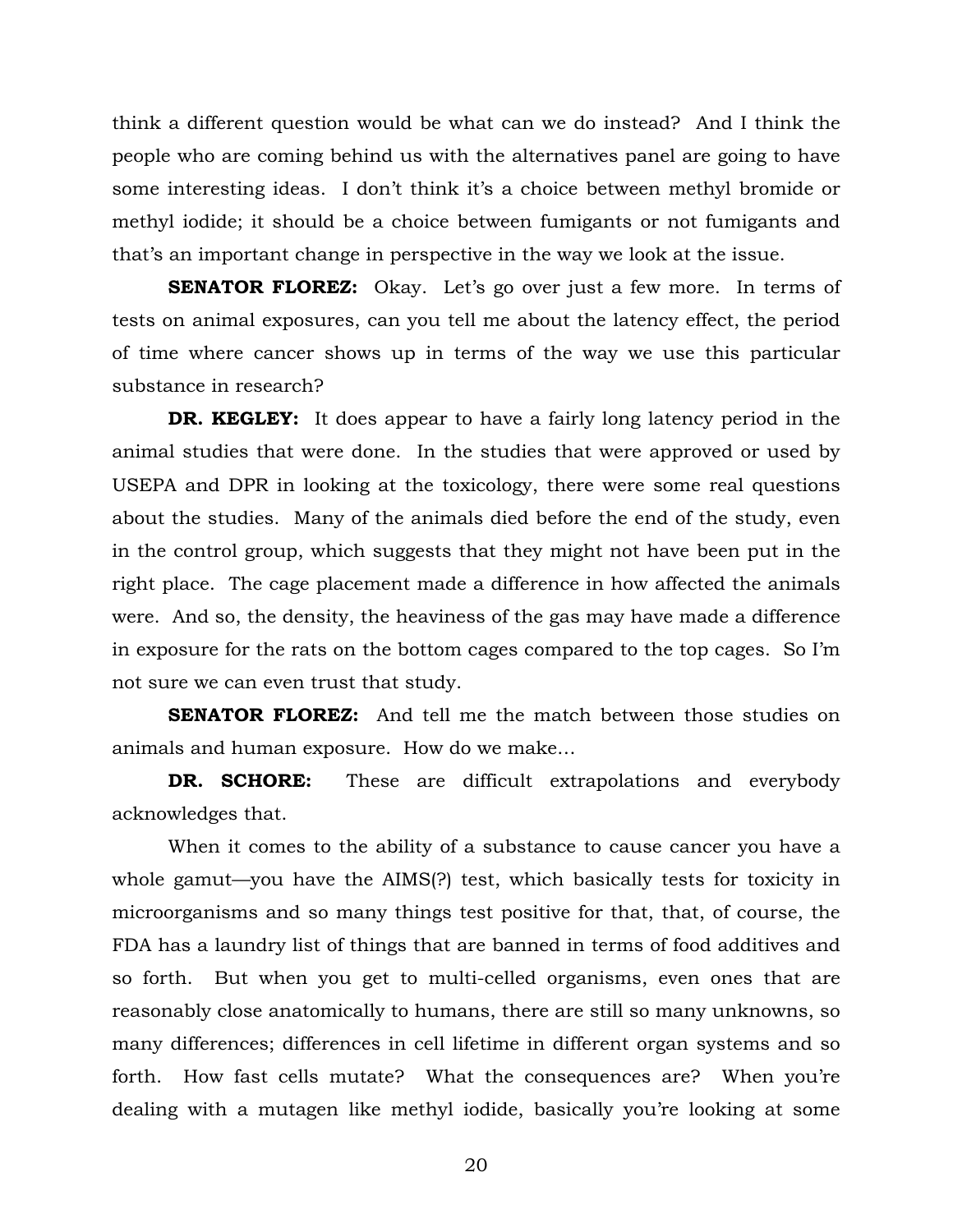degree of effect on an organ, or cells, or so forth. It may be so severe that the cells simply die, and in many respects, that's what you want to have happen. It's the intermediate range of having no effect and killing the cells that can lead to cells all of a sudden become essentially immortalized and start mutating and lead to tumors. And so, it's a difficult window to hit and that's part of the reason for the latency. Sometimes it just takes a physiological—some other physiological insult to lower the body's ability to either get rid of damaged cells or to repair ones that are damaged and all of a sudden the cancer takes hold.

**SENATOR FLOREZ:** I just have one final question for you and that is, you're the science panel. We've asked DPR to utilize third party review. Explain what credible third party review is to you folks. What does that mean for this one lay person here in the Legislature that will look and ask the question, third party review occurred and so therefore, it's done? What should we be looking for when we hear the words "third party review" from this perspective of policymakers—elected officials?

**DR. KEGLEY:** The most important thing from a policymaker perspective is that the panel consists of scientists who have no conflict of interest with they're not associated with the industry, or they're not associated with some group that would bias their opinion. Their opinions need to be based completely on science. And I would say that's the most important component of a peer review panel.

**DR. SCHORE:** When we send a grant proposal out we expect it be reviewed by peers. We expect that while these peers may in fact know us in some way or other, and maybe have read our publications, or have met us at a meeting, that in fact they're going to sit back and put that out of their mind and they're just going to take a look at the product and they're going to look at it entirely on its own merits. They'll use their own expertise from the knowledge they have in the field. They'll go to other resources. They'll go the literature to try and confirm that their impressions, if they have criticisms, are in fact accurate and up to date. That's what we expect from peer review, and that's what we mean by independent third part review.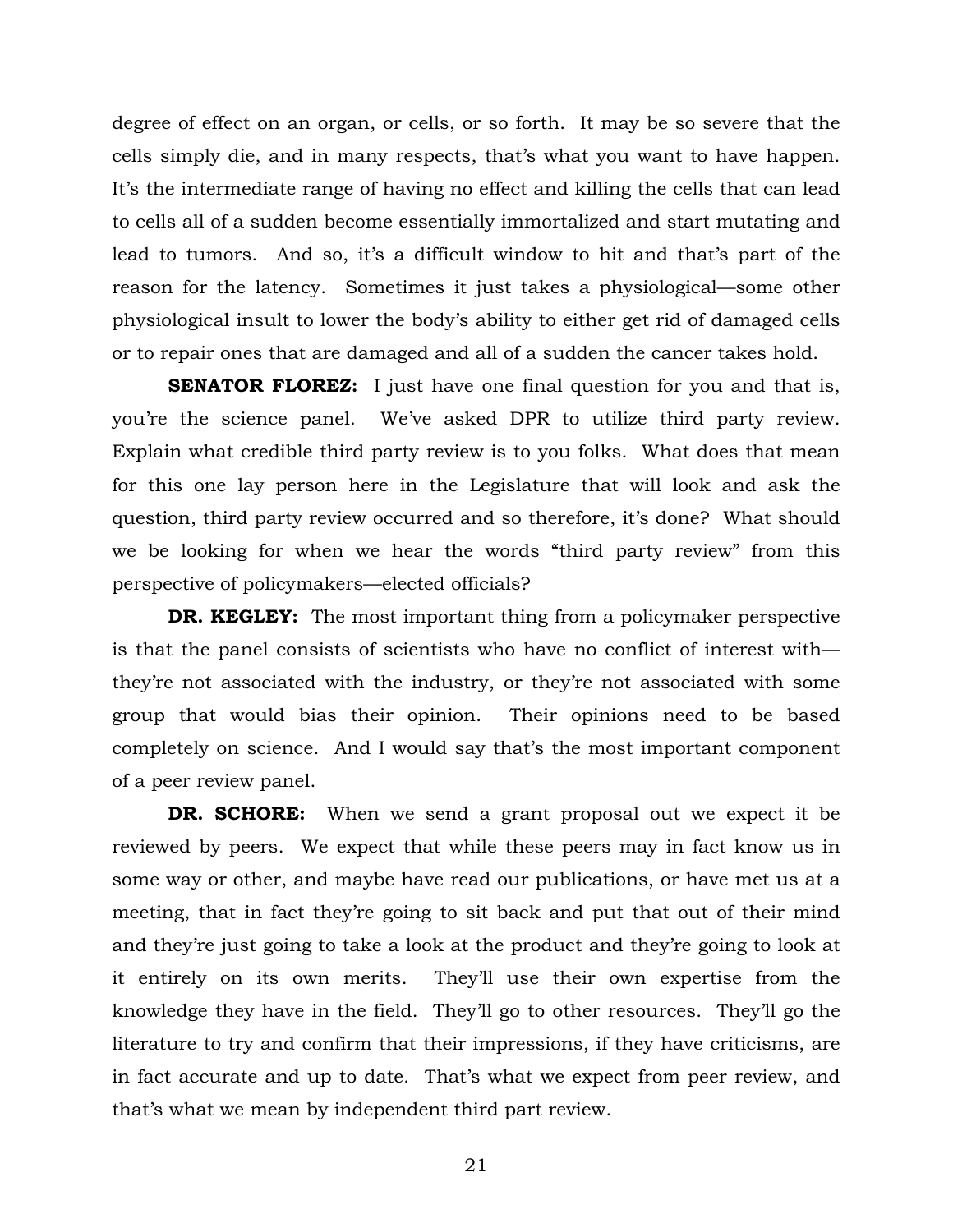**SENATOR FLOREZ:** And so, this panel, what's the process thus far in this debate, if you will, on whether we should implement this this year? Has that occurred, the third party internal review?

**DR. KEGLEY:** Yes. Professor John Froines at the Toxicology Department at UCLA is the chair of the panel and he pulled together a group of experts that had expertise related to carcinogenicity, developmental toxicity, all of those things that are kind of essential for understanding methyl iodide. Also, exposure assessment, people who do modeling of how chemicals move through the environment and that panel met in September of last year. And I think they're about to release their findings sometime in the next week or so.

**SENATOR FLOREZ:** Well, let's focus on that for a moment. So they met in September. There were some issues on whether or not we had the funding in order to allow that to occur. I guess DPR put out a press release out saying that it was going to occur, and this is, then, the outcome of this particular external review—this particular report.

**DR. KEGLEY:** Coming report, yes.

**SENATOR FLOREZ:** And what was your input in that process, the three of you?

**DR. KEGLEY:** I gave a presentation at the SRP meeting.

**DR. WISE:** I gave a public comment at the hearing meeting.

**DR. SCHORE:** I was not able to participate. I just finished teaching a 500 student class in organic chemistry.

**SENATOR FLOREZ:** But these were a day or day-and-a-half of testimony. And so this group, by the chair at UCLA—who picked the chair at UCLA?

**DR. KEGLEY:** DPR. Well, actually, I'm not sure because John Froines has been chair of the Scientific Review Panel for the Toxic Air Contaminant program for the state of California and they review both Air Resources Board air toxics, as well as the pesticide air toxics. And they've been doing this— Professor Froines has been in charge of this for at least 10 years if not longer.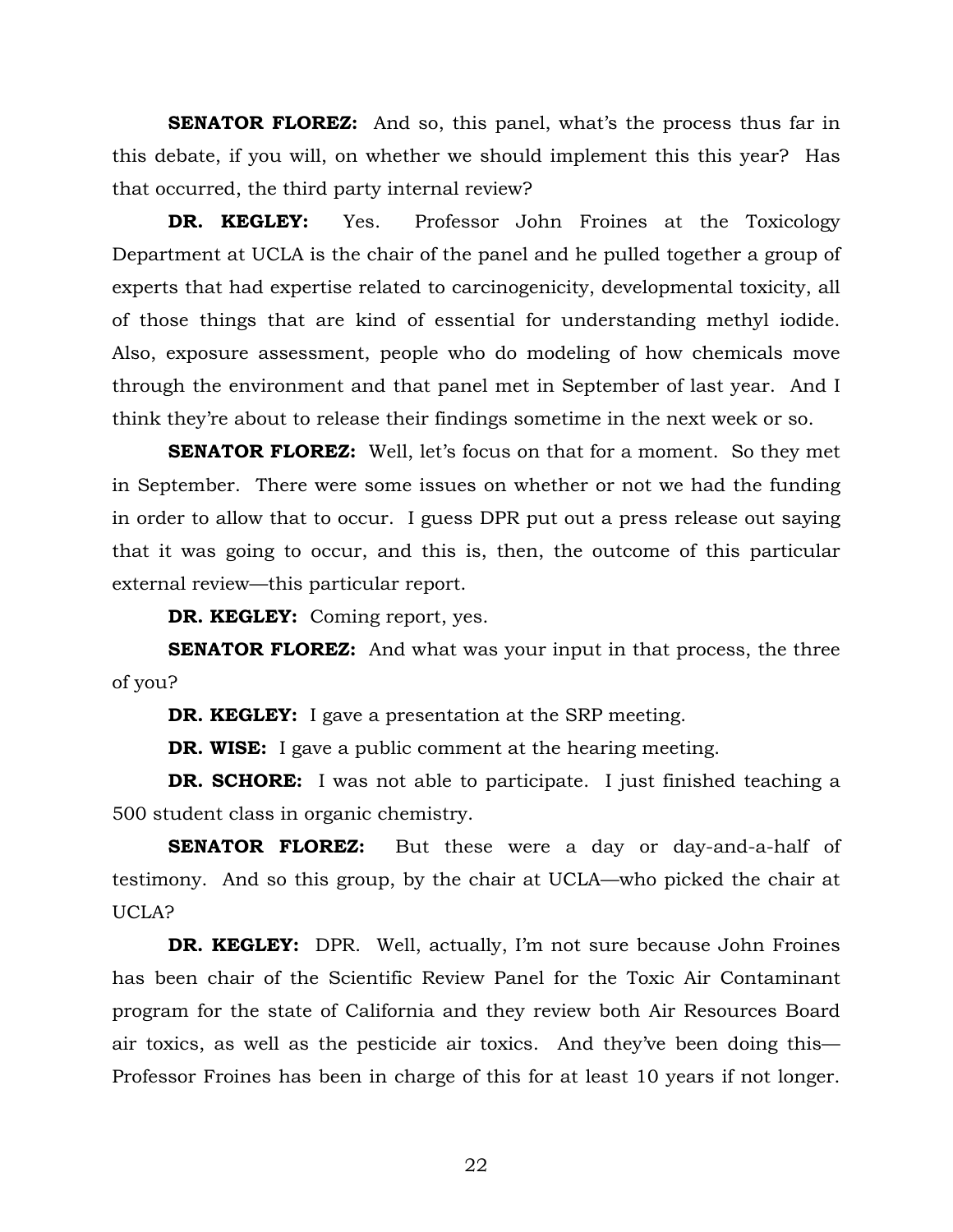So it's an established panel that the State uses regularly to do these kinds of reviews.

**SENATOR FLOREZ:** It's a panel the State uses regularly as picked by?

**DR. KEGLEY:** You know, I don't know the process. It's in the legislation.

**SENATOR FLOREZ:** There's a difference, in my view only—my opinion. I mean, there's a Bush Administration EPA and there's an Obama Administration EPA, and they all can be great scientists but there's sometimes just a bit of difference in perspective. So I'm kind of wondering who the actual appointments—where did they come from and who ultimately made those choices?

**DR. KEGLEY:** They've been in place for so long that I've—you'd have to go look in the statutes. I can get that information to you.

**SENATOR FLOREZ:** Okay. We'll look. And in terms of the process, then, this report is going to be the final word in terms of external review or, now is this kicked over to DPR to make a final decision? What's your view of the process?

**DR. KEGLEY:** The panel does not make a decision about the regulatory status of the chemical. The panel reviews the science that DPR used to come up with their risk assessment. And DPR did a very nice job on this risk assessment. The panel had several comments on how they could make it better. But basically, the Department of Pesticide Regulation did a pretty nice job on it.

**SENATOR FLOREZ:** And could one say—I'm not on the panel, but if I were to listen to the three of you I would say don't use it. I mean, are there other folks on the other side of this science that would give us a different perspective than what you may have given us today?

**DR. KEGLEY:** I don't want to speak for Arysta, but what they said at a previous hearing was that…

**SENATOR FLOREZ:** Arysta is the one that make the chemical, right, so they're a little biased in this. I'm talking about outside folks who…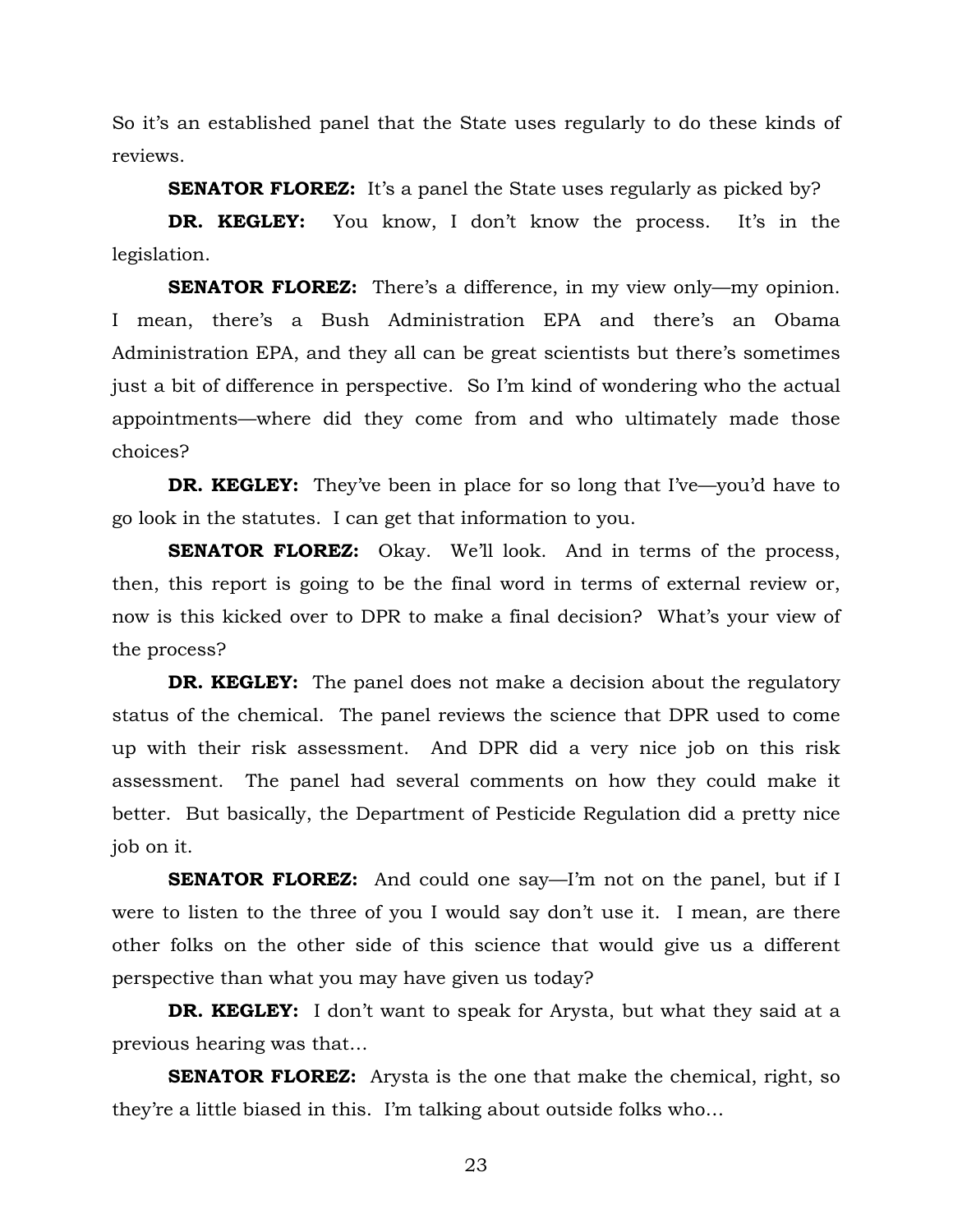**DR. KEGLEY:** No. But what they're saying is that it's certainly a hazardous chemical but it can be handled safely if you have the proper training for the applicators. We just don't believe that's true. You can't have people who don't make mistakes. It's just not possible. And the weather doesn't cooperate either.

**SENATOR FLOREZ:** Right. How do you handle it in the laboratory, again, just so I can understand?

**DR. KEGLEY:** With syringes.

**SENATOR FLOREZ:** Syringes.

**DR. SCHORE:** Gloves.

**SENATOR FLOREZ:** Gloves.

**DR. SCHORE:** Goggles.

**DR. WISE:** Closed containers away with hoods sucking the fumes...

**SENATOR FLOREZ:** Respirators, these types...

**DR. KEGLEY:** You don't need a respirator if you're working in a hood. But you're handling it in an essentially closed system with a syringe.

**SENATOR FLOREZ:** Oh, okay. I gotcha. And that's the way it's handled in the laboratory?

**DR. WISE:** Yeah. It also can go through your skin, so double gloves. It's not just an inhalation risk.

**SENATOR FLOREZ:** Okay. And the panel is going to likely tell us if indeed they move in a direction that—well, they're not going to move in a direction. They're just going to present the risk?

**DR. KEGLEY:** Their findings. They present their findings on the quality of DPR's risk assessment.

**SENATOR FLOREZ:** And DPR, then, makes a final decision?

**DR. KEGLEY:** Final decision. You should be talking to DPR.

**SENATOR FLOREZ:** Oh, we are. They're coming up. I just want to get your perspective as folks who have followed the process, participated, particularly, in the process, and might have a perspective on what a report looks like. Because sometimes when a report comes out we look at it and go,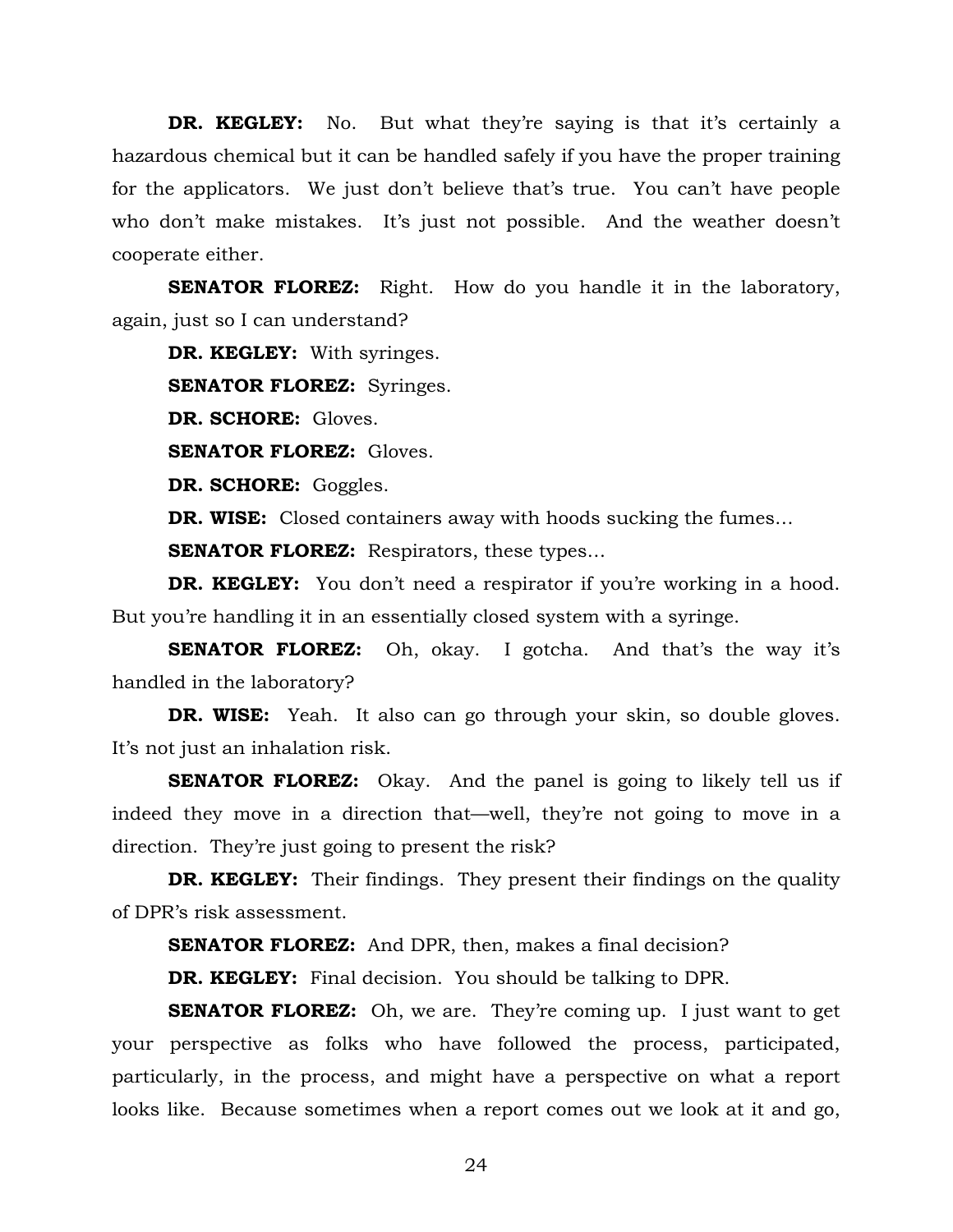"Well, the report was done," and that was all that was asked to do and DPR makes a decision.

Is there any, from your vantage point, any—you mentioned solarization as an alternative. I think one of you did. I'm not sure who. Tell me what that—how it works.

**DR. WISE:** It's my understanding that it's the process of also using plastic to trap the sun's heat onto the soil and then basically leaving it there for some period of time for the sun to do its job of essentially baking the soil in order to sterilize it.

**SENATOR FLOREZ:** And does the period of time allow for a growing season or is it like…

**DR. KEGLEY:** It's usually four or five weeks, I think.

**SENATOR FLOREZ:** Okay.

**DR. WISE:** Yeah. It's longer than if you were to fumigate, but it's definitely not an entire year or anything like that.

**SENATOR FLOREZ:** Gotcha. And are there any folks that are using that particular process in California?

**DR. WISE:** I believe there are, yeah. One of the references that I mentioned had a—it was a press release I believe. They highlighted an organic farmer who was using this method.

#### **SENATOR FLOREZ:** Okay.

**DR. KEGLEY:** And it works pretty well in the valley, and not as well in the coast because it's cooler on the coast than the valley. But your alternatives people will be able to address that better.

**SENATOR FLOREZ:** Okay. Senator Wolk, do you have any questions? Okay. Thank you for putting that on the record. We appreciate that.

Okay. Let's move on to the second panel. We have representatives from the California Association of Nurseries, the co-owner of Swanton Berry Farm, the Acting State Program Manager for Natural Resource Conservation Service, and a professor from the Department of Environmental Studies at the University of California, Santa Cruz. Thank you.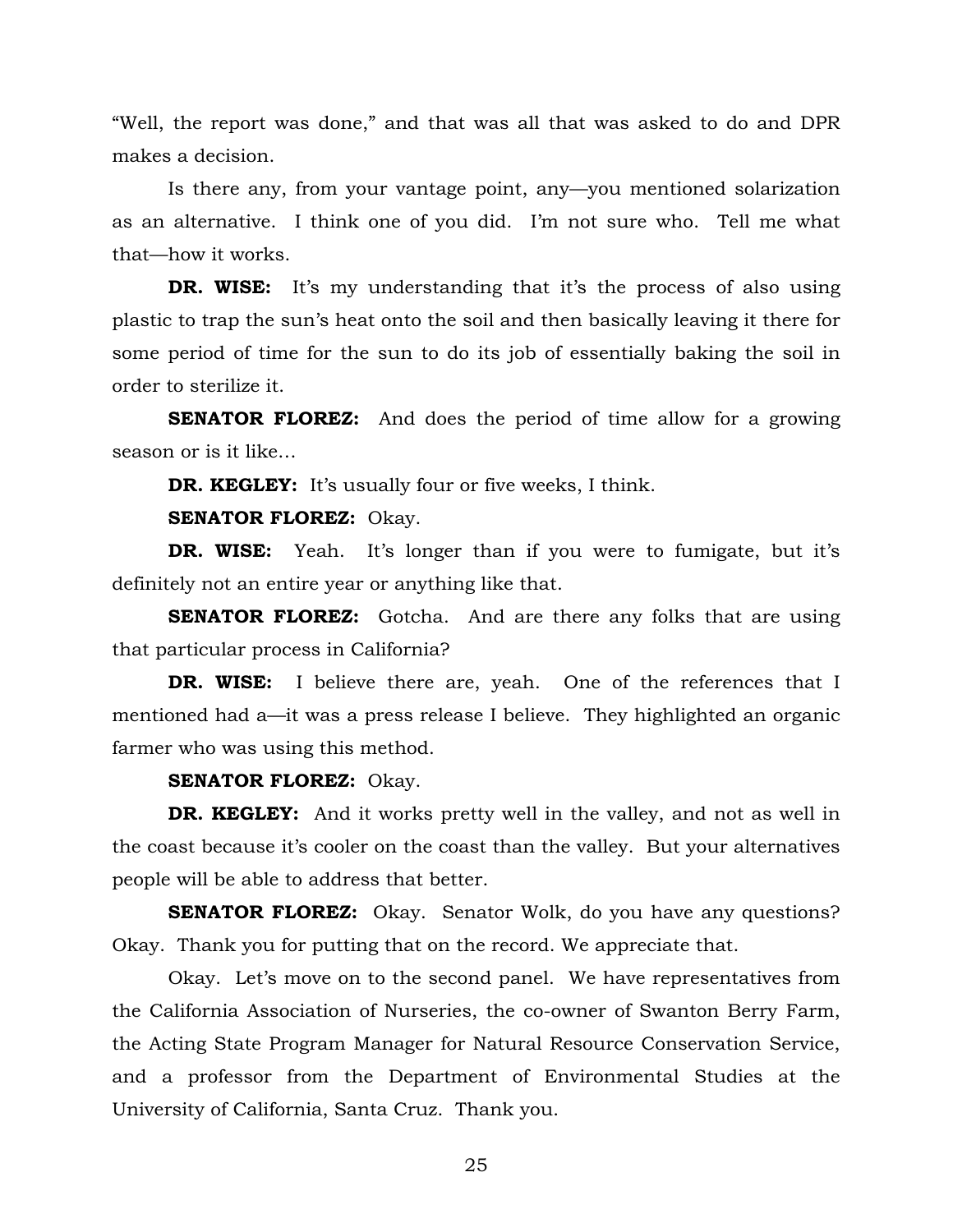Let's start, if we could, with Mr. Dolezal. Thank you for joining us today. If you could state your name for the record, that would be wonderful.

**ROBERT DOLEZAL:** I'm Robert Dolezal, speaking on behalf of the more than 10,000 grower nurseries in California and the California Association of Nurseries and Garden Centers. I want to thank Senator Florez and the members of this committee for including me in this panel.

We're California's second largest crop after dairy with a farm gate value of more than \$4 billion annually. It's been rightfully said that our nurseries are the foundation of the California crop agricultural system.

And I want to thank you, again, for inviting our industry to speak on this important matter.

Effective soil fumigants are critical to nurseries, as they are to many others beyond our nurseries. Senator Florez, your District 16 (Fresno, Kern and Tulare), produce the greatest fruits and nuts that are an economic engine to employ large numbers of farm laborers. Many others on this committee also hail from major agricultural centers. Now the very livelihoods of your constituents—farmers and their laborers—face a dire threat. They face certain extinction, in fact, unless you act—unless you urge DPR to promptly register methyl iodide without further delay. They are threatened by excessive caution when it comes to this registration of methyl iodide, a proven, safe crop protection product invented right here at the University of California, Riverside. Methyl iodide disinfects soils of diseases and it kills near microscopic parasitic worms called "nematodes."

Now let me spell out the future, a prediction that will almost certainly come true if the registration of methyl iodide in California is blocked.

The state of California mandates that every nursery in our state produce and sell only clean, healthy plants that are free of all diseases and nematodes. In the case of nematodes, many soil borne diseases, there is zero tolerance. If you find a single nematode in a field of nursery trees or vines, the entire crop must be destroyed. The farm soils throughout the state are infested with a variety of these disease causing pathogens and pests. There's only one sure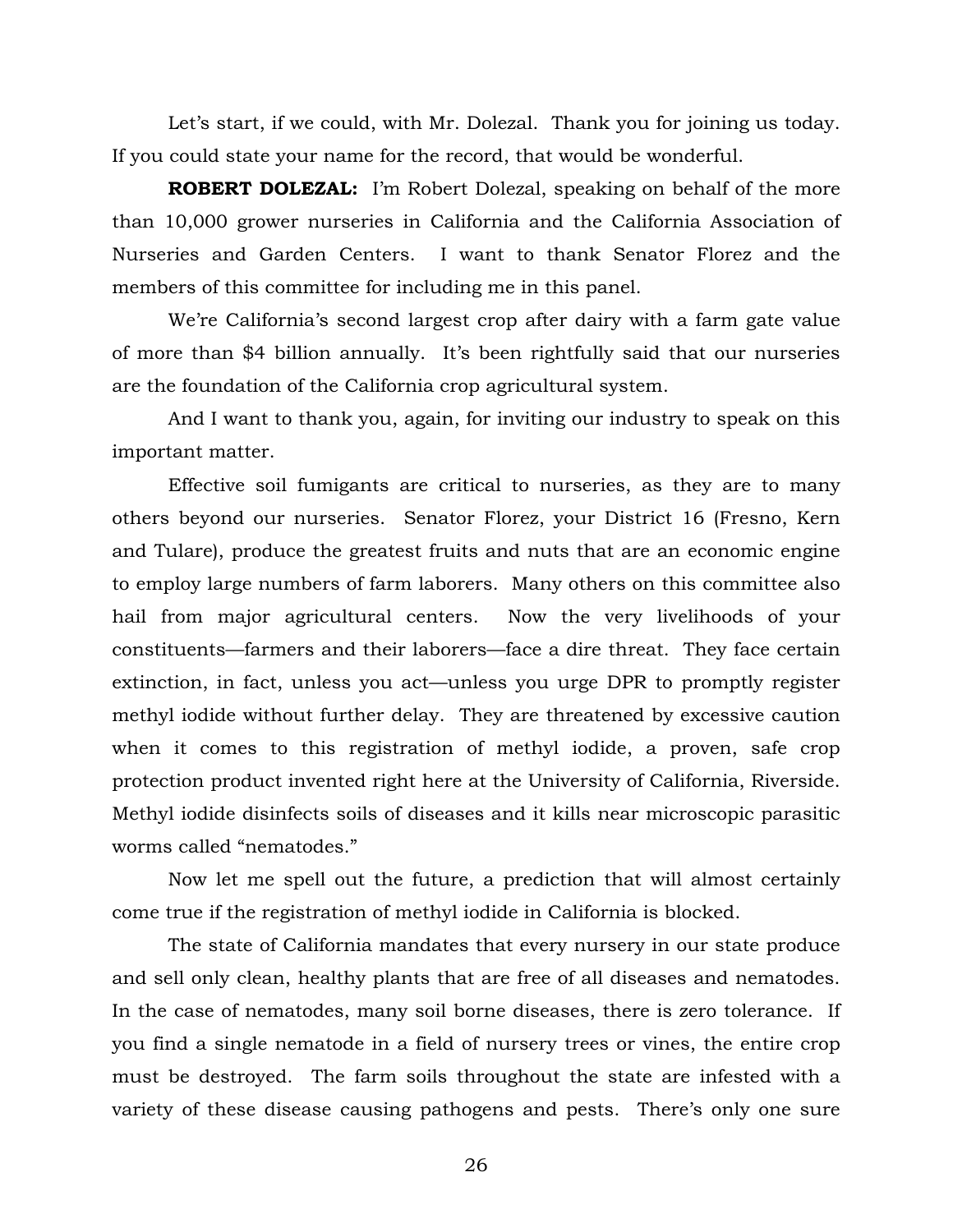way to grow our nursery crops free of these disease organisms and nematodes and that's to fumigate the soil in our fields to a depth of five feet prior to planting.

Up until now, we have had a choice of several different plant health fumigants products: metam sodium, methyl bromide, Telone, and chloropicrin, which has been pointed out as a warning odor agent with some fumigation properties. The future of these fumigants is doubtful. While Telone and metam sodium work well in sandy loam to kill nematodes in heavy clay soils to a depth of five feet, only methyl bromide works along with its drop-in substitute product, methyl iodide, which has no volatile organic compounds to release and is ozone beneficial.

Soon, when methyl bromide is de-registered, nurseries in California will no longer be able to meet the State's zero tolerance requirement for nematode free nursery stock. That means vineyards and fruit and nut orchards throughout the state and the country will no longer have replacement trees to grow their new vineyards and orchards. The same is true for the 1.4 billion strawberry starts we produce in California. Our state supplies more than 90 percent of the world's supply of strawberry starts. Imagine your districts in this state without vineyards, citrus groves, fruit and nut orchards, and strawberry fields. Without prompt registration of methyl iodide, that future is most certainly coming to your districts.

Orchard trees and vines grown without soil fumigation are destined to produce 40 – 60 percent less fruit, citrus, nuts, and grapes than those planted in fumigated soils. The same is true for many other major crops. Nematodes encircle their roots, form cyst-like knots, and block those roots from taking in nutrients. There's no known cure; the tree, vine, or row crop must be removed and the soil fumigated.

Shut off the flows of nursery stock to production agriculture by failing to register methyl iodide, and all planting will cease. Not even out of state or foreign sources can provide these plants. For many, like avocado, their climate needs are critical, and these conditions are found in our state. Total economic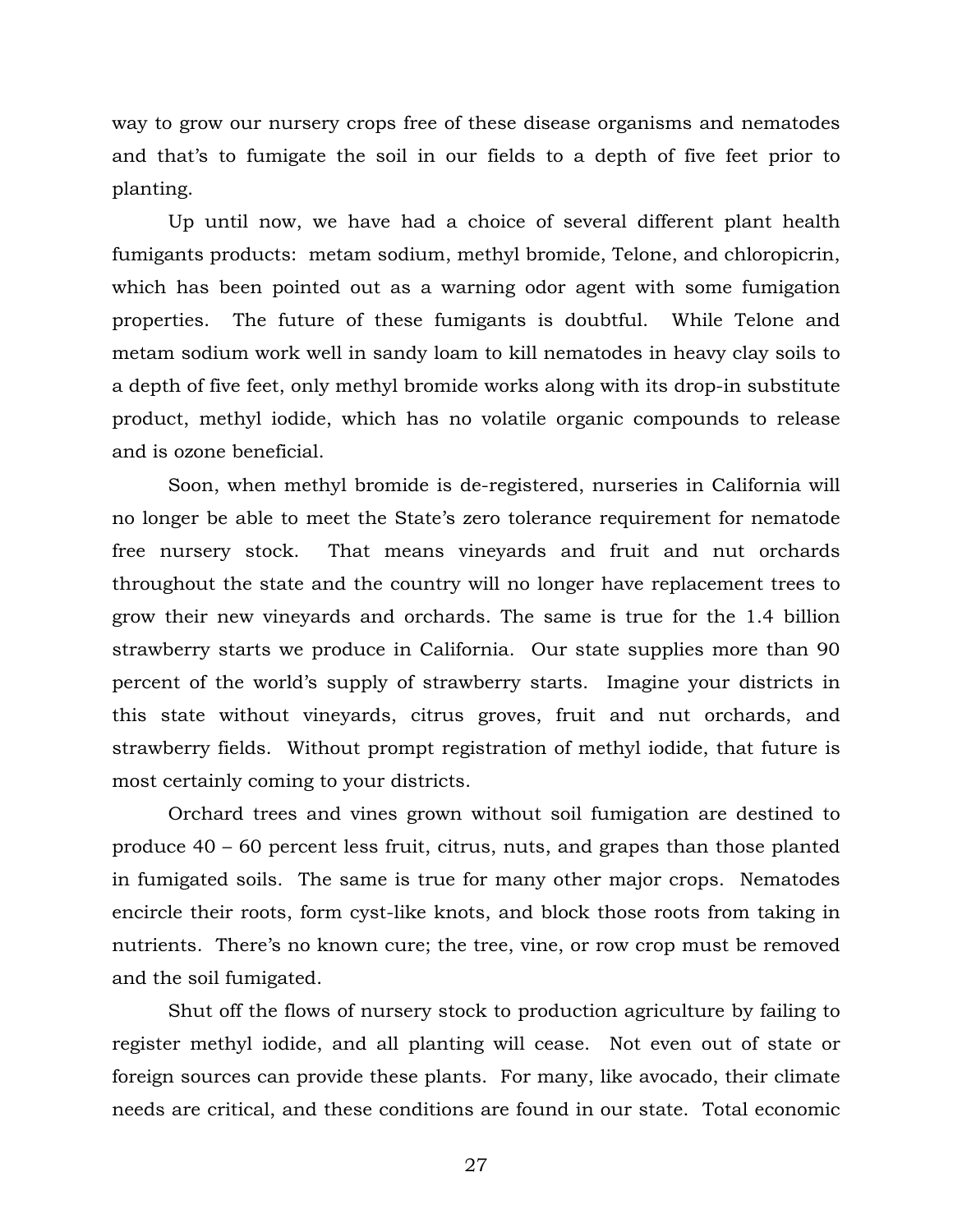activity would decrease by an approximate \$1.264 billion and at least 50,000 agricultural jobs will be lost according to the CDFA.

With faltering production, food prices will skyrocket. Expect our nurseries, many of which have been growing plants for generations here in California, to move out of state or out of country, taking their California jobs with them. Farmers and nurseries will have no alternative but to layoff their seasonal and permanent workers. Agricultural unemployment will soar, and the effect will ripple throughout the economy to packers, processors, transportation companies, and the state's own revenue sources.

For over 20 years, finding alternatives to existing soil fumigants has been the holy grail of crop protection companies like Arysta. Hundreds of compounds have been evaluated, tested, and trialed. Only one, methyl iodide, is in the registration process at DPR and has been since 2002. Methyl iodide is a silver bullet that when used in accordance with the safe practices and reasonable mitigations appropriate for all agricultural plant health products, is safe to nurserymen, to farmers, to their employees, and to the public. These mitigations include using special sub-surface application equipment, never above-ground spraying. Only highly trained technicians are in the fields during the applications. They make sure that every application complies with every state and federal regulated label requirement. Other mitigations include safety buffer zones, applications as deep as 20 inches beneath the soil surface, under a flood of capping water (as you've just heard, this chemical doesn't mix readily with water), and beneath virtually impenetrable plastic film that prevents release into the air. We're even considering the protective spray of a fertilizer—thiosulfate—to neutralize any potential methyl iodide that somehow would find a path to the surface.

These mitigations also mean that no agricultural laborers are present in the fields during and after the application, since methyl iodide is applied in the dead of winter long before seasonal employees arrive to plant, cultivate, or harvest. All of this for a product that the USEPA declares has received one of the most thorough analyses ever conducted for a new pesticide.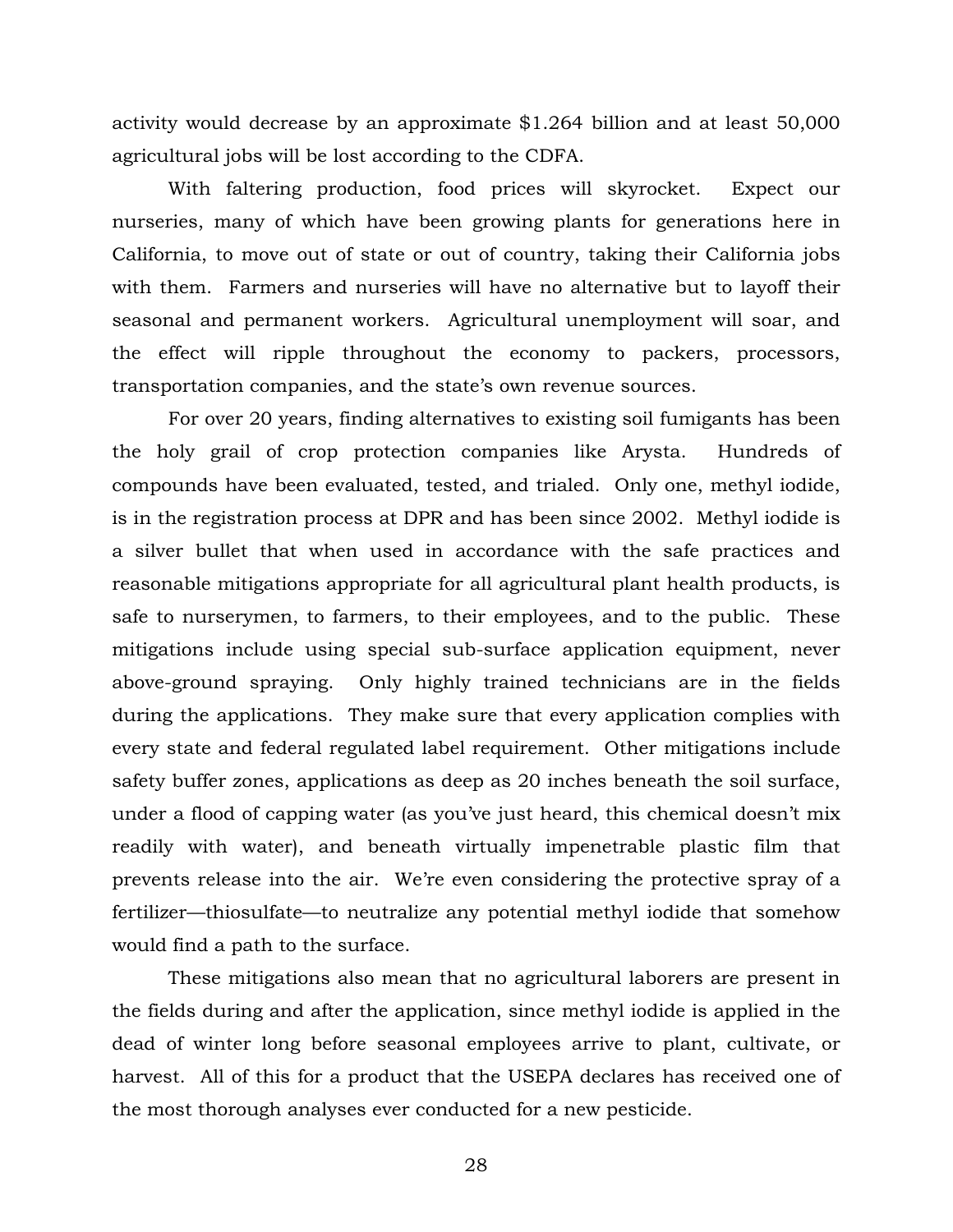Methyl iodide is already registered and being used in 47 other U.S. states, in Japan, and soon, environmentally conscious New Zealand (about two weeks away from registration). It has the most rigorous stewardship and training programs for use in the fumigant industry. Not a single worker related incident has been reported.

Finally, you'll hear today from organic growers. They say healthy plants planted in rotation produce nearly as large a crop as those planted and grown in fields treated with fumigants. But recognize that only a few thousand of the more than 1.4 billion strawberry starts—a few hundred thousand, excuse me, of the more than 1.4 billion starts—and virtually zero of the tree and vine crops will exist for them to plant in their organic fields. Virtually every organic grower starts his or her fields and orchards with stock grown in fumigated soil. It is their only economic and effective option.

I thank the committee for hearing the real risk that this is to the state's agriculture and our nursery industry. We strongly urge you to send a message to CalEPA and DPR to register methyl iodide without further delay. I'd be please to answer any questions.

**SENATOR FLOREZ:** Great. Thank you. Let's go ahead and hear from the rest of the panel and then we'll take some questions.

**JIM COCHRAN:** Jim Cochran. I farm around 200 acres along the coast of California, about 100 of it in production at any given time; around 20 acres of strawberries, miscellaneous bush berries, and vegetables make up the rest of my operation. I've farmed for around 30 years. The first four or five years that I was in the business, I was farming—working for farms in the Salinas Valley farming conventionally; using fumigants like methyl bromide and all the other pesticides in the arsenal.

Started out on my own. I did a 50/50 thing the first year. I was scared to death. I heard the stories that you're recounting there. And believe me, it is a bit scary when you have a high value crop. A lot of money tied up into it to not use unknown chemicals or poison. So I decided I was going to try 50/50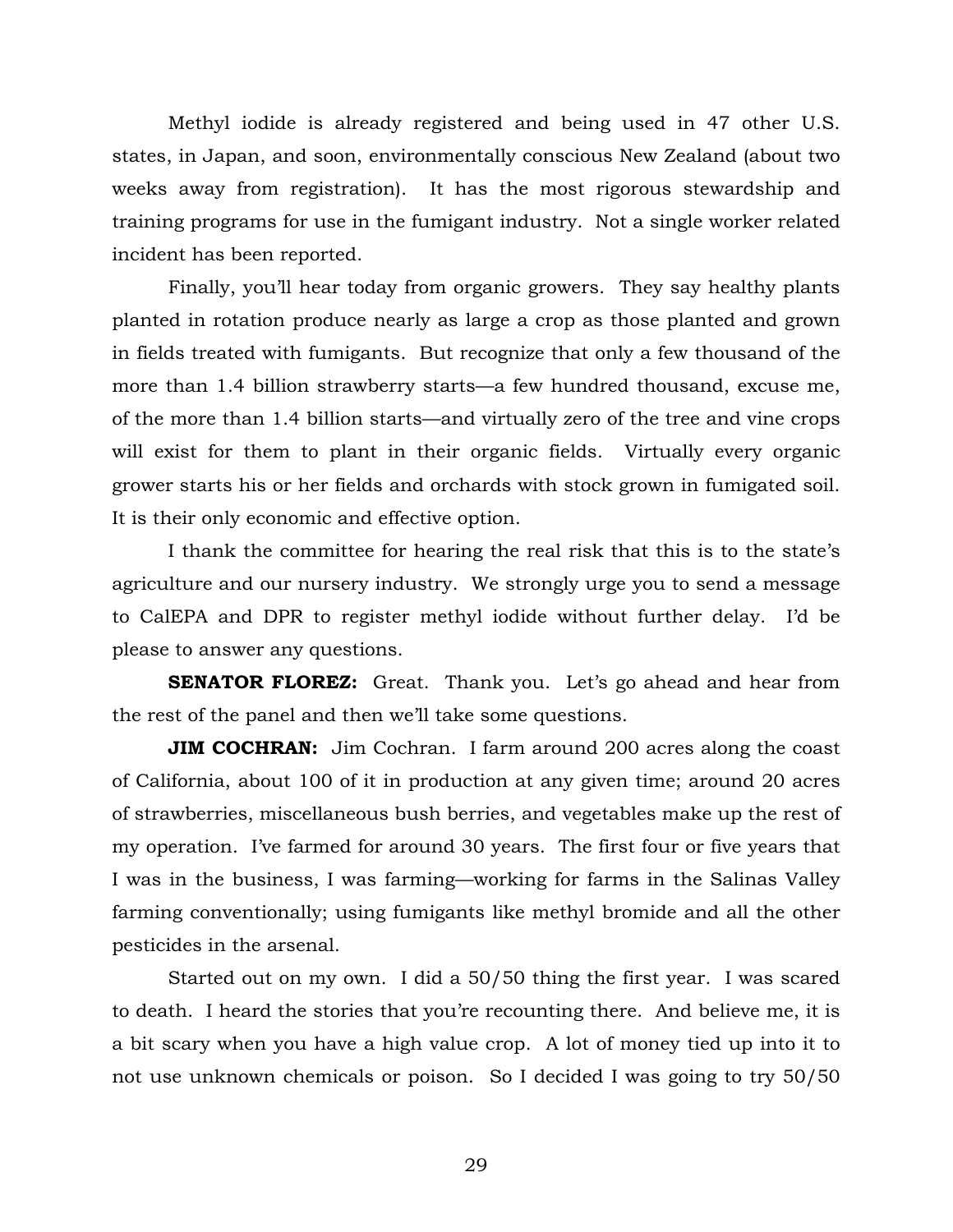and sure enough, my crop did okay on the organic side. And not only that, it tasted better. And the difference in yield was not so much.

And so, having had to work around all these chemicals myself, and personally been exposed to half a dozen of them in my short career in the chemical farming business, I decided to go organic. And it was scary at first, you know. But I think it just—I'd like to draw a parallel with Detroit back in the seventies. Detroit was riding a wave of success in the way that they built cars, and, yet, there were some people talking about fuel economy and they were talking about safety, and they were talking about other things, and Detroit said, "No. No. We've been doing this forever. We know how to do it. We can't change. Our industry will crash if we do, and so forth." And you know, 30 years later the Japanese cars ate our lunch. And I think that right now agriculture has the same opportunity that Detroit had back in the seventies, which was to really listen to what the chemists and environmental people, and the customers, particularly the young customers, are saying; that they really want a product that isn't produced using these chemicals—these toxic chemicals. Not to mention, the workers who don't like working around this stuff.

So I think agriculture has the opportunity now to take a progressive—I have to say, I'm a journal junky. I read all about, you know, big industries getting to a point where they're mature and they sort of become complacent and smug and so forth and don't really innovate to the degree that they could and they get beat up. So I think that it's a chance for us to really bring some more innovation to the world of agriculture.

We've been buying organic starts from northern California, grown on unfumigated soil for five years or so. And to be honest, I was worried at first. But actually, they're nice strong plants and they produce just as well if not better than the plants grown on fumigated soil. So, change is a little scary, you know, but it's good for an industry. And I think that this is our opportunity to move in a positive direction.

**SENATOR WOLK:** So you're at 50/50 or at zero?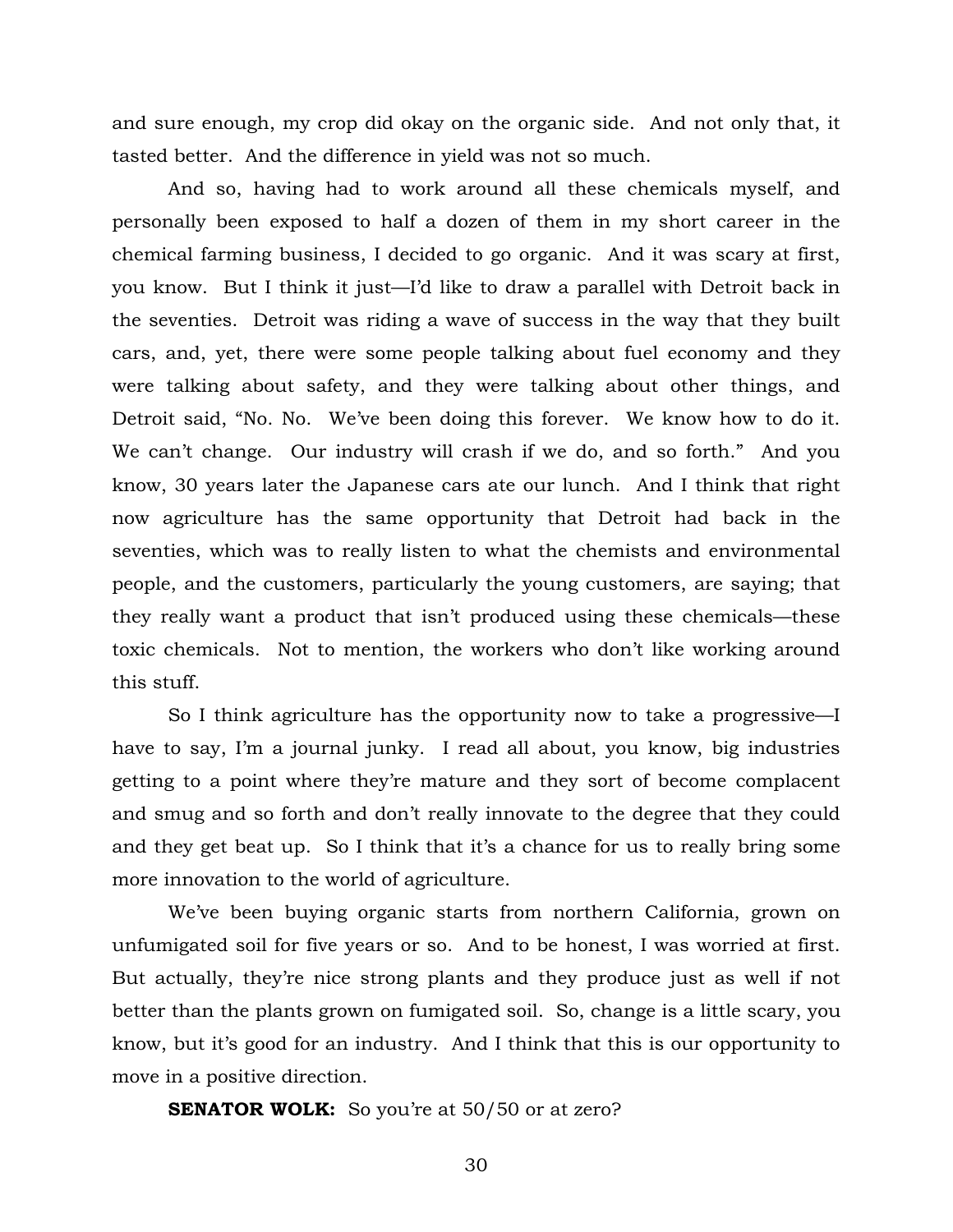**MR. COCHRAN:** No. No. We're 100 percent organic for the last 25 years. And, you know, I'm a profitable business. I have to say—can I say one little thing that…

## **SENATOR FLOREZ:** Yes.

**MR. COCHRAN:** I was riveted by chemistry. And I can tell you that in Chem 1A back in college, I definitely was not riveted by chemistry. But you know, really, I'm impressed that anybody got me worked up about chemistry.

**SENATOR FLOREZ:** Thank you. Appreciate that.

**CAROL SHENNAN:** Hi. I'm Carol Shennan, Professor of Environmental Studies at the University of California, Santa Cruz. I want to thank you for asking me to be on the panel. My background is for 10 years I was the director the Center for Agroecology and Sustainable Food Systems at UC Santa Cruz. And my degree is in Botany from the University of Cambridge in England.

I started working in alternative to methyl bromide about five or six years ago now. After a casual conversation when we were finding a lot of verticillium problems on the organic farm at the UC campus and there was a Dutch plant pathologist visiting who mentioned a technique that was being developed in—a non-chemical technique—that was being developed in the Netherlands that was showing great promise for controlling not only verticillium, but quite a range of soil borne pathogens and the range of crops, including some nursery crops. So having talked to her, I decided that somebody should look at this for California. And we then got one of the largest grants from the Alternatives to Methyl Bromide program through the USDA to start doing research on this four years ago. And I just want to tell you a little bit.

This is just one alternative that's being looked at through research. I'll mention some of the others a little bit later.

I want to stress that pretty much from the outset we've been working with conventional growers trying to test this and develop this technique in the field. It's not something that is limited to a research station or a laboratory. And the technique is—we're also working in collaboration with researchers in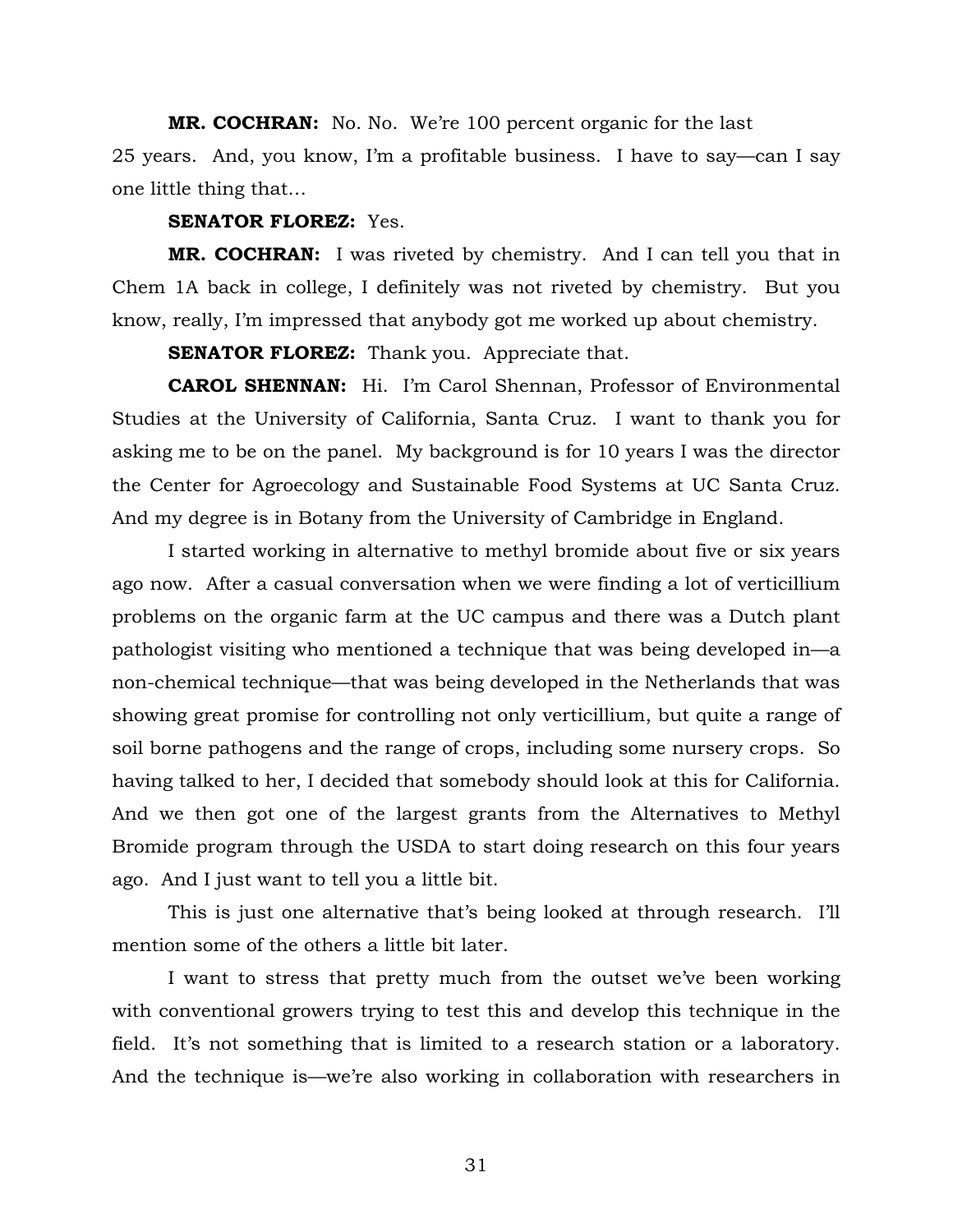Florida, who are trying the same technique in vegetable and ornamental crops there.

The technique I'm talking about is called "anaerobic soil disinfestation," which is a bit of a mouthful. But basically, you can think of it almost as a biological way of fumigating the soil, if you like. And it's a very simple technique. It doesn't require any inputs other than sources of organic matter, which can be crop residues; it could be waste products like rice bran or wheat bran. We've been testing a whole host of different potential products that could be used.

And what you do is you put this organic matter into the soil to feed the soil microbes. You then irrigate the soil until it becomes saturated, which removes all the oxygen from the soil. You cover it with a tarp. You can use the same tarp that you would do for your regular strawberry beds. And the microbes start breaking down this organic matter or food we've put into the soil through an anaerobic process. And it's the byproducts of this anaerobic respiration that are toxic to a whole lot of organisms. And particularly, we've been focusing on verticillium wilt because it's the primary disease of strawberries in the region, and it's proving really quite effective. It's a desirable technique in the sense that it doesn't require farmers to really change their system a lot. What it means, is doing your preparation, your bed preparation, about a month before you would normally and go through the process of incorporating this organic matter when you make your beds and then irrigating the soil. The beauty of it is, once holes are punched in the soil, oxygen starts returning into the soil and those toxic byproducts disappear. And we found that there's absolutely no carryover in terms of any negative effect on strawberry yields. So it's very compatible with current methods of production.

We've been testing this in Santa Cruz County, Monterey County, and Ventura County, and the response of our participating growers have been extremely positive. When we've been able to reduce quite high levels of verticillium by 80 to 95 percent with just one treatment of this technique, the farmers were very encouraged. And we have no shortage of farmers wanting to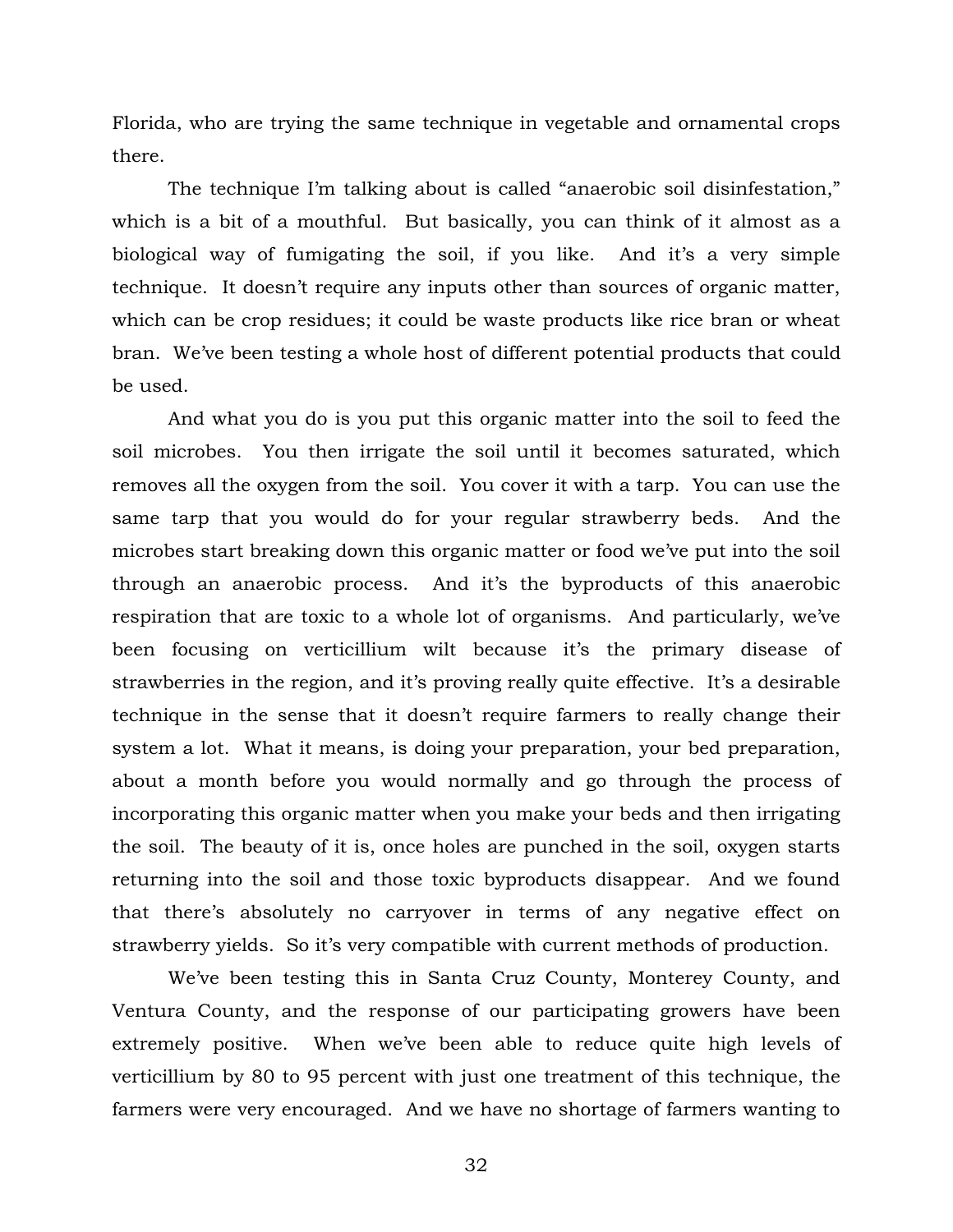work with us to try this out. The limitation is how much money we have to be able to do the tests.

I won't say that we've got it down to 100 percent reliability. With anything that's a biological system, you have to test it in different soil types, different climatic conditions, and we're in the process of doing that. But as I say, it's been successful enough that one grower is starting to do it in his own fields.

So that's one technique.

My feeling is that often—it's dangerous to look just for one technique to control any problem and that it's much better to have a suite of approaches you can take. And some of the other approaches that don't involve using either methyl bromide or any other fumigant have been mentioned.

I will say that soil solarization isn't a viable option for a lot of our coastal valleys because the temperatures are not high enough. The combination of this ASD technique with solarization, though, has been incredibly effective in Florida for controlling weeds, as well as nematodes and some other fungal pathogens.

We're looking at—and there's been some work done looking at rotations, including broccoli, before you grow the strawberries, and we consistently saw growing the broccoli knocked down with soil borne pathogen levels of verticillium. We're also looking at rotations that have non-verticillium hosts in them, because that's one way of preventing the problem from building up in the first place. And we're currently applying for money to develop these integrated strategies that would use two or three different approaches to try and control the problem and prevent it from ever becoming a problem.

So I would say that we're a few years away from saying this could be used widely. I think we anticipate in the next few years that an increasing number of growers will be trying it. We'd be interested in trying it with some of the nursery crops to see if it would function well there.

And one thing I want to say is the danger of having things like methyl bromide and methyl iodide around, is that it does create a complacency. And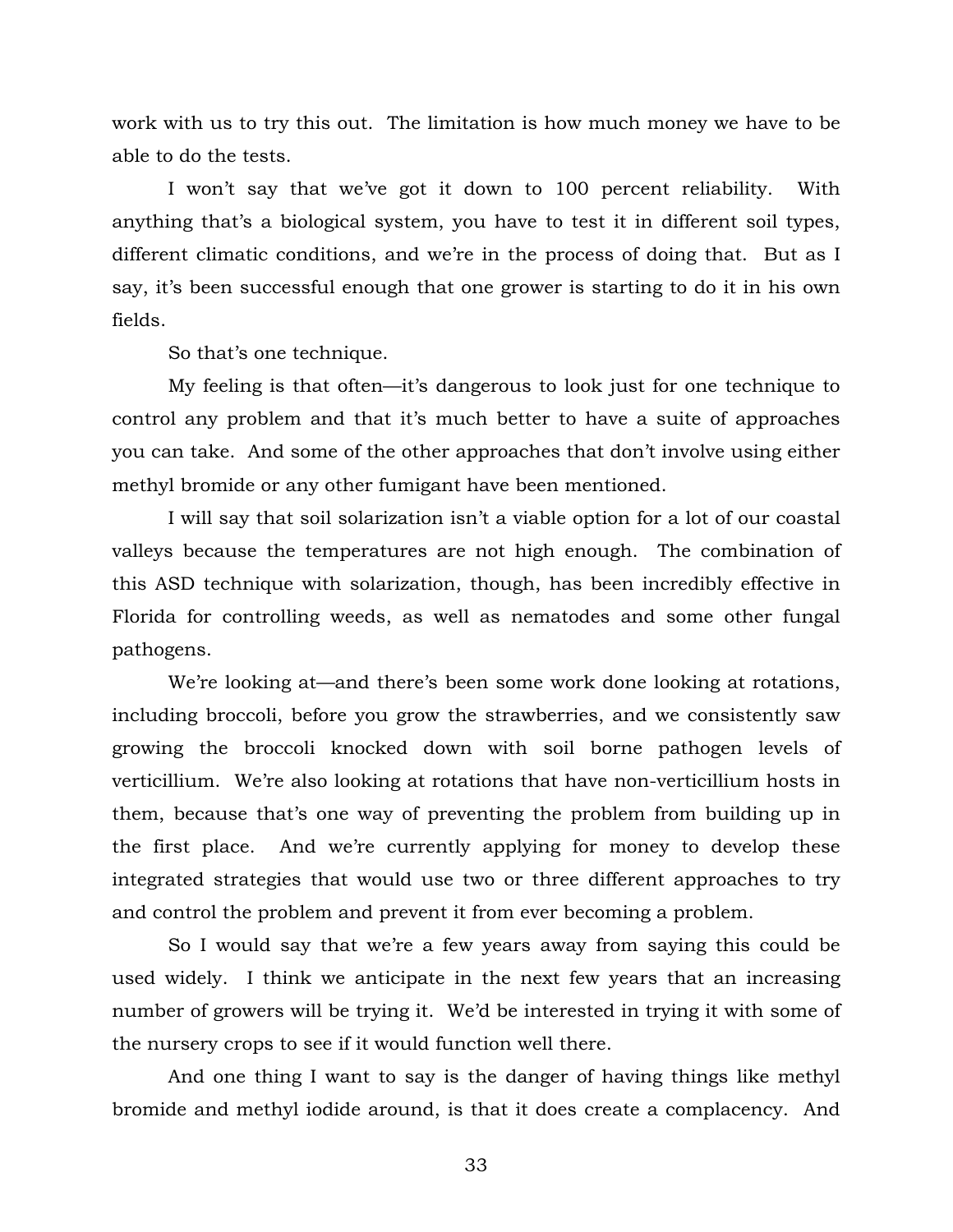that there's been very little research money directed towards looking at nonchemical alternatives.

I was recently at the Methyl Bromide Alternative Conference in San Diego in November. And I would say that over 95 percent of the presentations were on chemicals, and that may be being generous. There are a handful of people around the country trying to look at non-chemical alternatives. But the amount of money that's been invested—and it still is very little. And my concern is if we keep registering another chemical, then that situation won't change. In some ways, mother is the source of invention and we've been, maybe, too complacent in terms of not looking for other ways of controlling a lot of our pests and diseases.

**SENATOR FLOREZ:** Thank you very much.

**RONEY GUTIERREZ:** Good morning to all the members of the committee. Thank you for this opportunity. My name is Roney Gutierrez. I am the Acting State Program Manager for the Natural Resources Conservation Service. It's a federal agency. And I come in representation of the agency at the last minute invitation this weekend—very last minute. And I must clarify that I am in no way an expert on this subject. And so, why am I here?

I think the reason I was invited is to present something about what was mentioned here recently. We are an agency that works with land owners, producers in agriculture of different sorts, whether they be conventional, commercial pesticide users, and helping them improve the efficiency of their application; whether they be organic growers and finding innovative ways, perhaps, to a biological control; whether they be someone who is looking for a menu of options, as was mentioned, for integrated pest management. We provide technical and financial assistance to California growers. In the suite of practices, we offer over 500 different activities through which we provide technical and financial assistance.

In the past year, we offered over \$3 million in financial assistance for organic agriculture and over \$18 million, really, in fine technical and financial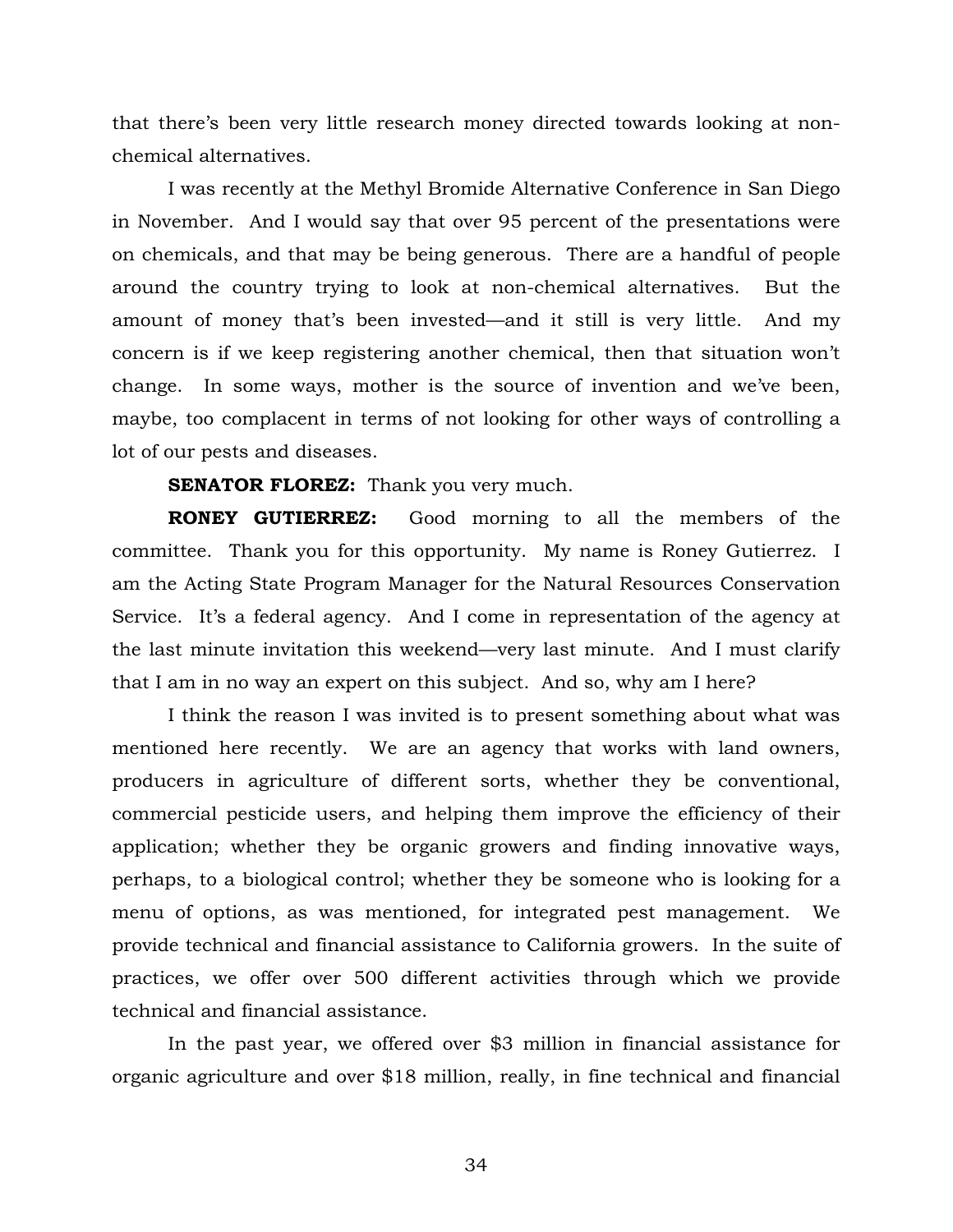assistance for all those producers who are interested in water quality improvements.

So, really, my presentation is very short in that, as I said, I was here last minute just to provide an alternative and supporting whatever is best and whatever the best decision is for California.

**SENATOR FLOREZ:** Great. Thank you. Thank you for showing up as well. Senator Wolk.

**SENATOR WOLK:** Thank you, Mr. Chair. I have a couple of questions. A very, very interesting panel. One of the issues that I wonder about was raised by you, Doctor, and that has to do with the sources of funding. I've been concerned about that in the area of water, as well as pesticide research. I think you made a very good point about the amount of funding that goes into research in these areas. I'm curious who funded your research.

**DR. SHENNAN:** Well, I'm very pleased to say that we've been funded both through USDA, through their Alternative…

**SENATOR WOLK:** Through the government?

**DR. SHENNAN:** Through the government. But also, through the California Strawberry Commission, and they're very supportive of our work. They've continued to fund us now for three years. They see a need for nonchemical alternatives and are willing to put some money into trying to encourage the research so that those can be developed.

**SENATOR WOLK:** I wanted to ask you about your—the three counties that you mentioned you're doing your research in are coastal counties?

**DR. SHENNAN:** Yes. Essentially.

**SENATOR WOLK:** Are there any anaerobic experiments or trials going on in the Central Valley?

**DR. SHENNAN:** No. There aren't as yet. When I was at this methyl bromide meeting, I was approached by a number of different groups who were interested in trying it, from Washington and Oregon, not as yet, from anybody from the Central Valley. But if we can raise the funds, I would be really interested. Because I think having the heat of the Central Valley—this whole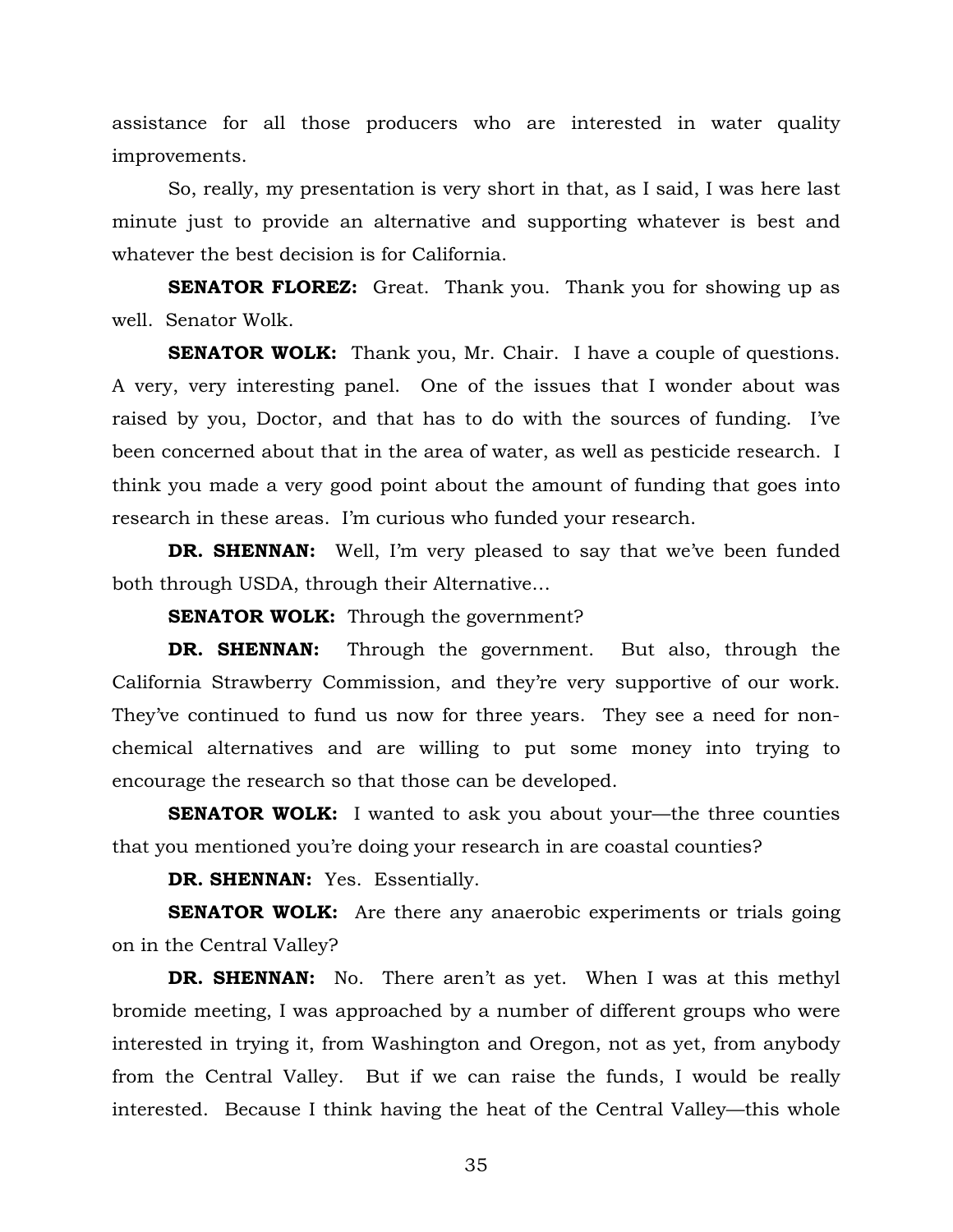process works better the warmer the soils are. And so, we're actually looking at it in probably the worst case scenario in the coastal valley. So the fact that we could get 80/95 percent reduction in verticillium is very promising.

Based on the Florida results, I think the capacity for eliminating nematodes and weeds would be much higher in the Central Valley.

**SENATOR WOLK:** And my last question is to both Mr. Cochran and Mr. Dolezal. In your letter you said that virtually every organic grower starts his or her fields in orchards with stock grown and fumigated soil; it's their only option. I'd like a little bit more clarity on what you mean and then, your response to that.

**MR. DOLEZAL:** Well, the Strawberry Commission has surveyed the growers, which are a discreet group of nurseries that belong to the California Strawberry Nurserymen's Association up in the Lassen County area (by Redding and Lassen County) and of the 1.4 billion strawberry starts that they produced, they were unable to account for more than about 250,000 starts, so—I don't know what the percentage is; it's less than a percent—certainly well less than a percent. There maybe a small grower somewhere that does provide stock. He may be in a situation where he doesn't have to face some of the issues of the verticillium wilts and some of the other plant pathogens that are difficult to control in a scaled up environment. But that's the basic answer to your question.

**SENATOR WOLK:** Did you want to comment on that? Where do you get your stocks?

**MR. DOLEZAL:** Excuse me. One further thing. With respect to nonstrawberry crops, to other row crop vegetables and to trees, again, you have a zero tolerance policy for nematodes. So on nematodes the process she was mentioning, I don't believe she's studying nematode control with it.

**DR. SHENNAN:** Florida

**MR. DOLEZAL:** The Florida group may be under a much different heat circumstance; different soil conditions. But in California, if you have one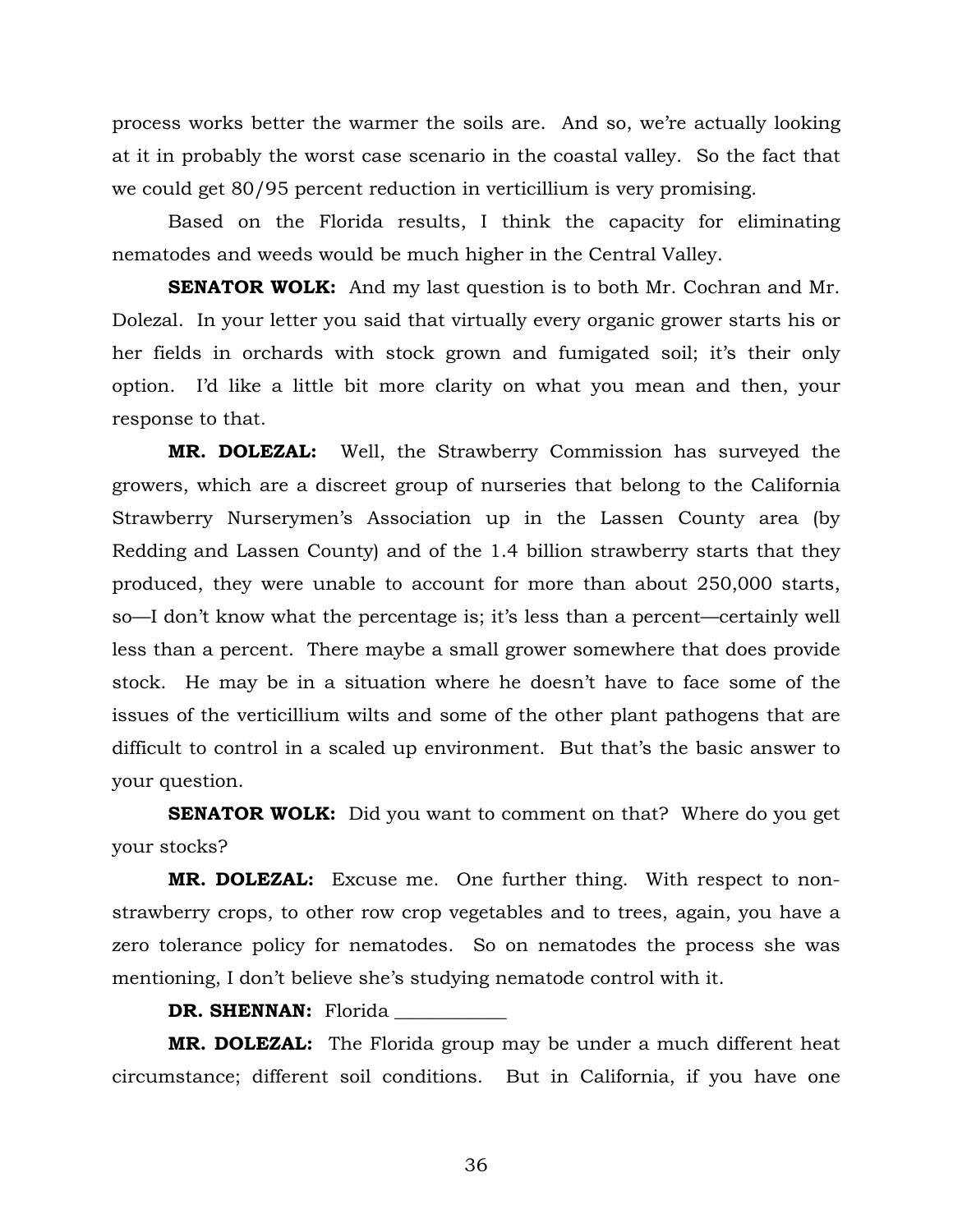nematode found in an acre of material, you destroy all \$40,000 worth of that material.

**SENATOR WOLK:** And where do you get your stock?

**MR. COCHRAN:** There is an organic supplier of starts in northern California who we've been buying from the last five years or so. And as I say, they came clean. They were inspected by the county inspector on departure and pest inspection and produced well in our field. There are 1,700 acres of organic strawberries grown in California, so I'm now a small grower instead of the only. That's fine. I don't mind being small.

**SENATOR WOLK:** Lots in my county.

**MR. COCHRAN:** Pardon me?

**SENATOR WOLK:** I've got a lot in my county—Yolo.

**MR. COCHRAN:** So at any rate, it's certainly, technically possible to do.

**SENATOR WOLK:** Okay. Thank you. Thanks.

**SENATOR FLOREZ:** Senator.

**SENATOR HANCOCK:** Thanks. Thank you, Senator Florez. So, if there's zero tolerance for nematodes and the Santa Cruz research comes up 80 to 95 percent clean, do you have to destroy the crops because of the…

**DR. SHENNAN:** This was for verticillium, not for nematodes.

**SENATOR HANCOCK:** So it's not for nematodes.

**DR. SHENNAN:** No. I would say, I think zero tolerance legislation does make it very difficult to come up with non-chemical alternatives since there given the variations in the natural world, it's very hard to guarantee

100 percent every time. I will say that the results from Florida with nematodes so far have shown control equivalent to methyl bromide, but that's only from one year of data so I don't want by any means, to suggest that we know the answer to that. So it's not quite the same situation there with the diseases.

**SENATOR HANCOCK:** So could I ask Swanton, so you never have a nematode? How does it work for you?

**MR. COCHRAN:** Well, some our soils have endemic nematodes. At least the ground, they came with some infestation of nematodes but they've never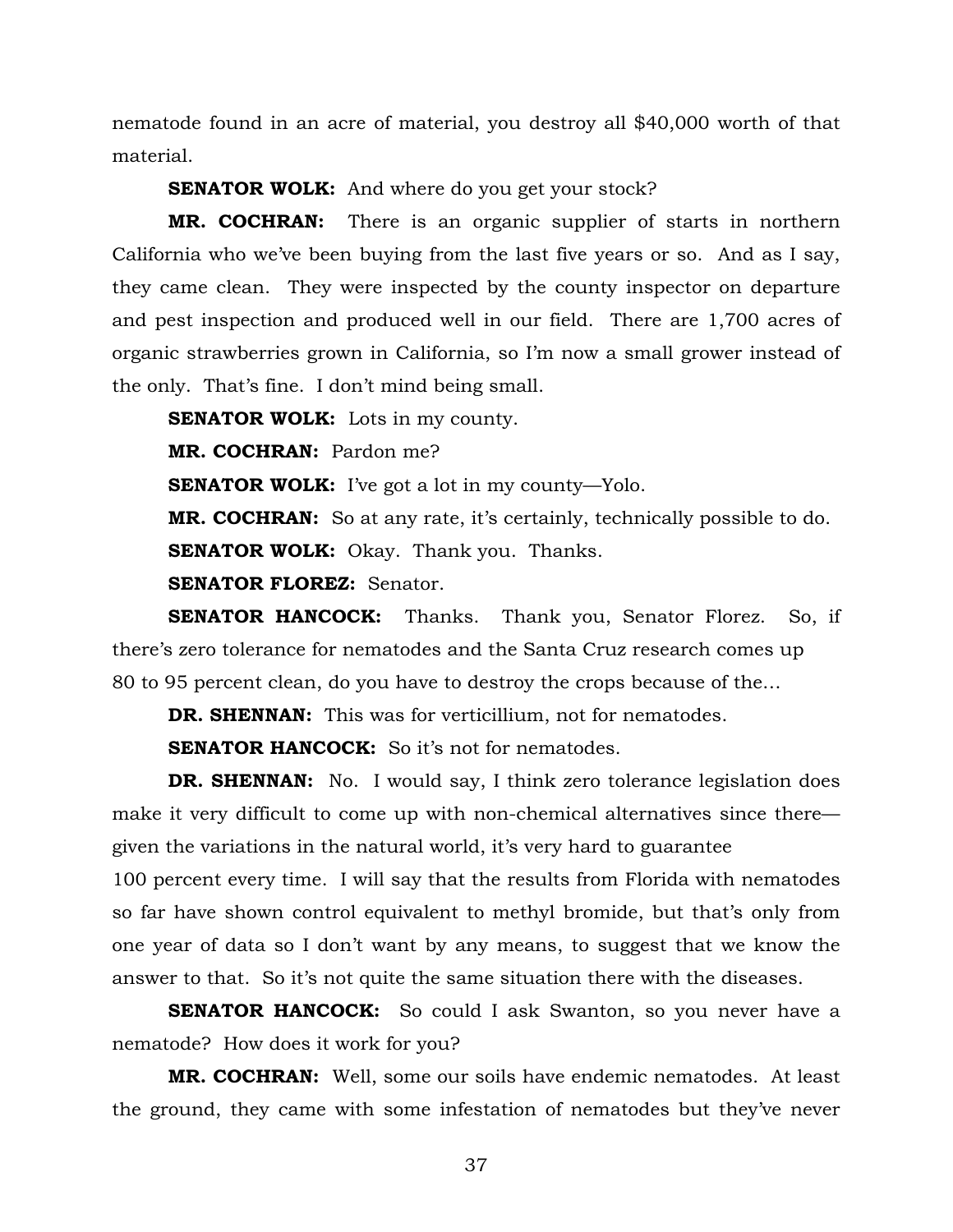been an economic problem for us. I mean, you lose a little bit and that's not a big issue for us. We use a broccoli rotation and we also incorporate some mustard seed, and we use the dry fallow. Economically it works out just fine for us in the end.

**SENATOR HANCOCK:** Okay. So you don't have to end up destroying all crops?

**MR. COCHRAN:** No.

**MR. DOLEZAL:** Senator Hancock, I just wanted to say that under the California Department of Food and Agriculture code, nurseries are under a different stricture than crop agriculture. And under that, we have general plant cleanliness. That means all the product we have to ship has to be disease and pest free. So there is a zero tolerance for nematodes. But there is a broader standard, which is that if they find pretty much anything, it doesn't ship.

**SENATOR HANCOCK:** Okay. I understand now. Thank you. We're talking crops in the field versus nursery crops. Okay. Thank you.

And then just briefly; how do the costs compare with the fumigation, you know, using the corn husks and that?

**UNIDENTIFIED:** Oh, the corn husks.

**SENATOR HANCOCK:** Or whatever.

**DR. SHENNAN:** We haven't finished the analysis yet. However, it's really—the economic costs are, in terms of the inputs that we'd use—the carbon sources—all of them we've looked at have been much less than methyl bromide.

**SENATOR HANCOCK:** Okay. Great. Thank you.

**DR. SHENNAN:** But the question is having that few weeks—that window—so that you can do the extra three weeks of this treatment.

**SENATOR HANCOCK:** Okay. Thank you.

**SENATOR FLOREZ:** Before we go onto the next panel, I have just a couple of questions, particularly for Mr. Dolezal. I very much appreciate your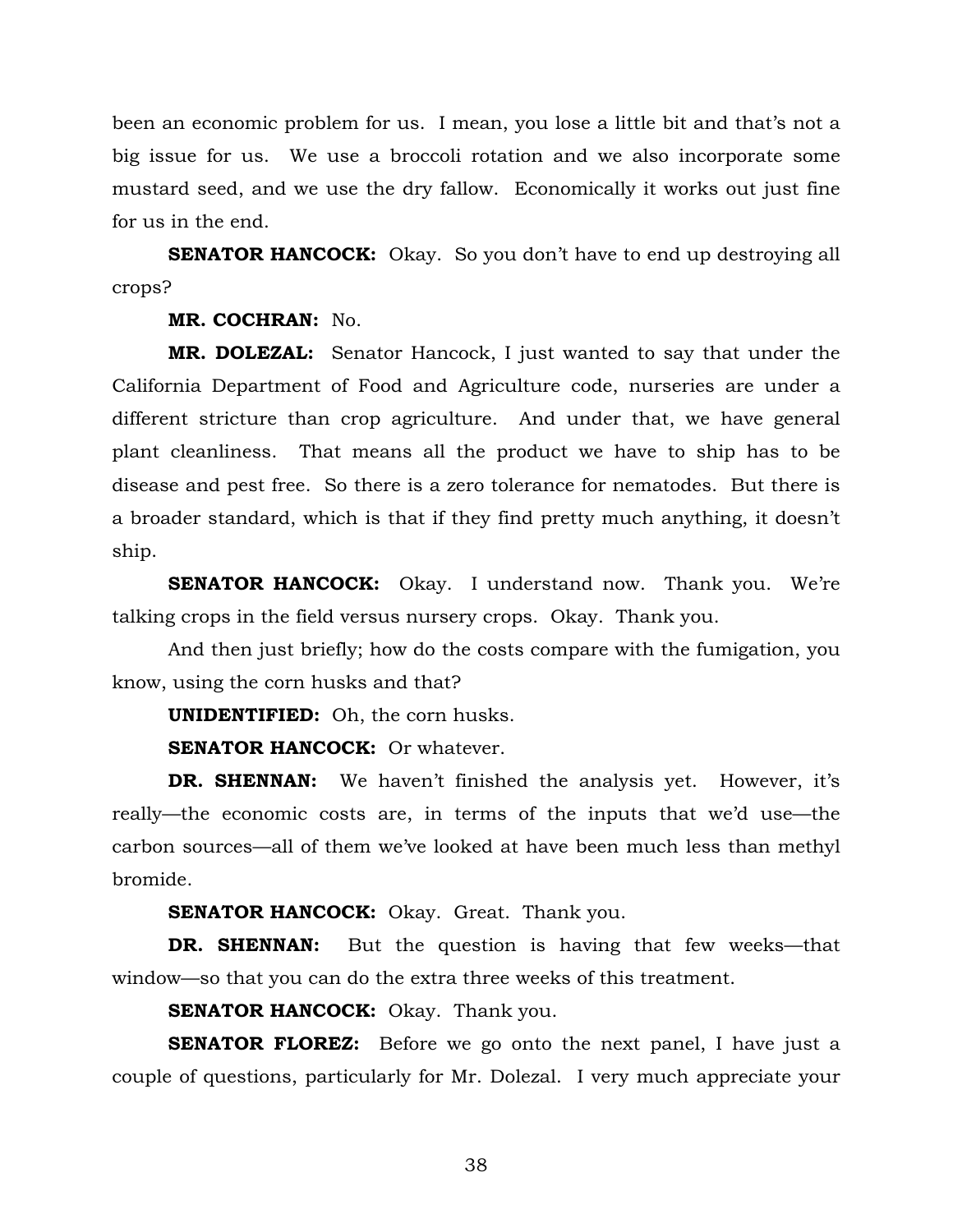statement, but did you hear the prior panel before you in terms of the health effects?

**MR. DOLEZAL:** Yes. Actually I did. And I'd like to clarify some misinformation that was given.

**SENATOR FLOREZ:** Yes. Let's do that.

**MR. DOLEZAL:** There was an impression that the amount of methyl iodide applied to the soil would be greater than methyl bromide. The actual number is about 50 percent.

**SENATOR FLOREZ:** Fifty percent less.

**MR. DOLEZAL:** Less.

**SENATOR FLOREZ:** Okay. And let's go through that.

**MR. DOLEZAL:** The other thing is they're using it in rotation.

**SENATOR FLOREZ:** Okay. Let's go through that slow. So, 50 percent less than methyl bromide; does that mean that it's 50 percent safer? So I can make sure that I understand your logic.

**MR. DOLEZAL:** Well, safety is a matter of hazard. Hazard is a matter of poisoning standards and exposure. Exposure is the amount of concentration. And as I've indicated in my testimony, the expectation is this material is going to breakdown in the two to three week cycle (he's discussing) within the soil under a cap of water in permeable plastic and thiosulfate.

**SENATOR FLOREZ:** How about the application of it? I think that's what we need to focus on. Do you apply methyl iodide in the same manner that you applied methyl bromide?

**MR. DOLEZAL:** Well, actually, there's new techniques, but, yes, essentially. The major difference is in nursery crops. You apply it substantially deeper than you do for row crops. Where they may use a four inch shank, laying it down just under the soil's surface, we put it down 20 inches. So it has 20 inches of soil and a cap of water over the top it plus the virtually impermeable film. It's very difficult for that material to get out.

The new shanking materials and the new approaches that are being promoted, actually use new cutoff technology so that the shank isn't applying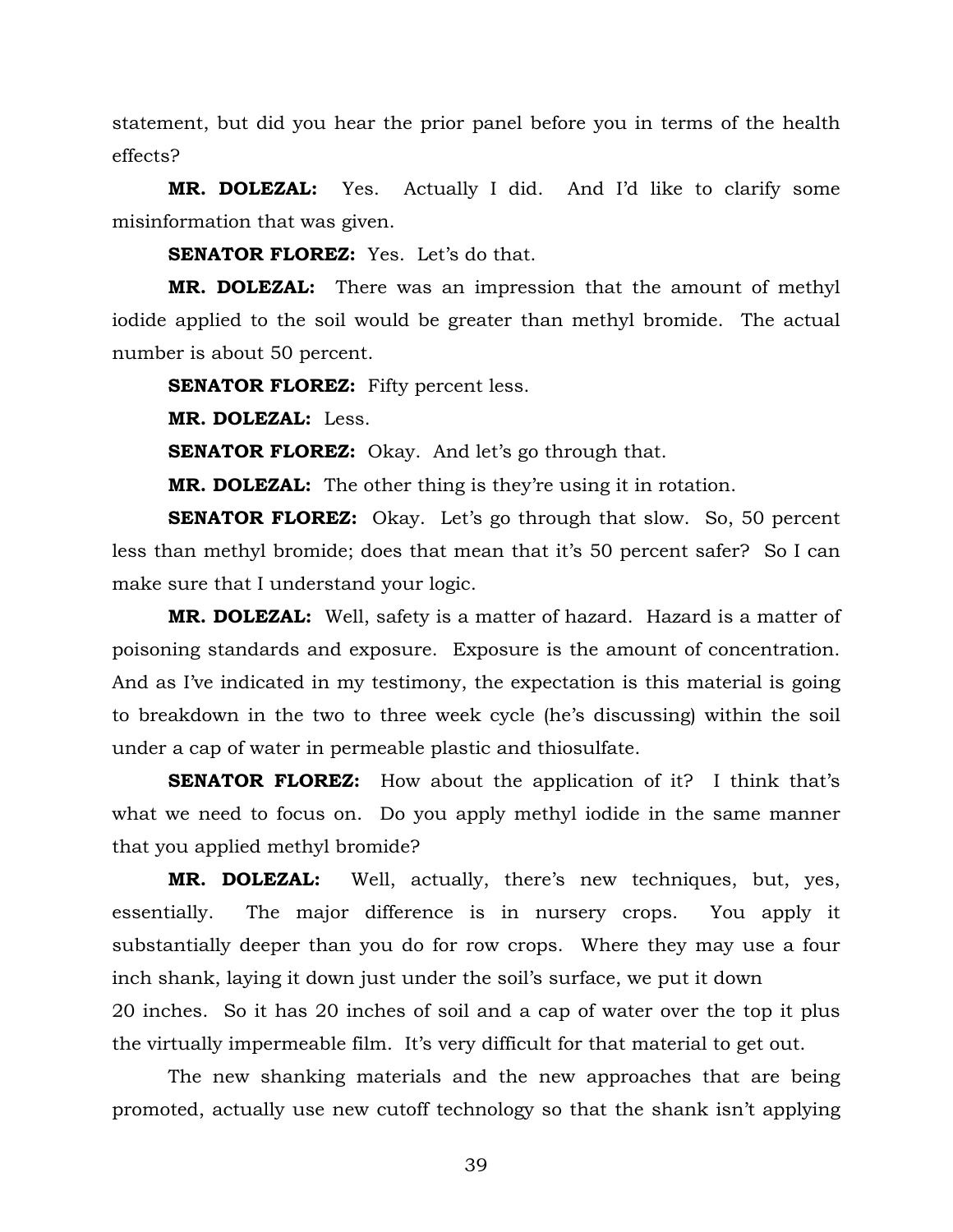the liquid (and it's not a fume, it's a liquid) to the soil until the shank is fully inserted. And before the shank is pulled back out, it's shut off, so there's zero release after the shank is full.

**SENATOR FLOREZ:** And so, is your association advocating that everyone who uses this particular substance will do exactly what you're saying?

**MR. DOLEZAL:** Both we and the manufacturer and the rest of the industry are advocating that, yes.

**SENATOR FLOREZ:** Beyond advocating, is this going to be a standard that you put forward in terms of your own regs?

**MR. DOLEZAL:** Well, at the current time, the process the Department of Pest—DPR, I'm sorry—is that they're evaluating the risk assessment phase. Mitigations…

**SENATOR FLOREZ:** Would you support DPR requiring that of you then?

**MR. DOLEZAL:** Mitigations? Yes. We would certainly recommend that they employ safety standards, mitigations that would reduce the exposure to below the toxic levels.

**SENATOR FLOREZ:** In the manner that you just explained earlier.

**MR. DOLEZAL:** That's one of the ways. All the other ways are also there: safety buffers, the impermeable films, time to re-entry, all that period.

**SENATOR FLOREZ:** So you would support—let me just make sure I get you on the record on this—and you would support additional and strengthened buffer zones?

**MR. DOLEZAL:** Yes. Reasonable buffer zones that are supportable by the science.

**SENATOR FLOREZ:** And you would support respirators and other types of practical...

**MR. DOLEZAL:** Those are already mandated. That's another impression from the first panel that was incorrect. There are no applicators. None of these technicians are in the field in their normal clothes. They're wearing Phase 2 respirators and moon suits.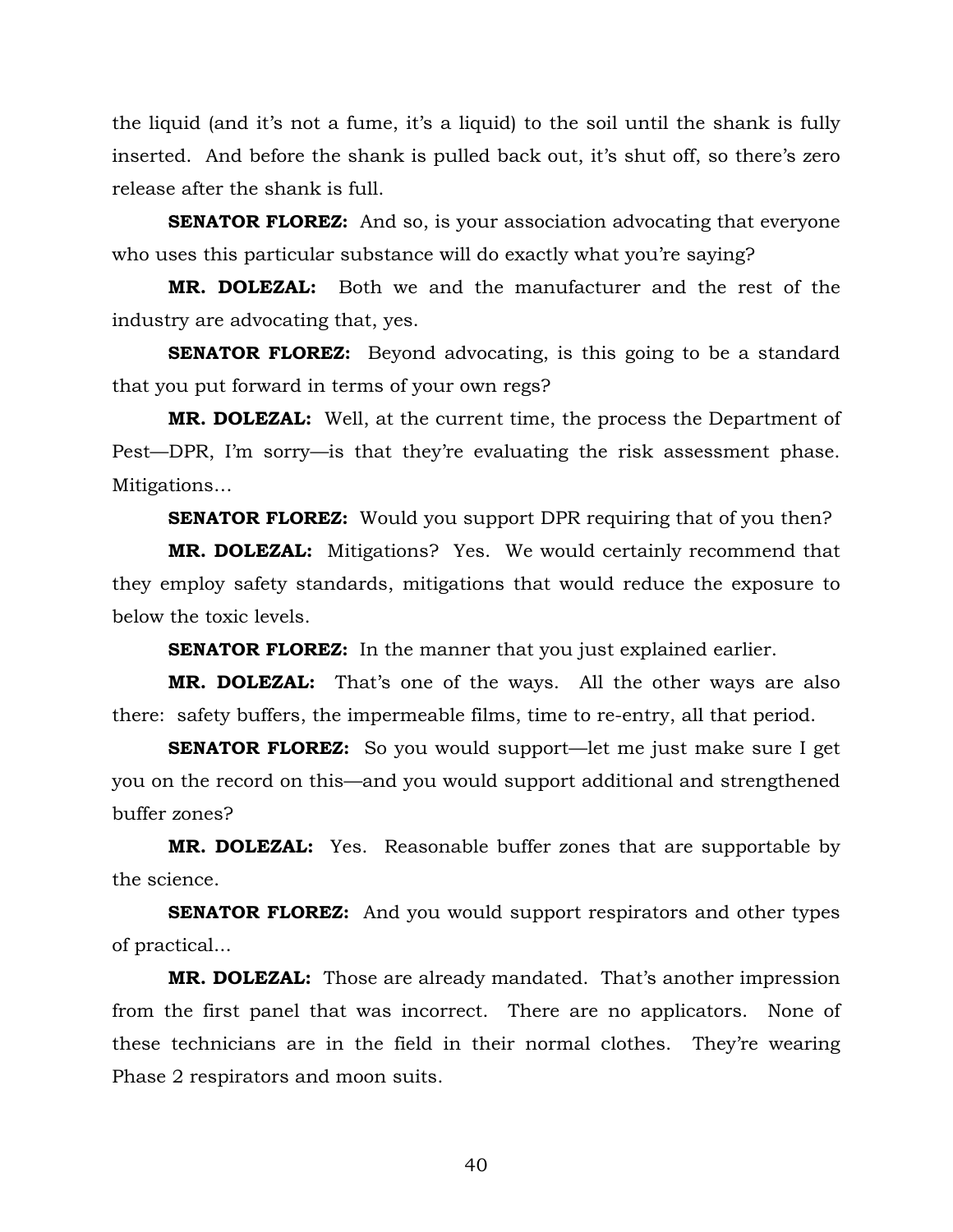**SENATOR FLOREZ:** Yeah, I know. It's just that I live among, as you probably know, probably the top agricultural area in the country, and I rarely see anyone doing that.

**MR. DOLEZAL:** That isn't true for methyl bromide. I'd be happy to take you and this committee on a tour to show the application of methyl bromide on actual nursery crops.

**SENATOR FLOREZ:** I've seen it. I've grown up around it my whole life. I'd like to take you on a jog one day, where I jog by. I can tell you how they're applying it, and I can tell you that in many cases they are not wearing the respirators. In fact, one of the pictures given to us today has two workers without respirators.

**MR. DOLEZAL:** What was the source of that image?

**SENATOR FLOREZ:** Kind of hard to not see—it's film being applied to a field, and there are two workers with—I'll hand it to you. I don't think they're putting film on the field.

**MR. DOLEZAL:** What was the source of the image? Where did it come from, and when was it taken?

**SENATOR FLOREZ:** I'm not sure. Are you saying it was taken in the '70s or something?

**UNIDENTIFIED:** It's a fairly recent picture. It's a late '90s picture. Some of the worker protection standards have changed.

**SENATOR FLOREZ:** Well, the picture looks very familiar to me. It's my only view of maybe having lived—actually, I live in a farm community.

So you would support those additional requirements?

**MR. DOLEZAL:** We believe safety mitigation requirements, as depicted on the label and as recommended by the USEPA and CalEPA, are appropriate measures upon registration of this product.

**SENATOR FLOREZ:** No, I understand; that's what everyone says. But I'm saying, if we're going to ask our DPR to take—that they're moving in a direction to actually prove this, then I assume that we would ask them to make sure that you are applying it in the safest manner possible, not just the lax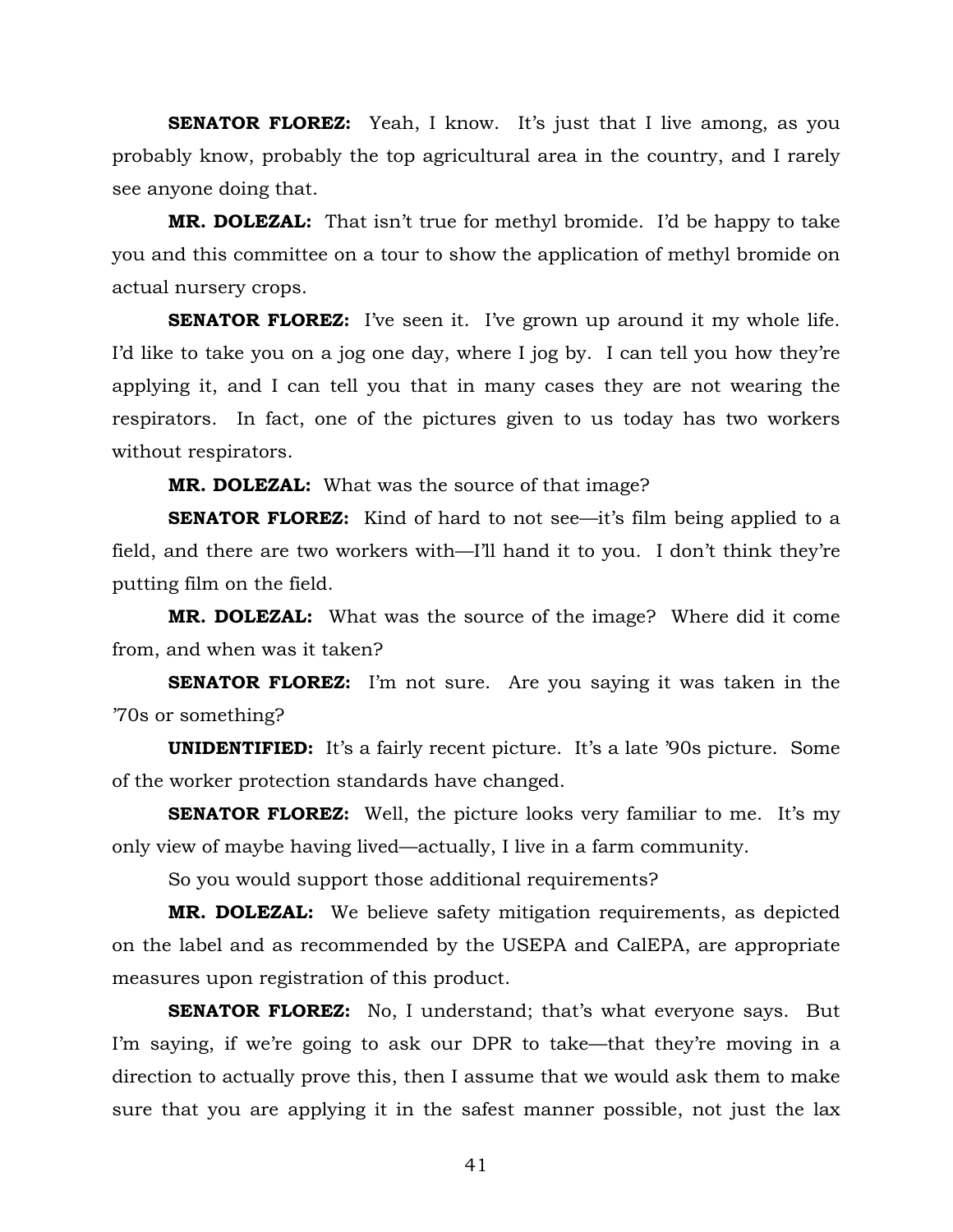standards put forward by the EPA, which threw the ball to California and asked us to make the decision ultimately.

**MR. DOLEZAL:** We met with the CalEPA people as recently as last Friday and recommended these mitigations to them.

**SENATOR FLOREZ:** Okay. So we would like to sit down with you and sit with them and figure out what those—if indeed we're moving in that direction.

**MR. DOLEZAL:** We welcome that opportunity.

**SENATOR FLOREZ:** With the advocates, as well, to figure out what those standards should be. I don't think that we should even move forward without any very strict standards.

Let me ask another question, just on the larger issues of where the industry's going. What did we use before methyl bromide? We've been growing strawberries a long time in California, and grapes, I know that. What did we use before—we're now phasing out methyl bromide. What did we use before methyl bromide?

**MR. DOLEZAL:** Go ahead.

**MR. COCHRAN:** I think I remember some of the people saying—oh boy.

**SENATOR FLOREZ:** Would it be DDT?

**MR. COCHRAN:** No, no.

**SENATOR FLOREZ:** What would it be?

**MR. COCHRAN:** It would have been—some of the names that we're talking about now: telon and—oh gosh, it's been 30 years, and I'm trying to remember. But there are other materials that were used beforehand.

**SENATOR FLOREZ:** So what was the push to methyl bromide then?

**MR. DOLEZAL:** Senator Florez, we have been working on a replacement for methyl bromide for 30 years. So, when you're talking about pre-30-yearago agriculture, they were using methyl bromide then. They were using metam sodium then. I don't know what those chemicals were. I'll have to go back to when I was in college in order to understand it. I'd be happy to research that and present that to the committee.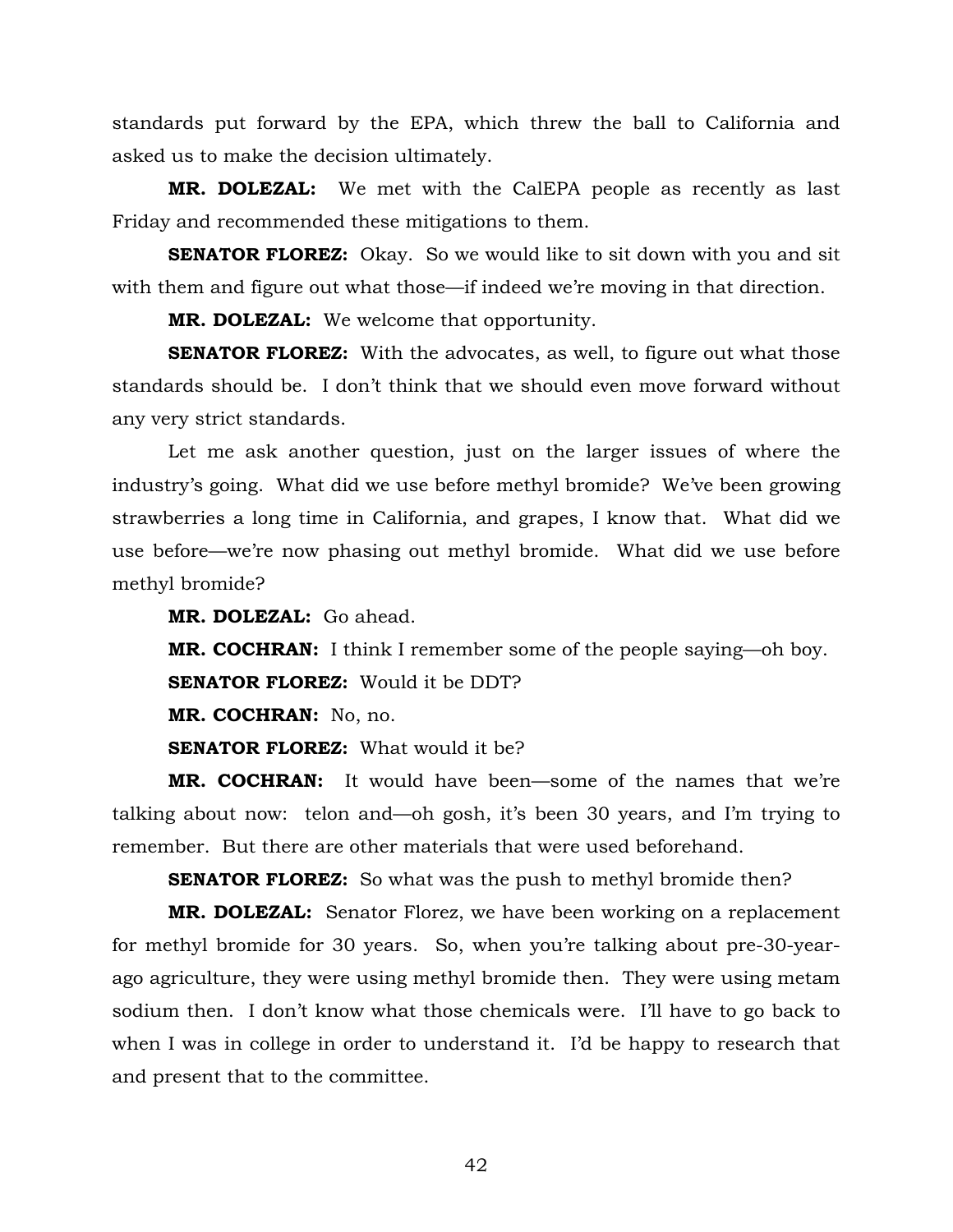**SENATOR FLOREZ:** Yes, it would be interesting to know, because I think, as we start to think about what the future looks like beyond the consumer and beyond what people are asking for in terms of their products, you know, one can make the argument that methyl iodide could, in essence, because it doesn't have residue in food, would be safe for the consumer and one could just move on. I think we're more worried—I'm more worried—about the actual safety for workers, safety for communities, pesticide drift, horizontal drift, all of the facts listed on Prop. 65 cancer-causing agents. I mean, those are the things that this committee, obviously, should be very interested in, in terms of health effects on rural communities, particularly where it's grown, not necessarily in the store.

Is there anything in your protocols that would deal with pesticide drift; that would deal with water contamination that's been mentioned earlier?

**MR. DOLEZAL:** Well, quite frankly, our objective is to have it never leave the soil. Everything that we're doing is we're applying it deep, and we're capping it in order to keep it in the soil. We're preventing people from being in the fields during the period before re-entry, as required by the label. And the drift factors that are involved, we're trying to deal with, with this new technology, of spraying this fertilizer over the top of it. That actually chemically breaks down this product as soon as it comes in contact.

**SENATOR FLOREZ:** Well, I'm just wondering some of the protocols for communities as well: notification and others. I do know where I live in my district, and particularly where my home is and where the new elementary school is, this isn't necessarily very far from some of the fields that will be under this new method. How do you folks stand in terms of notification for communities, notification that application will be occurring?

**MR. DOLEZAL:** I can tell you with absolute certainty from testimony that took place in the Labor Committee this last year, last session, one of our growers—Dave Cox of the L.E. Cooke Company down in Visalia, California related how in his situation, in order to spray certain of his fields, he both notified all the surrounding community area and actually moved them out of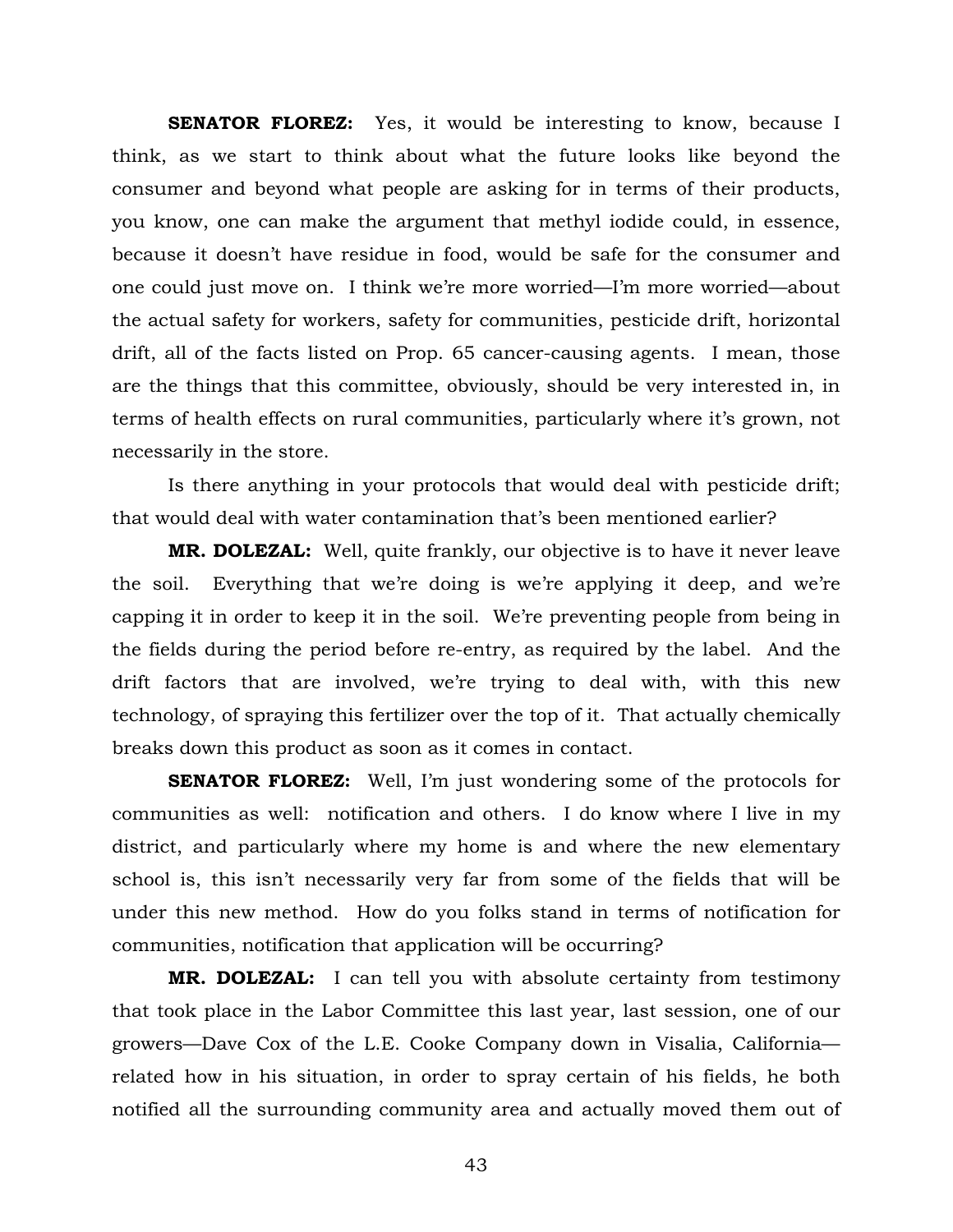their houses during the period of time, to avoid exposure issues on methyl bromide. Not methyl iodide, since methyl iodide hadn't been applied yet. He subsequently has applied, under test procedures, methyl iodide in his fields, and he finds it much easier to control.

**SENATOR FLOREZ:** But was that a standalone case of his own efforts to notify…

**MR. DOLEZAL:** No. Those were regulated requirements.

**SENATOR FLOREZ:** So you'll have regulated requirements for this particular substance as well?

**MR. DOLEZAL:** Yes. We would presume so, if they get past the risk assessment phase.

**SENATOR FLOREZ:** Right. Well, I'm only making the assumption that if indeed this moves in a direction that seems—we'll have DPR up in a moment but what protections are there available for workers, what protections are available for communities, those types of issues. And I'm trying to understand how far you as an industry are willing to go in order to mitigate beyond the standards put forward by, if you will…

**MR. DOLEZAL:** In nursery crops, and I can't speak for row crop agriculture, application of fumigants is a winter activity—cold air activity. It's not going to be baking and being in inversion layers. That takes place with highly skilled, trained technicians in the field with no farm worker exposure. Those technicians are there; they've been trained. And there's this incredible stewardship program to deal with that. It's such a good stewardship program that when OEHHA sent testers down to the fields to measure air releases from the test fields, they were not properly garbed, and our industry properly garbed them in order to be able to conduct their tests.

**SENATOR FLOREZ:** We've been making the assumption that DPR does, or in fact approved this particular—what if it doesn't? What's your industry going to do?

**MR. DOLEZAL:** In all likelihood, we'll move out of state, which is the only option available to us under a zero tolerance.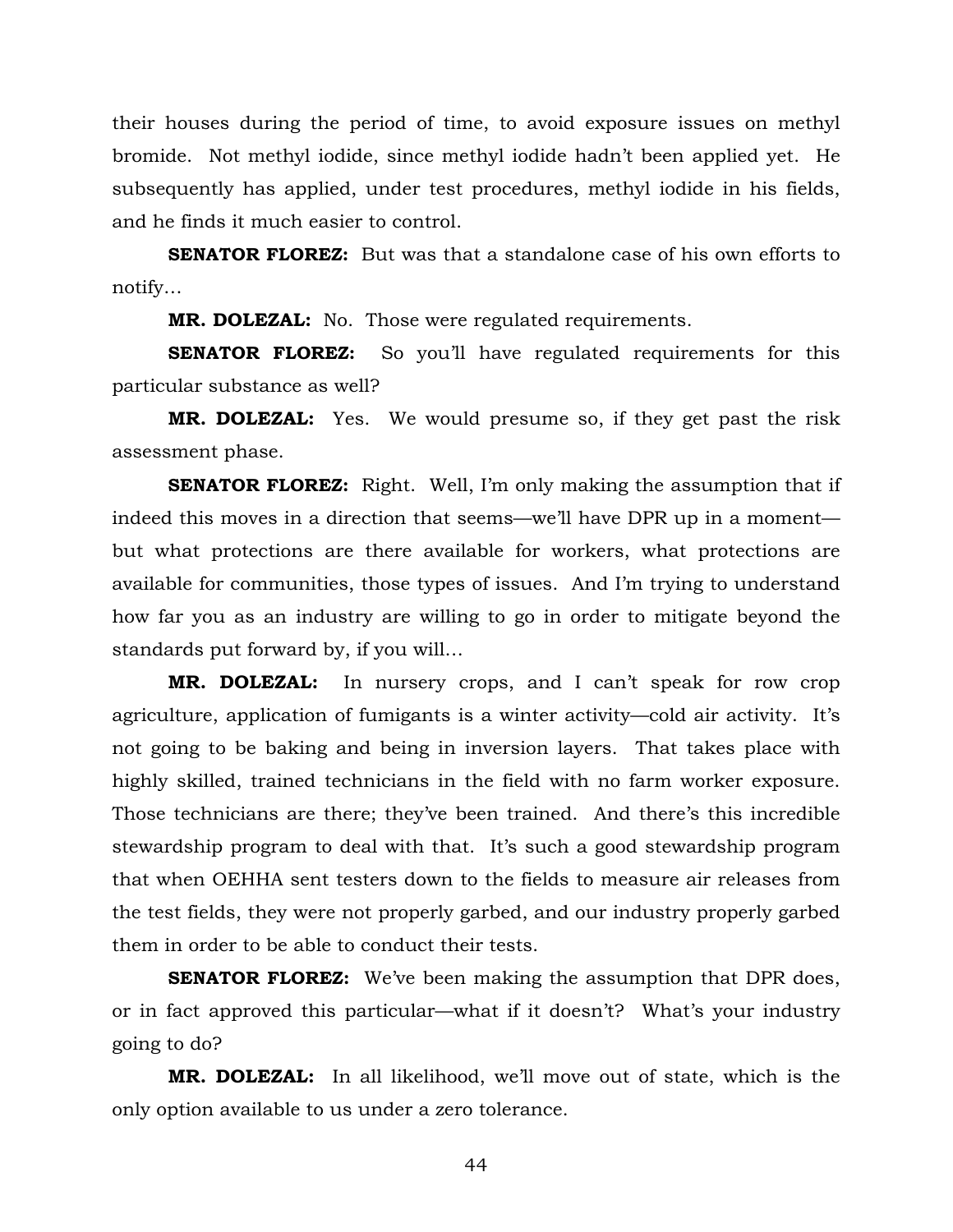**SENATOR FLOREZ:** And tell me what that looks like, when you move out of state. We hear that a lot around here. Does that mean you sell land within a two- or three-month period and you pack up and you start growing in areas that aren't suitable for agriculture? I thought we were the most fertile ground in the world. I didn't know it was so easy to pick up our crops and plant them in…

**MR. DOLEZAL:** Well, it's not particularly easy, in a number of these multigenerational families, to make the decision to simply go into another field of business entirely. But you are talking about a situation in nursery crops where trees take a two-to-four-year cycle to grow. And so, those are fumigated fields. They would continue to grow until they were unable to meet the zero tolerance pesticide requirements, and then they would phase out.

**SENATOR FLOREZ:** And they have crop insurance as well, correct?

**MR. DOLEZAL:** No, there is no crop insurance for the nursery industry. Only monocrops have crop insurance. So that would be a total loss for them of their activities.

**SENATOR FLOREZ:** Of their investment. And what's the rotation for that investment again? It's not like almonds, right? You plant it for 25 years. Or pistachios, you plant for a 100 years, right?

**MR. DOLEZAL:** In tree crops, it's about three to four years.

**SENATOR FLOREZ:** I think it's been mentioned earlier by one of the panelists in an offhand way, and I hope a friendly way, that the zero tolerance push, if you will, has pushed us into this chemical pesticide-driven environment. What would you say to that? Is that correct?

**MR. DOLEZAL:** No. I would disagree with that. I think it's a reasonable expectation that the farmers and the orchardists receive product that is clean and free from pests so that they can have good productivity. If you're going to lose 40 to 60 percent of the productivity over the lifetime of that apricot tree or that grapevine, which is typically the case in nematode bound roots on grapevines, then you're going to not want to buy that product; you're not going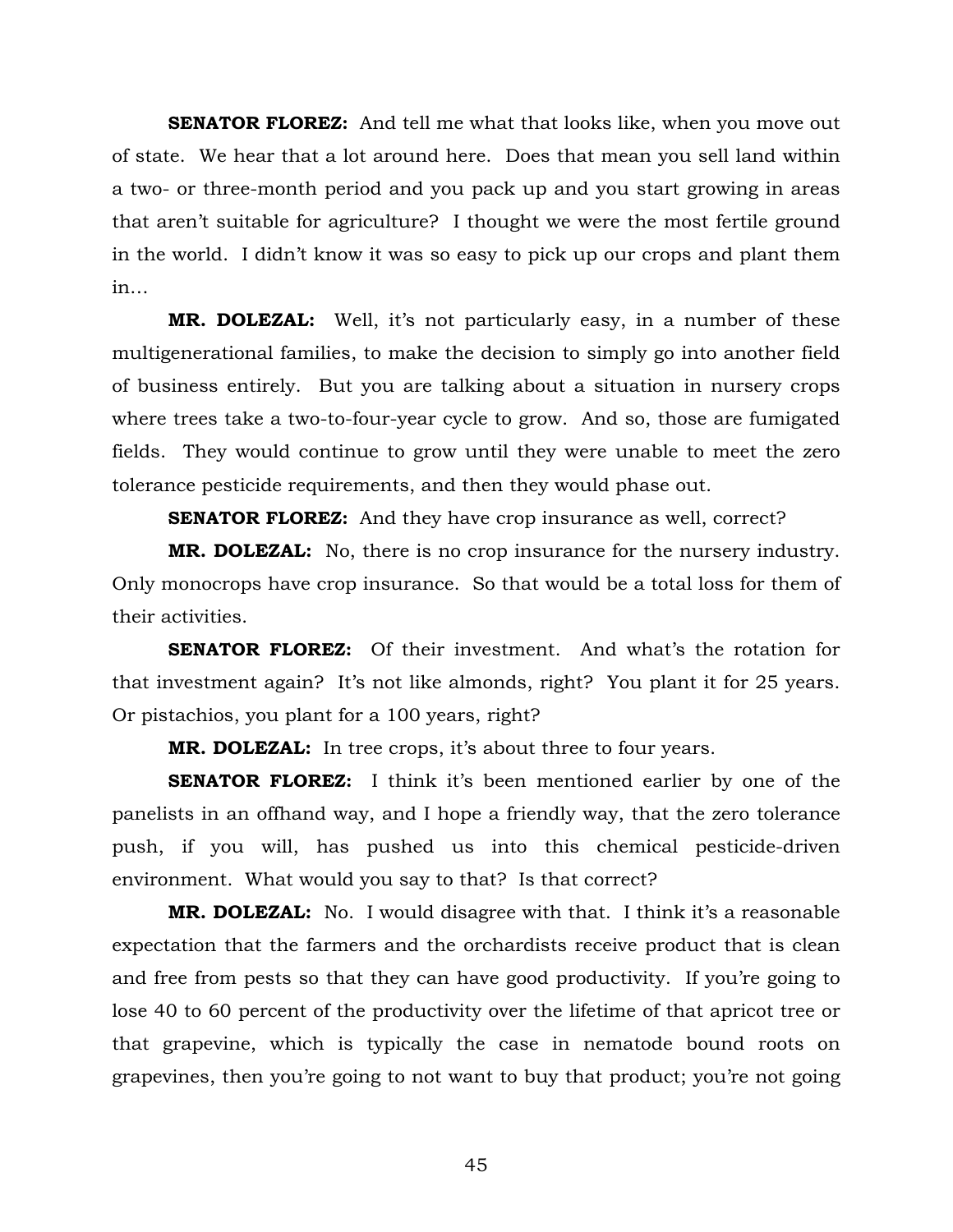to want to produce it; and you'd have to have twice as many acres of it in order to produce the same amount of yield.

**SENATOR FLOREZ:** Let me ask our organic—is that the case? I mean, shouldn't you be out of business by now? How do you survive in that type of environment?

**MR. COCHRAN:** Well, it's clean rootstock that's coming. It's been inspected and it's clean. It's produced organically and it's clean rootstock. So yeah, I agree. You obviously don't want bad rootstock.

**MR. DOLEZAL:** Right. If you had nematode bound roots on your stock, you wouldn't plant it, right?

**MR. COCHRAN:** No, no. Yeah.

**SENATOR FLOREZ:** How about yield-wise?

**MR. COCHRAN:** It looks good. It looks great actually. They're vigorous plants. In fact, they even look, just to the eye—I'm not a scientist; you know, I just sort of look at things—they're nice vigorous plants.

**SENATOR FLOREZ:** And what would you say to this debate? You mentioned the Detroit example, which I think is a good fascinating one, because I think agriculture does need to think about various other methods in the future; you know, integrated pest management types of approaches. From your vantage point, where are we heading?

**MR. COCHRAN:** Well, the exciting thing is that nobody really knows for sure. I mean, I'm sitting here thinking, "Gee, maybe the nursery industry would move down to Bakersfield because of solarization." There's a lot of real exciting stuff in the future, I think. It's not going to be exactly like it is right now. But there's a lot of smart people in the business, and they all sort of start scratching their heads and putting together some…

**SENATOR FLOREZ:** Well, like our researcher from UC Santa Cruz, for example. I mean, you find in opportunities, I guess—that's the reason I asked the zero tolerance question—is that is what we're pushing—is pushing us in directions that we end up fighting ourselves on, in many cases, sometimes here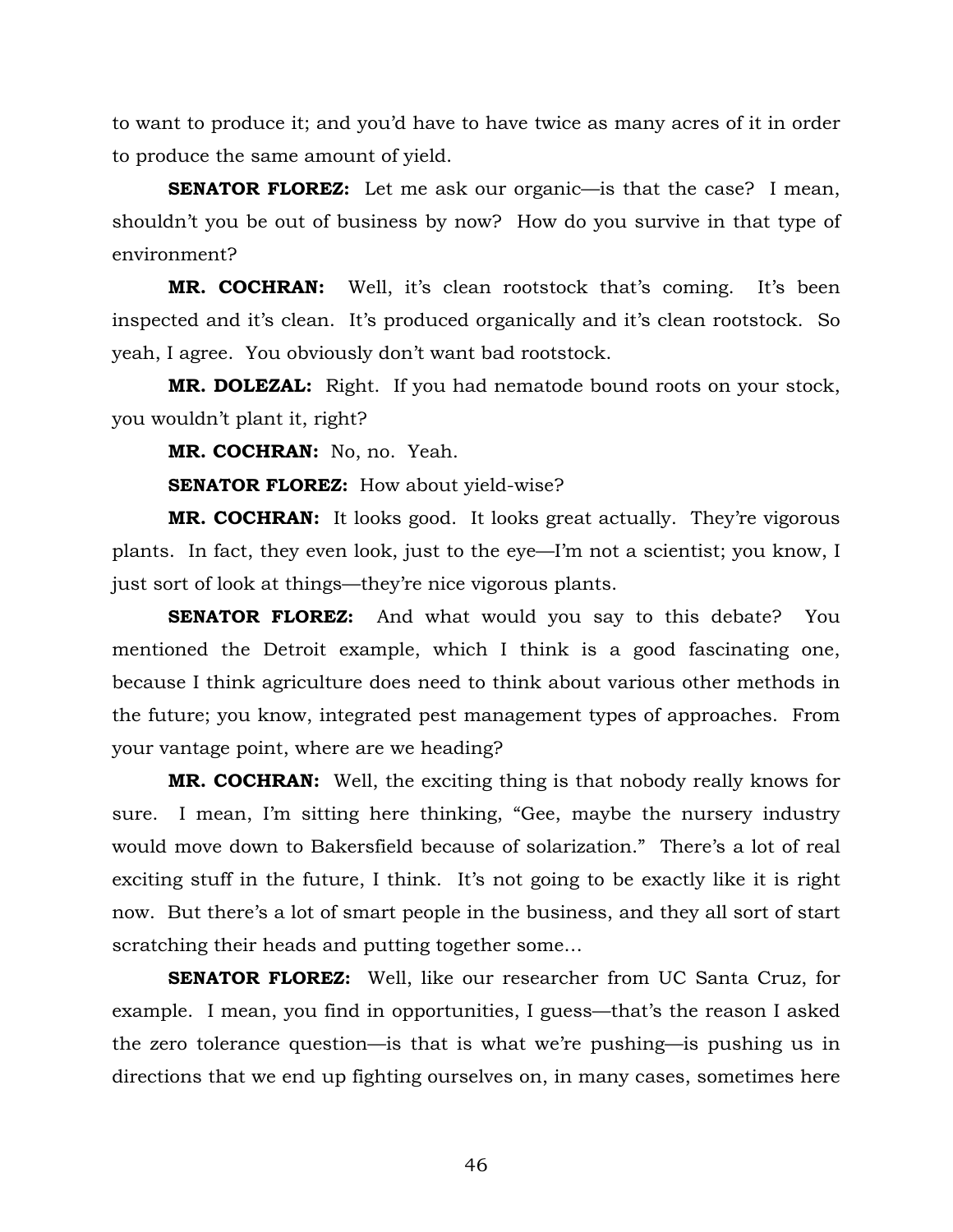in the Legislature. So I'm just trying to get a feeling of where the market, from an organic perspective, is going in terms of some of these applications.

**MR. COCHRAN:** Well, maybe—I'm not sure exactly how to answer your question. I mean, I'm sort of an entrepreneurial kind of a person. I sort of have it in my DNA. When I listen to this stuff, I think, "Wow. You know, something's not working; it's going to make a big change; things are going to be really different. Wow. That means go over here and try this, you know?" That's what I think ag would really benefit by in literally tens of thousands of twenty-somethings and thirty-somethings who are just itching to get into something new and different. So I see it as a real opportunity for innovation, really. I mean, the research has got to be there, but you know, you look at the research and you see, Gee, it looks like it works pretty well. Bingo, I'm going to go try it over in Visalia. You start a new business—industry.

**SENATOR FLOREZ:** Okay. Did you want to add to that?

**DR. SHENNAN:** I just wanted to say, I've been reviewing a lot of the literature on alternative methods for disease management, particularly soilborne disease management, because I'm on a national academy panel looking at the future of agriculture, and there's a lot of things that aren't being talked about today, that we're really greatly increasing our understanding of what goes on in the soil, in terms of the microbial ecology of the soil. There's a huge difference, and depending on how a field is managed, as to whether a disease or nematode problem gets expressed or not. Research is trying to work out what aspects of soil management change the soil microbial ecology to effectively suppress diseases in some cases and why doesn't it work in others.

I think in looking forward, there's a lot of potential for finding better ways to manage our soils, and that may involve—I mean, one of the concerns for me is that in a soil that is frequently fumigated, you're essentially eliminating a lot of the competitive microorganisms that can compete with the disease organisms. So you've created a vulnerable system which requires, then, to use the very effective chemicals to keep the disease at bay.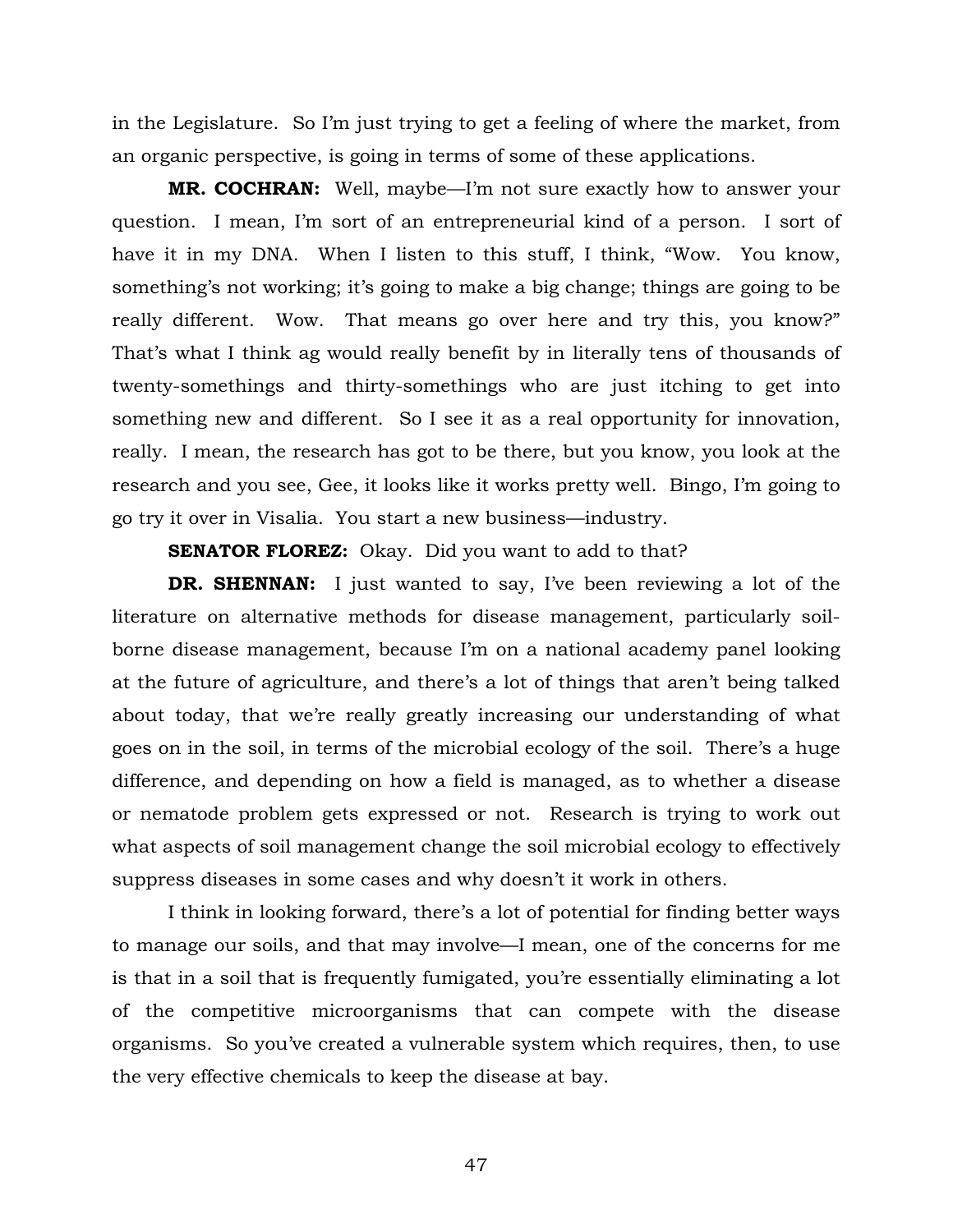My question is whether we can create more robust systems that don't need that level of intervention.

**SENATOR FLOREZ:** And whether you have the funding for that. Is that correct? You mentioned something of the lack of funding. What is the association doing in terms of additional funding for research not based on methyl iodide?

**MR. DOLEZAL:** We are working with both USDA, APHIS, the EPA, and the University system to channel funds through the specialty crop block grants and other mechanisms to permit that kind of research.

I would like to say, over the horizon solutions, well over our immediate horizon—our term limits, if you will—you're looking at genetic changes to the actual plants themselves that will make them more resistant to these problems. You're looking at the ability to treat plants systemically prior to them being budded or put into the ground, that gives them lifetime protection from these diseases and from these pathogens. And so, there are some very promising avenues out there.

**SENATOR FLOREZ:** Is that kind of the Monsanto GMO pathway?

**MR. DOLEZAL:** No. We're talking about the kind of thing where they're Roundup-ready. That sort of thing. These are rapidly being able to screen millions of different varieties of plants that have come from a variety of sources—wild stock and so on—and being able to get down to those that naturally have resistance to a particular expressed problem, and then being able to deploy those. They're natural plants in every regard. They're not doing clonal gene transfers.

**SENATOR FLOREZ:** Gotcha. Does your industry see this methyl iodide, at some point in time, being phased out, or simply another 30-year replacement for methyl bromide?

**MR. DOLEZAL:** We think that the reality is we're looking at safer and safer crop protection chemicals across the board. We made substantial strides in California to have the safest profile of those chemistries available to us. The reality is that progression is going to continue, and we're looking at a bridge,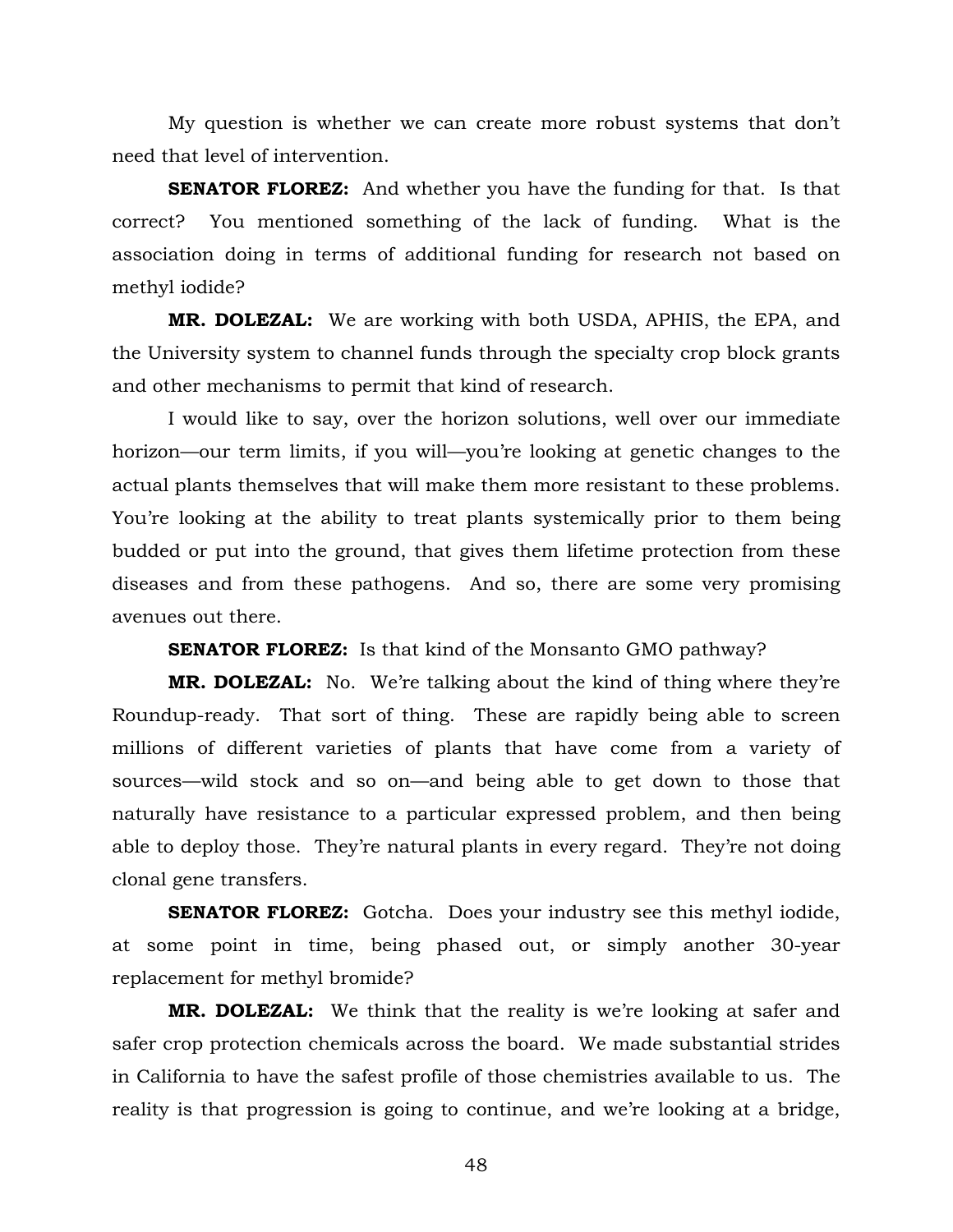something to deal with the fact that the Montreal protocol is taking methyl bromide out of the picture.

**SENATOR FLOREZ:** Right. So you see this as a bridge. Would there be a time limit, from your perspective, then, that bridge? In other words, we would use methyl iodide for "X" years.

**MR. DOLEZAL:** Well, "X" is a variable depending on how long it takes for her research and for all the other researchers to come up with a solution.

**SENATOR FLOREZ:** Well, that's why I ask, how much money are you putting into that, yourself as an industry? That's the real question. The only way this research is going to get done is—it's not going to come from our General Fund, that's for sure. I mean, are you as an industry recognizing that the tides of opinion beyond just agriculture…

**MR. DOLEZAL:** I know one nurseryman who has personally invested a million dollars in research of this type over the last year. So yes, we're putting money of our own into this. Solving these problems is significant to us. It's a choice. We've got our back up against the wall, and we're prepared to try to be able to deal with being able to continue to grow in that most fertile valley that we have.

**SENATOR FLOREZ:** Right, right. But I think that when there have been times in our past—using the Detroit model again—it all looks bleak, and it doesn't look as though we're going to do well. We know we have the opportunity to be innovative and put money in places we never thought about putting money into, and I'm just wondering if your industry is actually beginning to do that early rather than later.

**MR. DOLEZAL:** Well, we've been actively looking for a replacement chemistry and alternatives for 30 years.

**SENATOR FLOREZ:** And is there any reason you wouldn't, then, put a time limit on methyl iodide, from your perspective?

**MR. DOLEZAL:** I would have to consult with my industry. I'm not prepared to talk to that.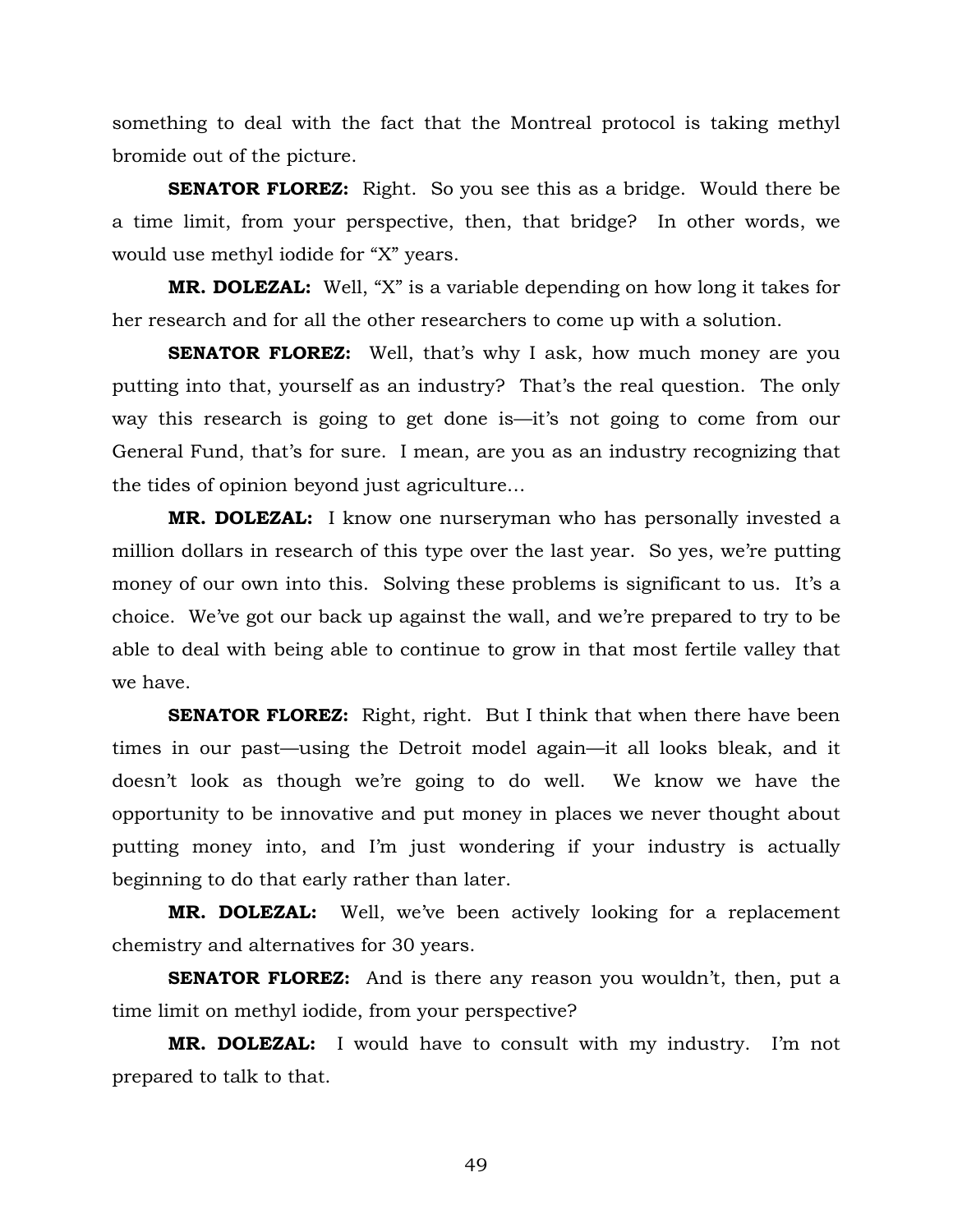**SENATOR FLOREZ:** Sure. And if DPR were to put a timeline on it, in terms of giving you some timeframe in which to find that additional alternative, would that make you move quicker, obviously?

**MR. DOLEZAL:** I guess my answer to that would be: Where is the demonstration of proximate harm? Thirty-five thousand acres are having this chemical applied to it annually, or semiannually, or every four years across the United States, in the other 47 states, and where are the worker incidents? Where are they? Where's the proximate risk? And so, if this product turns out, as we fully expect it to be, to have all of these concerns raised but in fact none of them ever materialize in the real world, we're going to say, "Why should we not continue to use a perfectly safe chemical that does what we want it to do?"

**SENATOR FLOREZ:** Because you're going to keep getting drug in front of the California Legislature. It says we're California and we want to have better protections for workers, and we want to make sure that ultimately those protections are in place.

**MR. DOLEZAL:** But the protections only make rational sense when people are being harmed.

**SENATOR FLOREZ:** Do we wait for people to be harmed to make that decision?

**MR. DOLEZAL:** No, of course not.

**SENATOR FLOREZ:** We certainly don't. So this is why we like to be a bit proactive here. I can tell you that when we had pesticide drift in Lamont and Arvin with chloropicrin we certainly should have been way ahead of the curve on that and had some legislation in place to have prevented that. And we should have been well—legislation hadn't been in place. The way we treated farm workers in that particular incident was to have fire departments come out, hose them down in open fields, and have them disrobe publicly. That was just a couple of years ago. I wouldn't necessarily say our industry and the way we're treating these types of incidents are progressively caught up to our time. That's why I'm asking you. There are incidents, things occur, and the goal of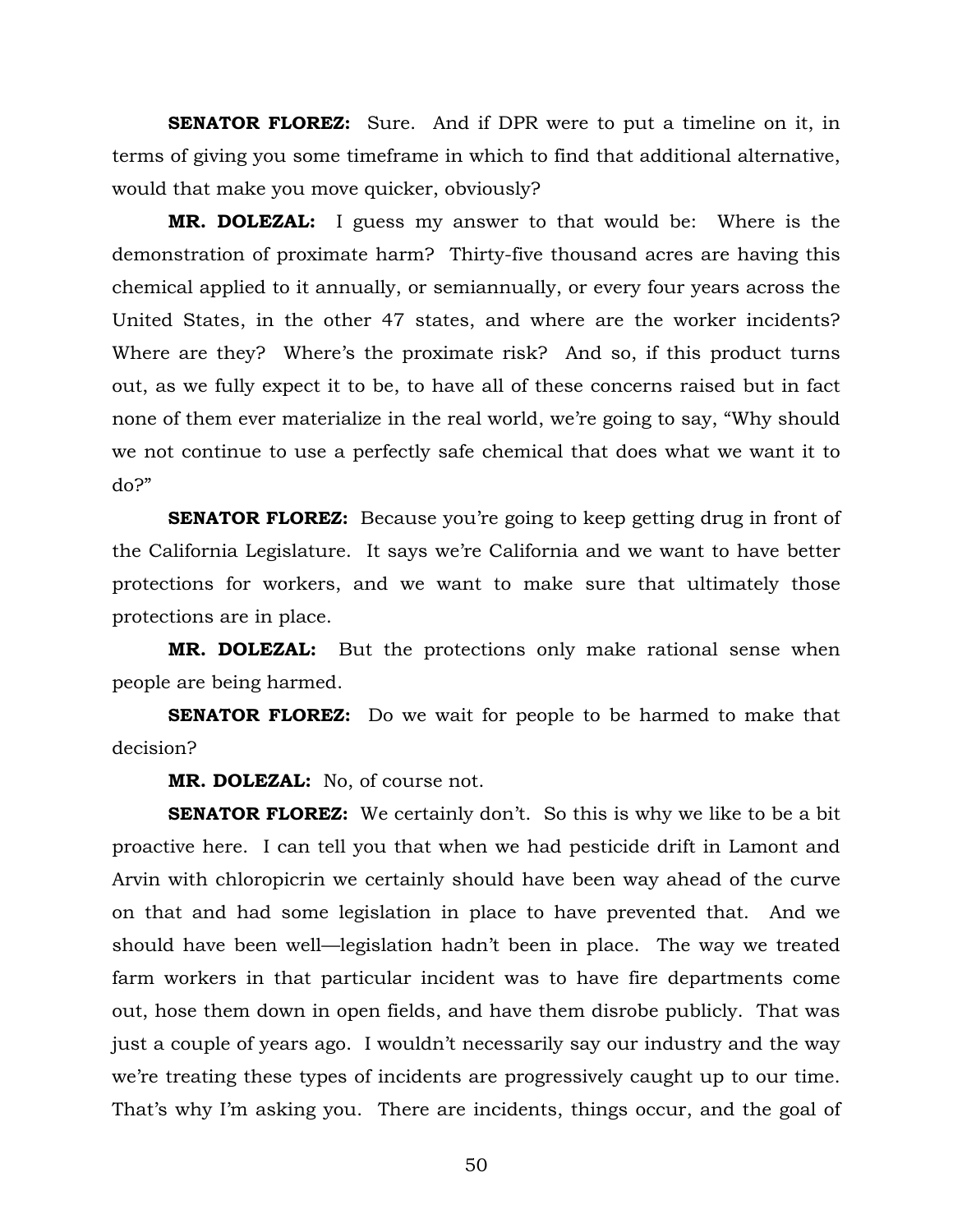this particular hearing is to bring out the issues so we can get a better picture of what the world's going to look like four or five years from now. And we give you fair warning so you know this is a different Ag Committee.

**MR. DOLEZAL:** We certainly welcome this informational opportunity to exchange ideas.

**SENATOR FLOREZ:** As we do as well. Let me just ask a few more questions in terms of the issues that you heard from the prior panel. What other issues that you've heard that you would like to clarify. I interrupted you on your first. But you had a couple of them, and I want to make sure we get those on the record.

**MR. DOLEZAL:** Well, there was the statement that this chemical would be applied each time that the crop was planted. In fact, you use rotations of these chemistries. In a nursery industry typically this product would be applied every three to four years into a crop. So you're looking at annual exposures that are much less than you would see in a row crop environment. That's one of the primary things.

**SENATOR FLOREZ:** Is there anything else that you've heard that you would dispute, from the prior panel?

**MR. DOLEZAL:** I don't have any further comments on the panel.

**SENATOR FLOREZ:** Thank you. Appreciate the panel.

Yes. I'm sorry, Senator.

**SENATOR HANCOCK:** Another question occurred when I was listening to some of the answers to your questions, Senator Florez.

This is an "immediate horizon" question. Swanton at least, and other farms, because there's a variety of purveyors of organic strawberries, get successfully started organic starts. What is the difference in producing those starts from a more traditional approach, and why wouldn't nurseries simply move over to that approach if methyl iodide wasn't registered?

**MR. DOLEZAL:** The soil and environmental conditions where those are being grown, which is an unknown to me, make it difficult for me to answer that question. But I would presume that they are involved in a soil—they're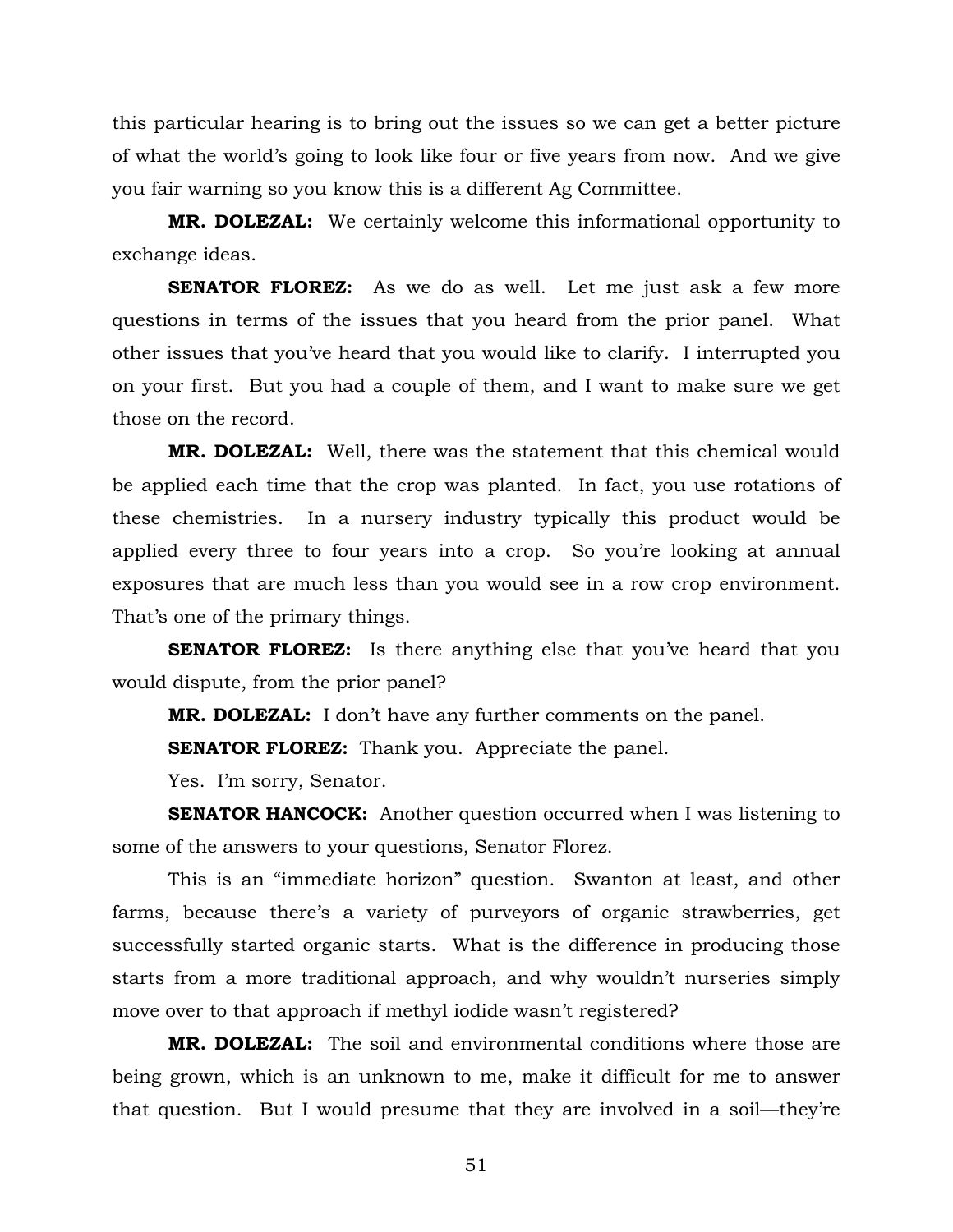being grown in a soil that doesn't have a history of problems with the plant pathogens that are involved in the primary destructive nature to the strawberry industry. The question is how much of that soil exists and where does it exists. Is it possible to actually acquire? If it was downtown Beverly Hills, for the sake of argument, it would be very difficult and very expensive to turn that over to strawberry production. If it's in Modoc County, it might be a completely different ballgame. It might be very reasonable to do such a thing. Without more specifics, we don't have the answer to those questions.

What we do know is that the nurseries that are growing by 98 or 99 percent to one, are not using that methodology, and that presumes to me that they have tried both methodologies. I just don't know more about it than that. Sorry.

**MR. COCHRAN:** Well, I'm not in the nursery business, as you understood…

**SENATOR HANCOCK:** Yeah, I now understand—nursery and field.

**MR. COCHRAN:** Right. But I think that that would bring up the issue for the nursery industry of the bioassay before they plant. When you're using all these fumigants, you don't really need to worry about that. But if you are farming organically, then you really need to be concerned about that. But I mean, gee whiz—I mean, there's a lot of acres in California, and there's got to be a lot of places where there are suitable soils. It's just that nobody has had the motivation to look for them. And one of the things that I think registering the methyl iodide will do will postpone the urgency for people to really get serious about looking for these, because they said, "Well, they extended methyl bromide for 20 years, and we'll get methyl iodide for another 10, and then of course, there'll be something else, and so we don't really have to worry about this."

We tried to get the Strawberry Commission to look at alternative nonchemical alternatives to methyl bromide 20 years ago, and they weren't interested in that 20 years ago. It's just been in the last few years, you know. And so, I think that there's a real sort of sense of urgency that you get when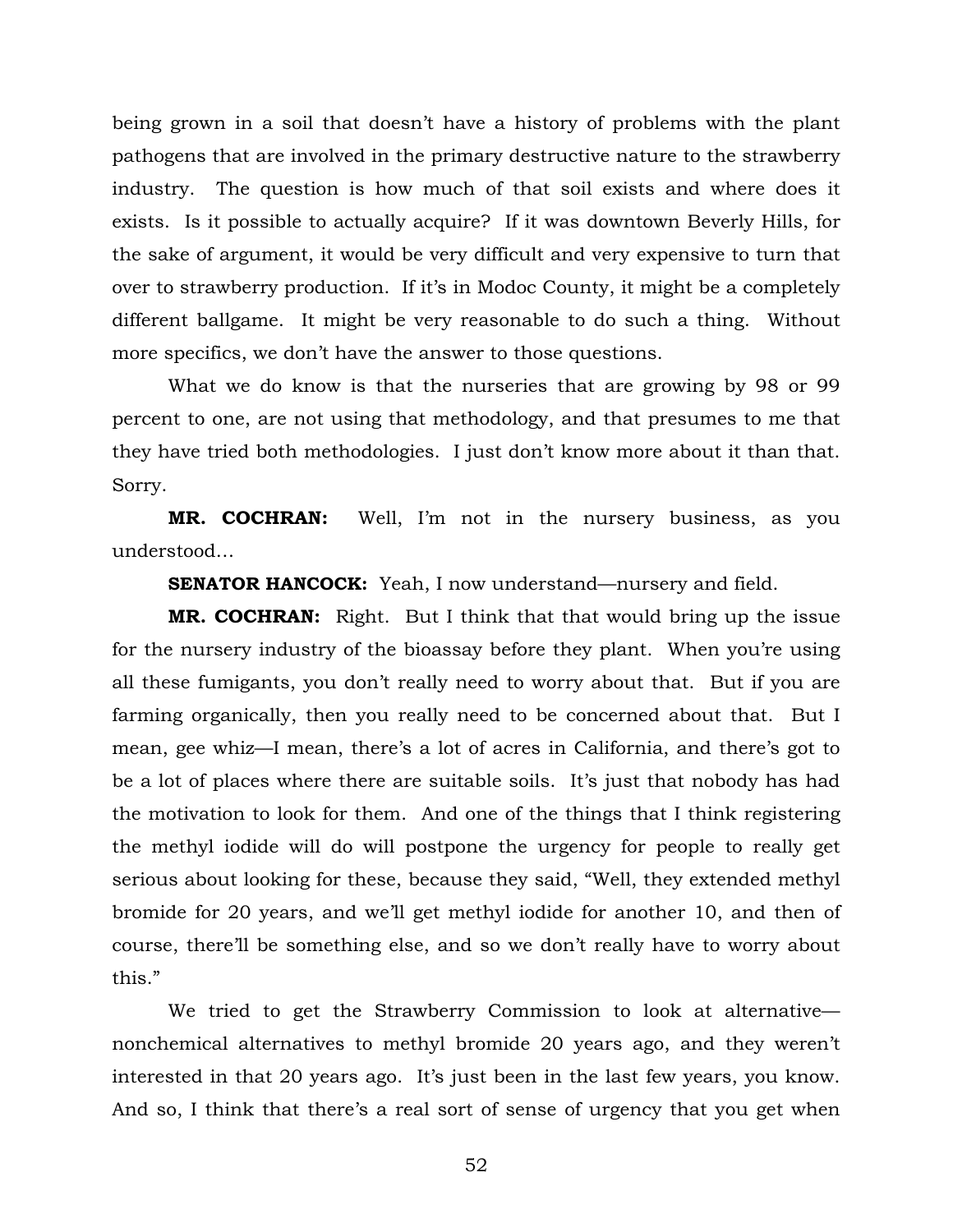you, sort of, don't get the candy that you want at the moment. You know, you're sort of forced to deal with looking elsewhere more urgently.

**SENATOR HANCOCK:** They call it—in the clean air business, they call it "technology inducing rulemaking." I used to watch that when I sat on the local air board.

But I don't understand why we don't know more about the soil conditions where your organic stock is grown versus where more traditional nurseries are. Is this a trade secret or something?

**MR. COCHRAN:** Can I say that—I mean, we urged 25 years ago that the University be putting more money into basic research, and into soil biology, and soil ecology, and all the things they're starting to do now. And so, the University is sort of behind, scientifically, really, and needs to catch up. I think it would be wise for the University to put a great deal of money into basic soil science, like they were doing prior to the chemicals.

**SENATOR FLOREZ:** Good point.

**SENATOR HANCOCK:** Yeah. Thank you. I guess I represent urban consumers in my district who actually care very much about this whole debate. It's an important one.

**SENATOR FLOREZ:** It is. Thank you, Senator. Thank you. Appreciate the panel.

Let's go to DPR, if we could. Thank you for joining us. Appreciate that. I don't know if you have a statement, but I have questions. How would you like to proceed? How about if I ask you questions, and anything I don't cover that was in your statement you can catch up with.

**MS. ANN DOWNS:** Just to be clear—I was just here to talk about the process. First of all, I'm Ann Downs. I'm the leg. analyst with the Department of Pesticide Regulation. While I'd like to say I have a Ph.D., I don't, and so I'm not qualified to talk to the science today. I'm here to talk about the process.

**SENATOR FLOREZ:** Okay. Well, let's talk a little bit about that.

Are you going to be part of the final decision-making process on the "yes" or "no" on this?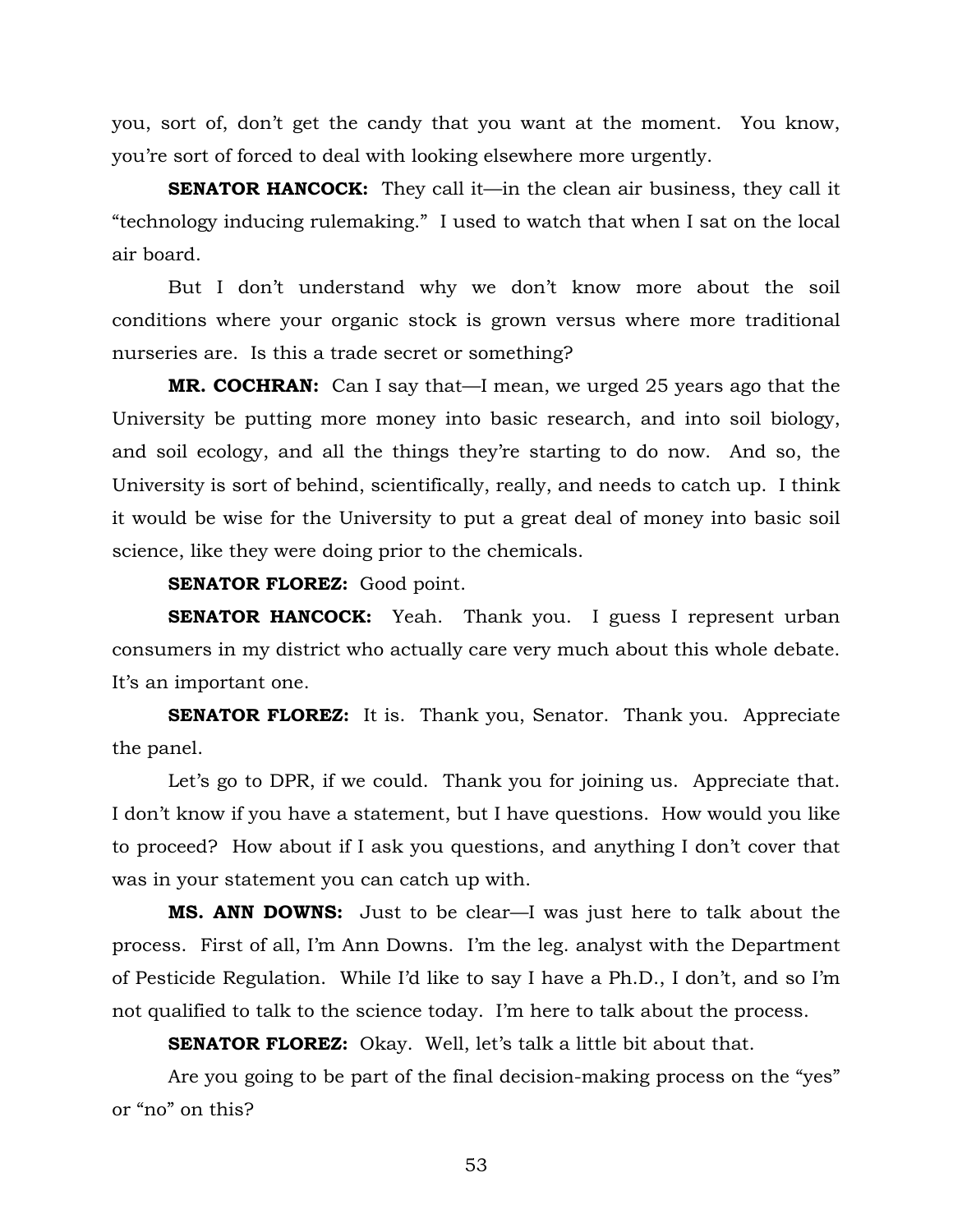**MS. DOWNS:** No.

**SENATOR FLOREZ:** You won't be?

**MS. DOWNS:** Absolutely not.

**SENATOR FLOREZ:** Why not?

**MS. DOWNS:** That is in the hands of our director and chief deputy director.

**SENATOR FLOREZ:** Okay. And what is your role in this particular issue?

**MS. DOWNS:** Well, basically just to track the process.

**SENATOR FLOREZ:** I mean, what's your role at the department? What do you do?

**MS. DOWNS:** I'm the leg. analyst, and I also oversee the risk assessment; again, just the process. Make sure that paper is shuffled and goes to the right places and those kinds of things, and when we get responses, for example, from EPA and OEHHA on those kinds of things, that they're appropriately disseminated.

**SENATOR FLOREZ:** So I can understand the process, then, the final decision on this particular substance/chemical/pesticide will lie in the hands of the director herself?

**MS. DOWNS:** And the chief deputy director.

**SENATOR FLOREZ:** And the chief deputy. Those two alone.

**MS. DOWNS:** Correct.

**SENATOR FLOREZ:** And so, how would we get them to join us one day so we can understand their thought processes?

**MS. DOWNS:** Well, let me say, we have not received the document yet from Dr. Froines.

**SENATOR FLOREZ:** So you're still waiting for the document.

**MS. DOWNS:** We're supposed to receive it this week.

**SENATOR FLOREZ:** Have you received drafts?

**MS. DOWNS:** No.

**SENATOR FLOREZ:** Okay.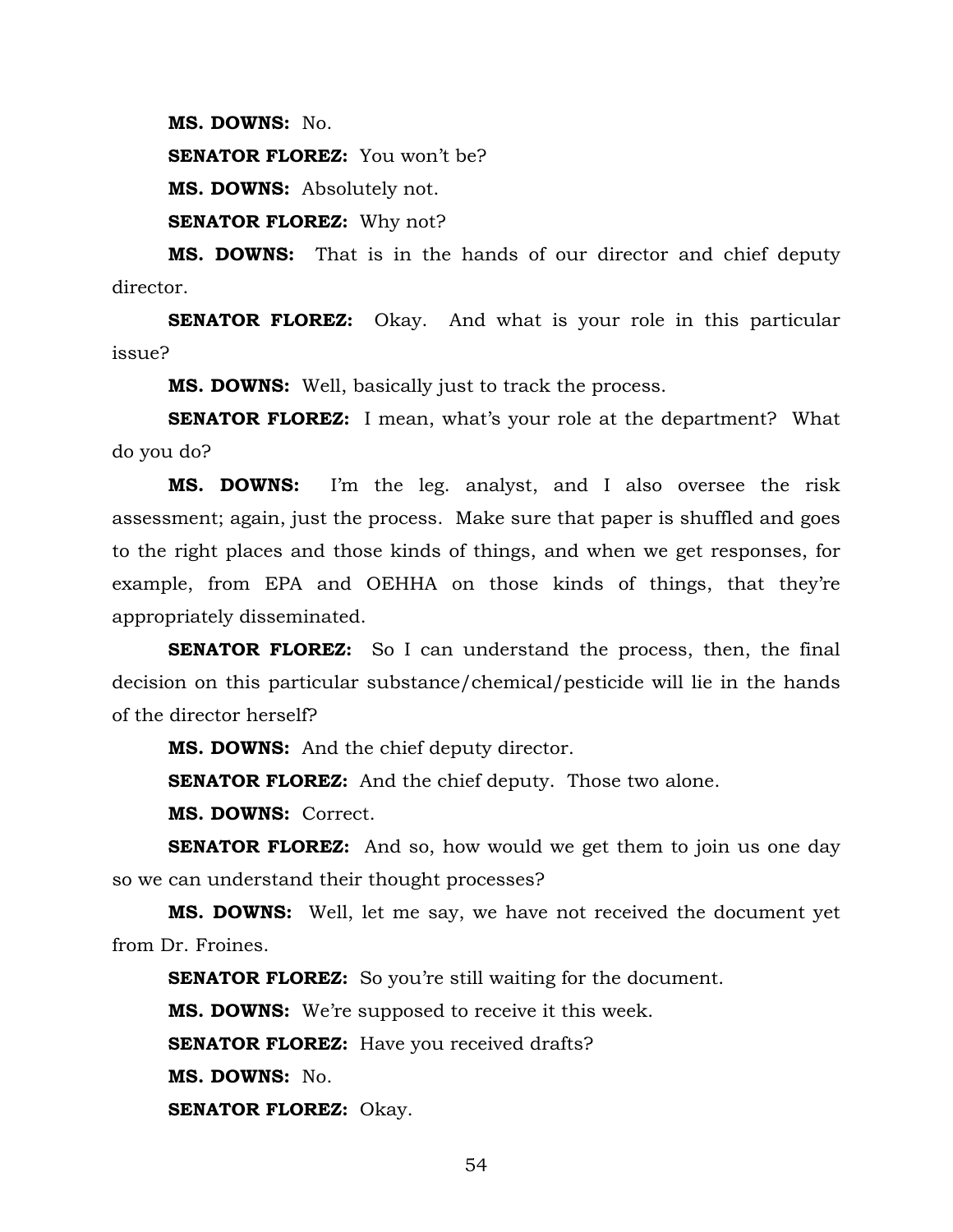**MS. DOWNS:** When they receive that, there will be ongoing deliberations, and we anticipate hopefully by the end of the month there'll be a decision made.

**SENATOR FLOREZ:** Why the end of the month? What would be so pressing that it would have to be the end of the month? I mean, why wouldn't it be four months, or after the budget, or after the next growing season? What's the reason for "at the end of the month?" Now, you're talking process, so that's part of the process. Why the end of the month?

**MS. DOWNS:** Well, I don't know that that's—that's certainly not carved in stone. They're going to take into consideration whether or not the product can even be safely registered and used.

**SENATOR FLOREZ:** And if it can be, would there be a thought process that in their mind that if indeed it could be registered, that they would go out one more round to tell folks how they're going to implement or what protocols they're going to have in place in terms of this particular product before it's actually okayed?

**MS. DOWNS:** Well, clearly, if they implement mitigation measures, whether it be any of the kinds of things that the previous panelists spoke about—for example, PPE or buffer zones, or whatever it might be—those would all be made aware to the counties and the ag commissioners: this would be a restricted material. So growers would have to have permits, and those would be attached to the permit, and all those kinds of things.

**SENATOR FLOREZ:** Do we do that before we "hit the flag," that everybody races to this and starts to use it, or do we do that concurrently or after?

**MS. DOWNS:** I think generally it's concurrently, but I think because this particular product has been so contentious, I'm sure that everyone would be made well aware of the limitations.

**SENATOR FLOREZ:** One view would be that given it's on the Prop. 65 list itself and that it obviously will have a huge—I think it's going to have huge reactions from Californians. I think this is just a small room right now. But I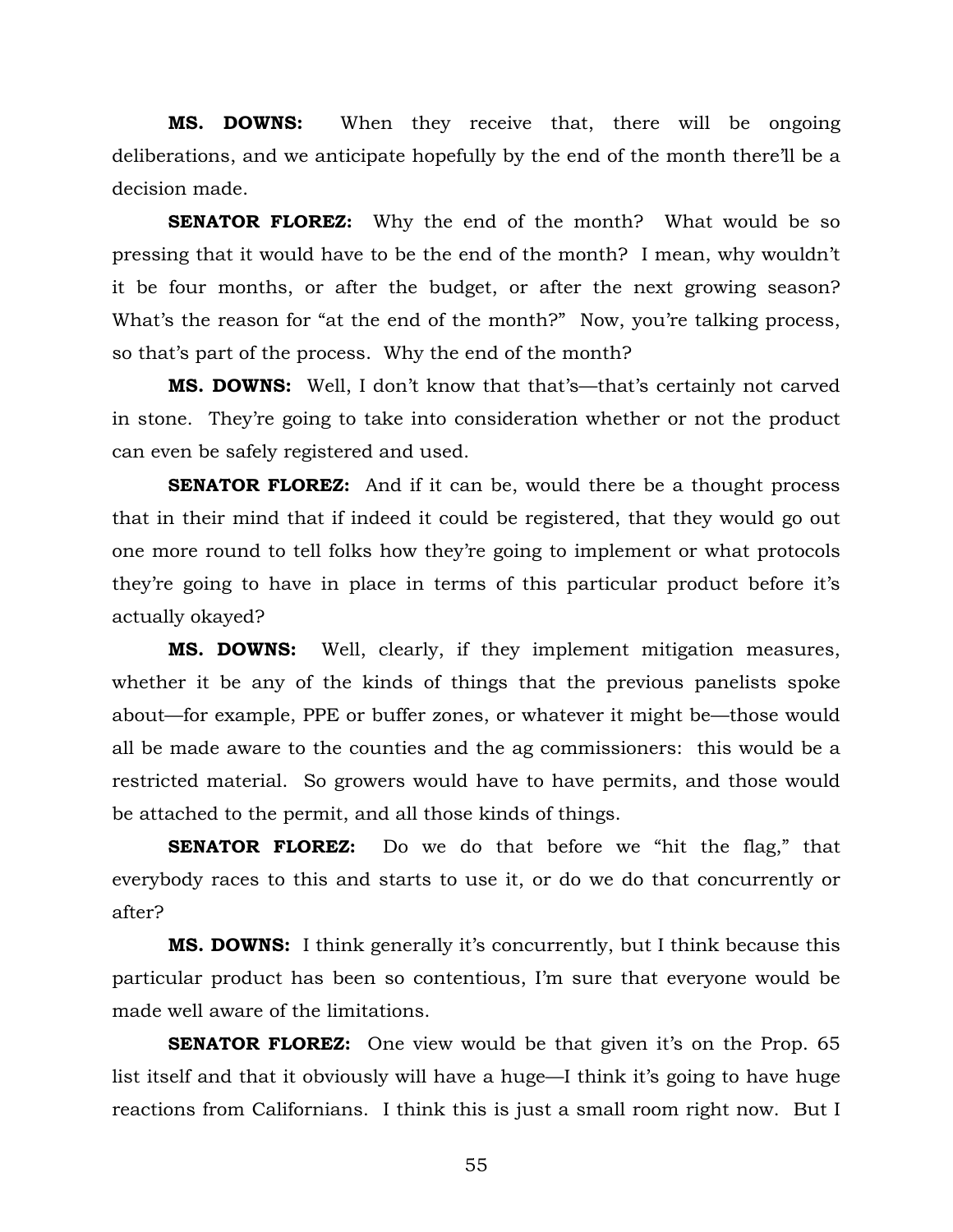think once, indeed, it's allowed to be registered and once people understand its health effects and impacts on workers and communities, I think most people just my guess—would want to have all of those rules and all of those dots those "i"s dotted and "t"s crossed well before we would allow for any implementation of this. And that's not necessarily saying that we would disagree with a decision, which we might, from DPR that it shouldn't be registered, but in terms of it, just assuming that it is okayed, I think, only speaking from a small portion of the Legislature, the chair of this Ag Committee, would be that we would feel very strongly that it not be implemented until all of the protocols are worked out. I mean, these statements that were made by the—very much appreciate the nursery associations—but they're just statements. They're not in writing. They're not in stone. They're not anything that we could count on from this perspective.

And I know that you had mentioned that the ag commissioners will have some standardized way to deal with this because they would follow EPA and other types of regs. Correct?

**MS. DOWNS:** Well, and ours can be more stringent, obviously.

**SENATOR FLOREZ:** That's what I mean: ours can be more stringent. So I think we'd want to work on, indeed, closing those well before this would be, in essence, approved in a concurrent manner. I mean, just from my view—I won't speak for the committee members—but it seems that that would be—is there an opening for that type of dialogue with your department?

**MS. DOWNS:** You know, we've had—which is one of the reasons I want to talk about the process, and I know you don't have a nice colored diagram, but it was colored. I wouldn't refer to it in color now. But if I could just draw your attention to the far right column, which are the long rectangles there. We got this package in February of 2002. We found the package was incomplete and went back to the registrant and asked them to submit additional data. In 2005, we initiated a risk assessment. Oh, I'm sorry—do you not have that?

**SENATOR FLOREZ:** Hold on.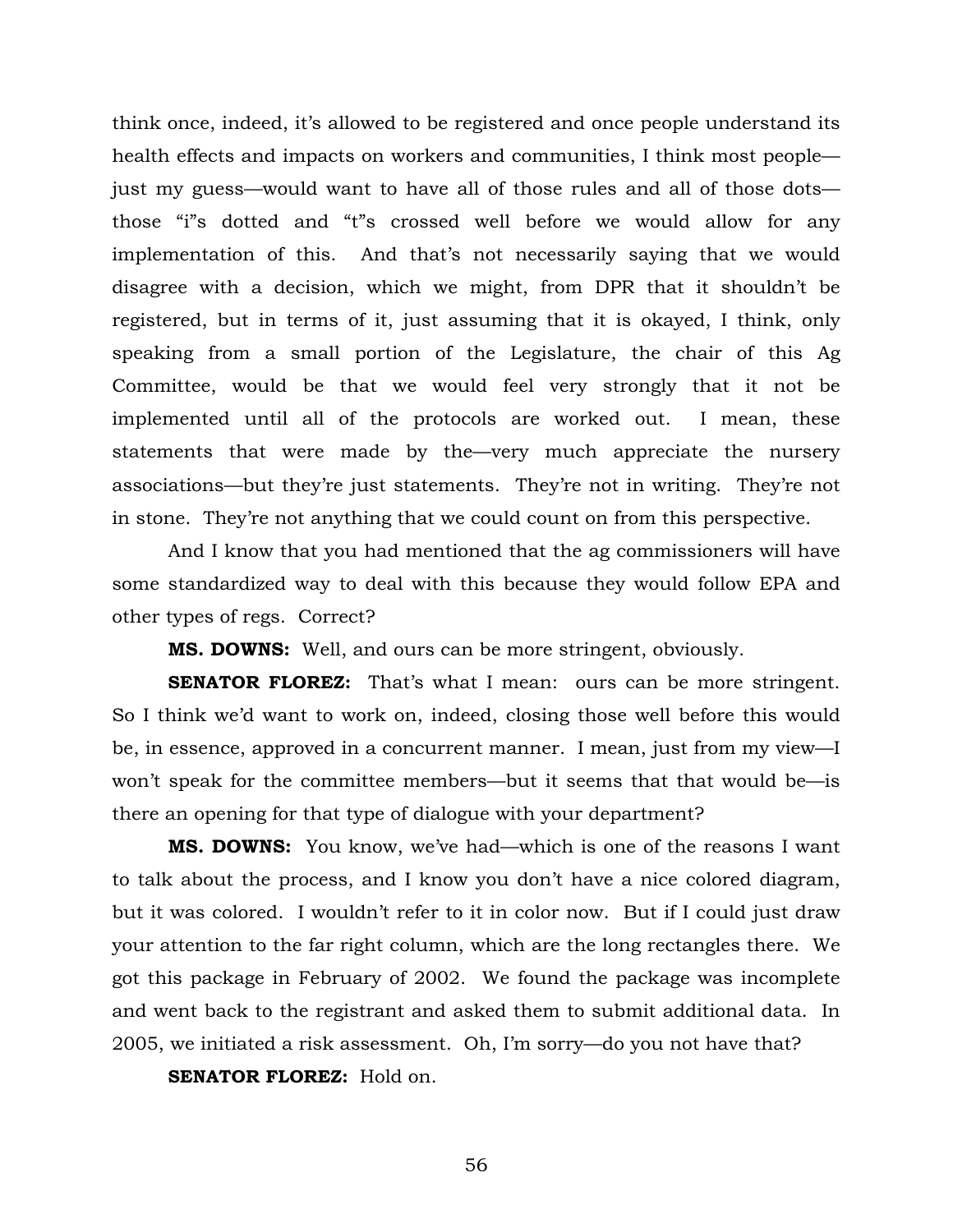**MS. DOWNS:** I apologize. It should be, I think, the last page in my packet. I'm sorry.

**SENATOR FLOREZ:** No problem. You're the whole show today, so take your time. Just go through this so we can understand it.

**MS. DOWNS:** Could I start at the beginning, if you don't mind?

**SENATOR FLOREZ:** Absolutely.

**MS. DOWNS:** What I've laid out for you here is I think it clearly shows our commitment to really vetting the registration of this product or not. And so, if we look at EPA's—the far left triangles—we see that the methyl iodide registration packet went to EPA in 2002. And unlike DPR, they actually conduct a risk assessment before they register a product. So they spent four years conducting a risk assessment and made it available for public comment in January of 2006. If you move down to the third triangle, you'll see that in October of '07, they issued a time limit of one-year registration with restrictions. And then finally, in September of 2008, the product was registered. So, at this time, it's registered in 47 states. It's being used in 12 states.

If I could move over to the circles—your middle column there. That depicts a typical registration by the Department of Pesticide Regulation. So again, if we used a start date of February 2002 for the new active ingredient coming in, it comes in with a battery of data. It's reviewed and generally takes about a year before the product's actually registered. Again, we don't conduct a risk assessment on the front end, and we don't send it out for external peer review, which is what we've done with methyl iodide.

So then if we move over to methyl iodide, the package came in in 2002. We required more data, which was submitted to us over the next three-year period, through '05. In January of '05, we initiated a risk assessment, which again, we don't generally do a risk assessment prior to registering a product, but we did in this case. We asked the registrant for additional data, which they submitted over a three-year period. We developed a risk characterization document in March of 2009, and that was sent to both OEHHA and USEPA for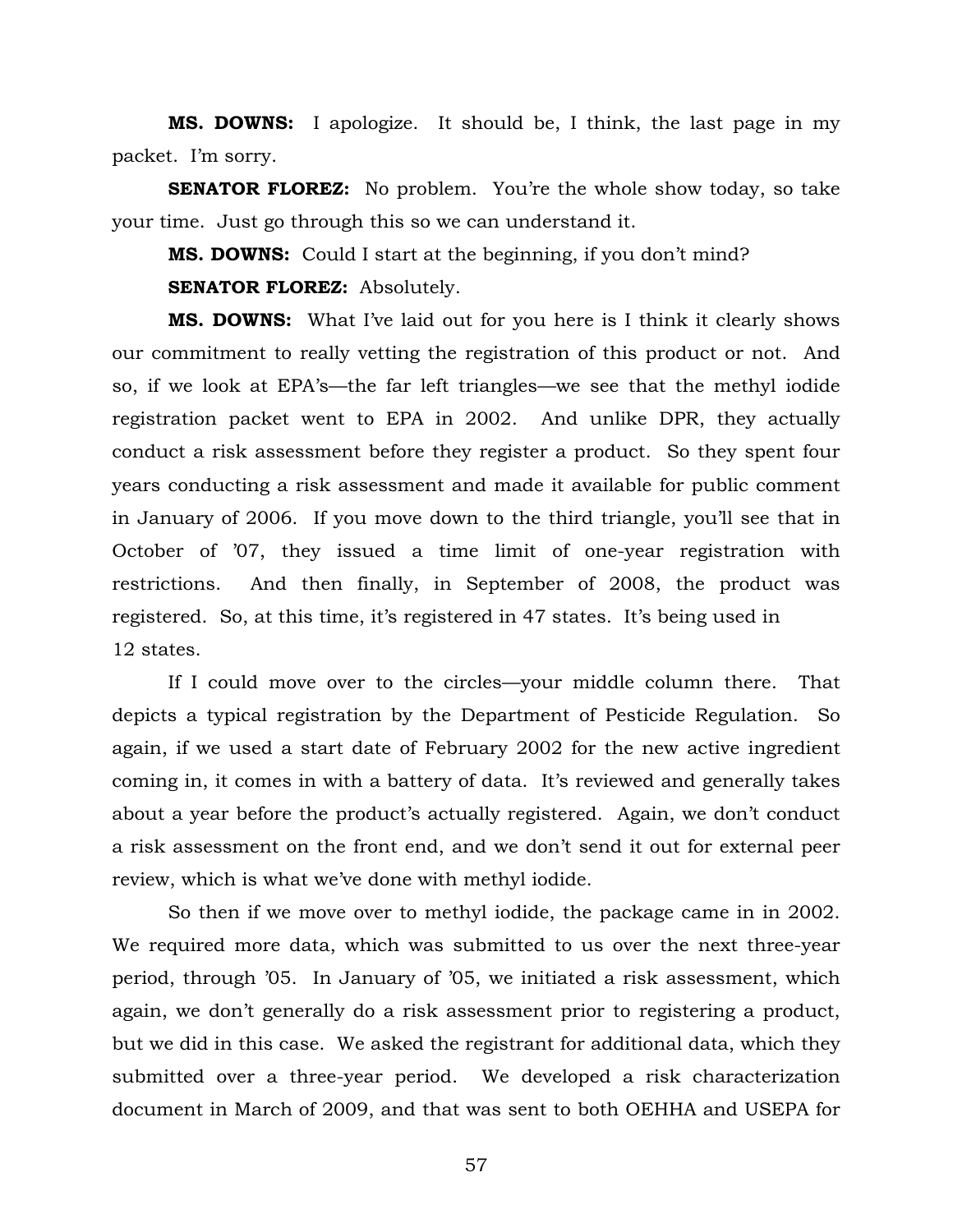their comments, for peer review and comment. And again, that's where my role comes in. I collect all their comments and make sure they go to the appropriate scientists within our department. And then, in August of 2009, we sent it to external peer review. Again, that's an exception to what we would normally do. That's the panel that was chaired by Dr. Froines. And they convened their two-day meeting—they had a two-day meeting, which again, we've never done that before. It was open for public comment, and that was in September, and they now have been deliberating for four months. And we were advised last week that the package should be in our hands this week—the hard copy.

**SENATOR FLOREZ:** Okay. Let me add some things to your particular rendition of the registration process. Basically what this is telling me is that you took the extra step and went even further than you needed to.

**MS. DOWNS:** Much more so.

**SENATOR FLOREZ:** Okay. I'm looking at your timeline here. In 2006, the EPA actually rejected methyl iodide as a—they actually basically said that you shouldn't register it. Isn't that correct? I thought the EPA actually rejected their registration in 2006.

**MS. DOWNS:** I'm not aware of that. They made their risk assessment available for public comment in '06, then registering it later.

**SENATOR FLOREZ:** And then I think in 2007, they only allowed it as a fumigant for one year?

**MS. DOWNS:** That's correct. There were some restrictions.

**SENATOR FLOREZ:** Yeah, I guess my view was that EPA said yes, then no, then one year, and in that realm of 2006 to 2007, all of those yes and no's and stop and go's, your department kept going?

**MS. DOWNS:** Well, actually, the way the registration process works at EPA…

**SENATOR FLOREZ:** And why wouldn't you just pull it and stop, and so therefore, all of this timeline would have started in 2007?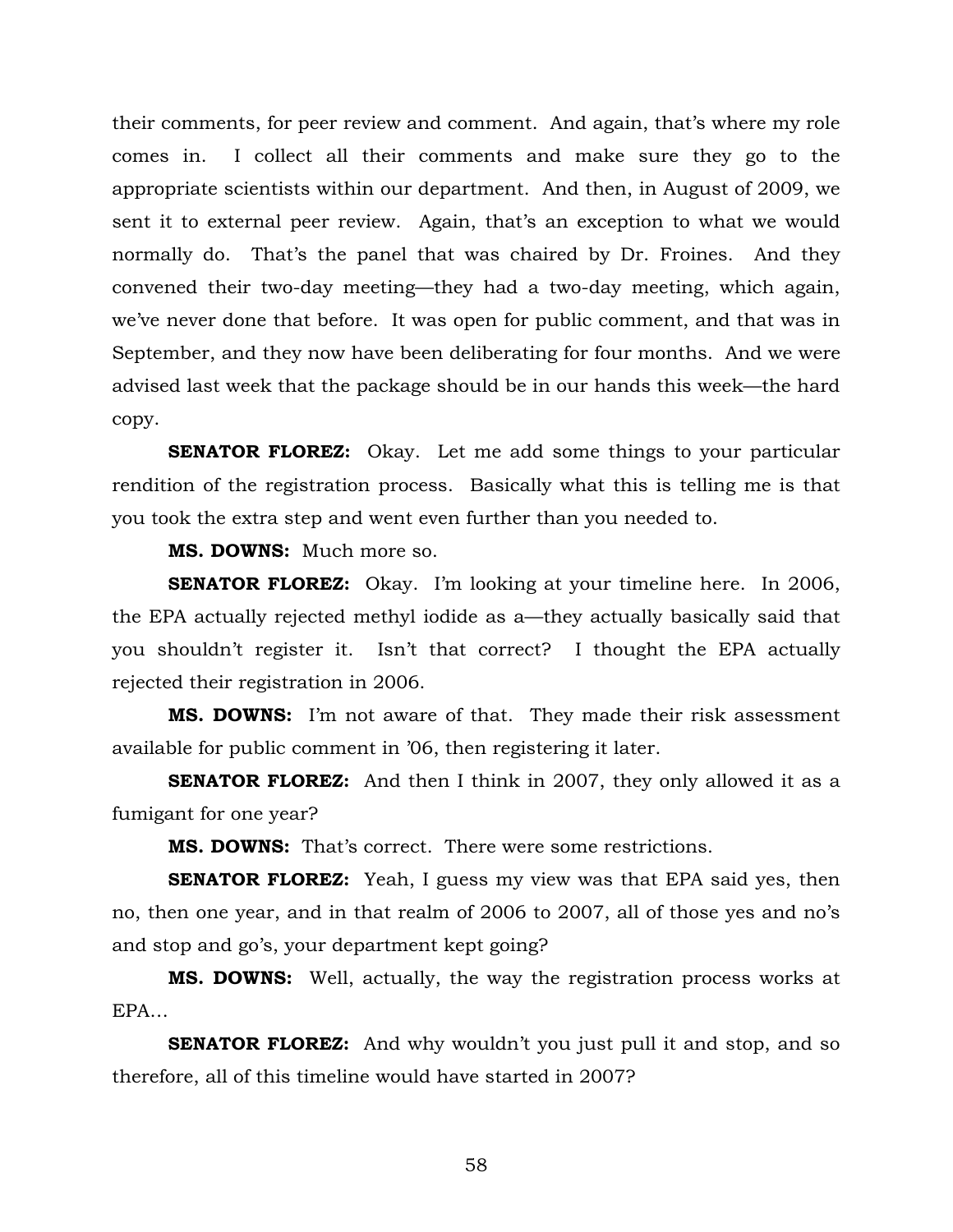**MS. DOWNS:** Well, I'm not aware that there were huge issues with respect to the feds. I mean, they obviously had something they wanted to put a restriction on, but that's not atypical, frankly. Whenever products are registered at the federal level, they're always conditionally registered. When you get your stamp label back, it's always a conditional registration.

**SENATOR FLOREZ:** Meaning that it's up to the state to make the hard decision?

**MS. DOWNS:** No, not at all. Sometimes there's some data that still needs to come in. That's not necessarily critical to the registration. There's not a concern in terms of exposure to workers or the environment to those kinds of things.

**SENATOR FLOREZ:** In this case, they seem to be telling us that they're going to really look at what this panel says—the EPA—and also, in essence, make some sort of safety decision themselves. So why is our panel in California so important? Why is this report so important to the EPA? Why wouldn't they make their decision? Why wouldn't we get guidance from them versus them getting guidance from us?

**MS. DOWNS:** Well, I think you stated it earlier. I think we always go the extra mile here in California to make sure…

**SENATOR FLOREZ:** So why wouldn't we wait for the new EPA folks to tell us what they think, and we would wait for them to, then, to do—I mean, I guess that's my question: Why wouldn't we wait for the Administration's new EPA to take another view of this? And we would put off our entire process here, off six months or seven months, and give the EPA some deadline at which to get back to us, to re-review, if you will, and then we would have some better opportunities here in California to then restart the process. Why wouldn't we do that?

**MS. DOWNS:** I don't think I can answer that.

**SENATOR FLOREZ:** Okay. Well, can you ask your folks? Because it's a process issue only in the sense that if, indeed, the EPA said—in 2006 actually rejected it, and then they said "go," and then they said "no, go, but only for one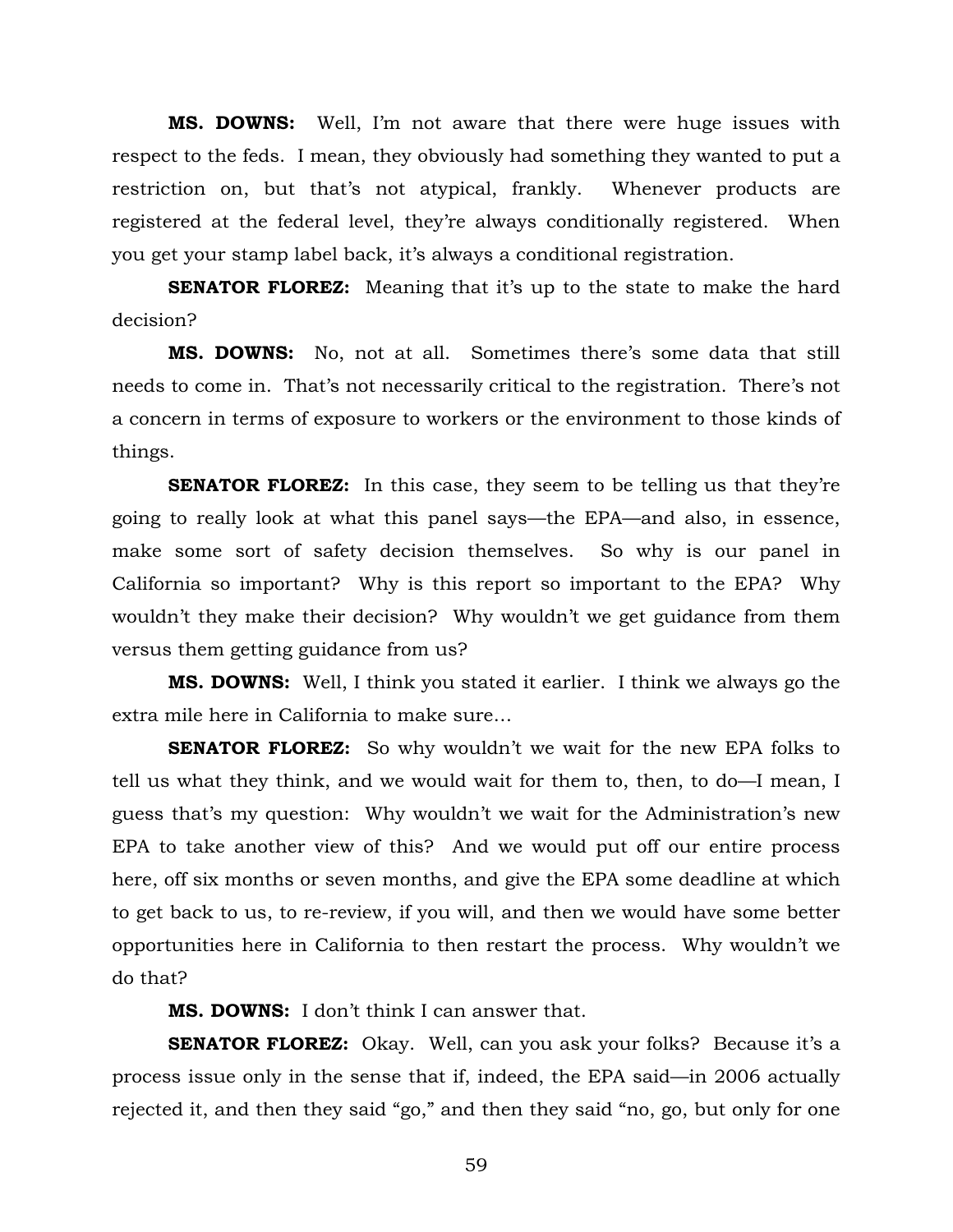year" in 2007. They seem to be kind of making these very weird decisions on and then they say, "California, you do it and we'll watch your scientific panel and send us your results and then we'll make a decision." It seems at the EPA level, this process, everything that you have here normally starts with the EPA. Correct? Our process?

**MS. DOWNS:** We will not register a product until it's been registered by EPA.

**SENATOR FLOREZ:** Yes. So why wouldn't we wait? Why wouldn't we kick it back to EPA and ask them to…

**MS. DOWNS:** Well, they've already registered it.

**SENATOR FLOREZ:** I mean, given the stops and go's and one year and not, why wouldn't we, just to be really safe, ask them to take one hard look, give them six months—eight, nine months—and then we would continue our process? What's the rush again? The very first question I asked, you know, why this month? What's the rush to do this?

**MS. DOWNS:** I don't think there is a rush. And I think in this case, because we have gone out for the external peer review, I believe that EPA's waiting to see what comes out of that. We've made this extra step and done our own external peer review.

**SENATOR FLOREZ:** Okay. So, given that there's no rush, if the peer review—just follow my process. So if the EPA is telling us that they're going to really watch our scientific panel and see what they say, why wouldn't we get our scientific results, that you're going to look at—correct? you're waiting for...

**MS. DOWNS:** Correct.

**SENATOR FLOREZ:** Why wouldn't we send them back to the EPA and have them make some decision based on that, since they seem to be wanting to wait for that, and why wouldn't we, then, work in conjunction with the EPA in order to come up with a balanced decision so we wouldn't have states doing different things, I think as has been mentioned earlier? You know, we'd all be on the same page.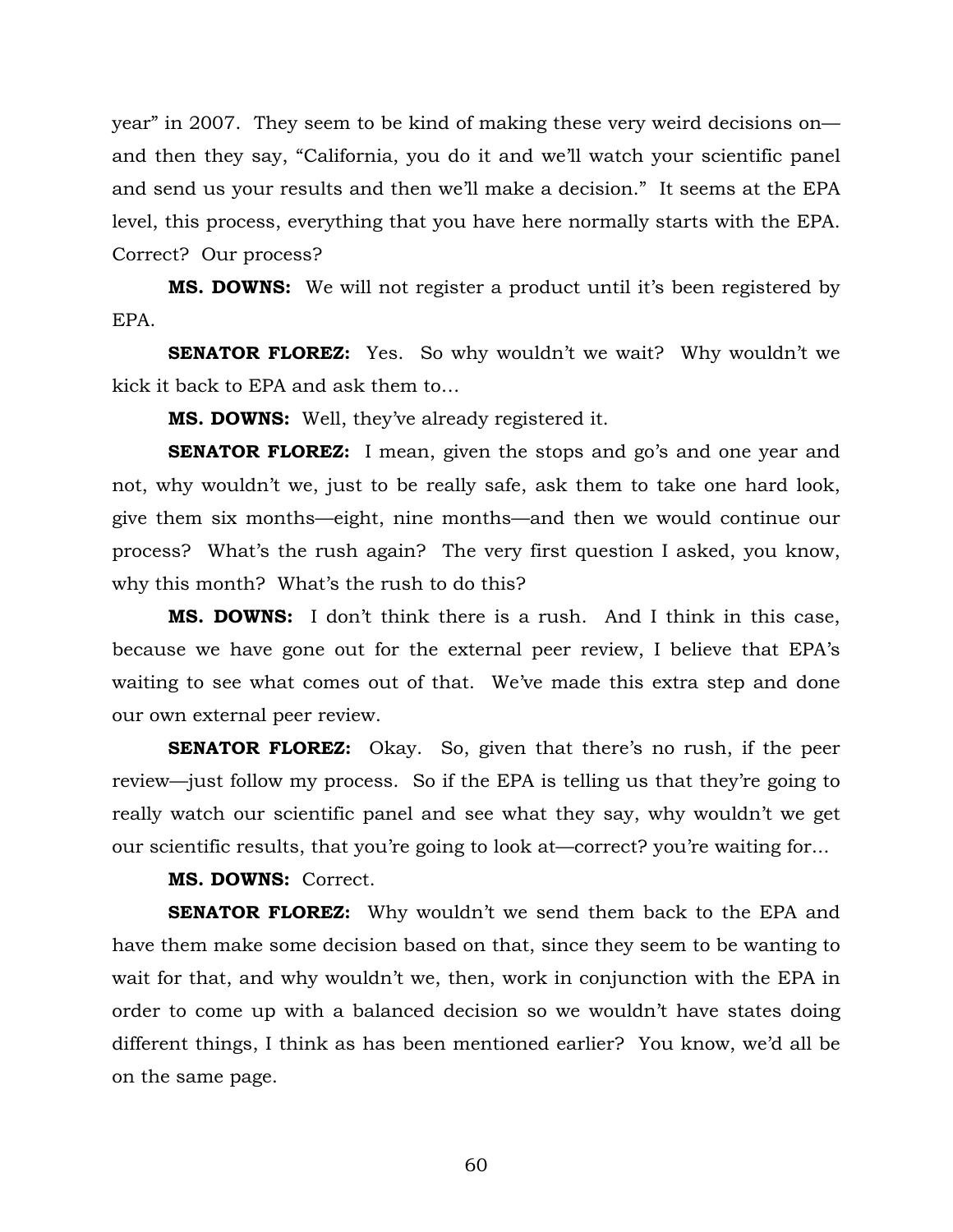**MS. DOWNS:** Well, again, they've made a decision to register the product. I don't know that they were absolutely against it in October of '07. Perhaps they were and I'm unaware of that.

**SENATOR FLOREZ:** Well, they registered only for one year is what they said, in '07.

**MS. DOWNS:** And again, that's not atypical. I mean, that happens sometimes, especially when you have something like a fumigant which has you know, it is more toxic; it does volatize more easily and there are some things associated with its use that they maybe needed to get data on. But they've made a decision to register it.

And let me say, that when we register a product, we routinely require that the registrant send us everything they sent to EPA. So we've sort of always had, perhaps, an elitist attitude in terms of "we think we do it better," I suppose, and so, we would always get everything that was sent to EPA and our scientists would look at the same data. And there are times that we have reached different conclusions, which is why every pesticide isn't registered in California and is registered in 47 or 49 other states.

**SENATOR FLOREZ:** Right. So there's an opportunity to disagree with the EPA at any time?

**MS. DOWNS:** Well, not during their process, no. We would employ our own process here and reach our own conclusions.

**SENATOR FLOREZ:** From the process point of view, what happens if we actually wanted the new EPA—the new administration's EPA—to make a conclusion on this particular substance? Would that slow us down? Would it do anything in terms of more ozone being depleted? I mean, we still use—I'm sure we wouldn't ask people not to use methyl bromide because they've used that—that's what they're waiting for; they're waiting for this new product, correct?

**MS. DOWNS:** I would assume so.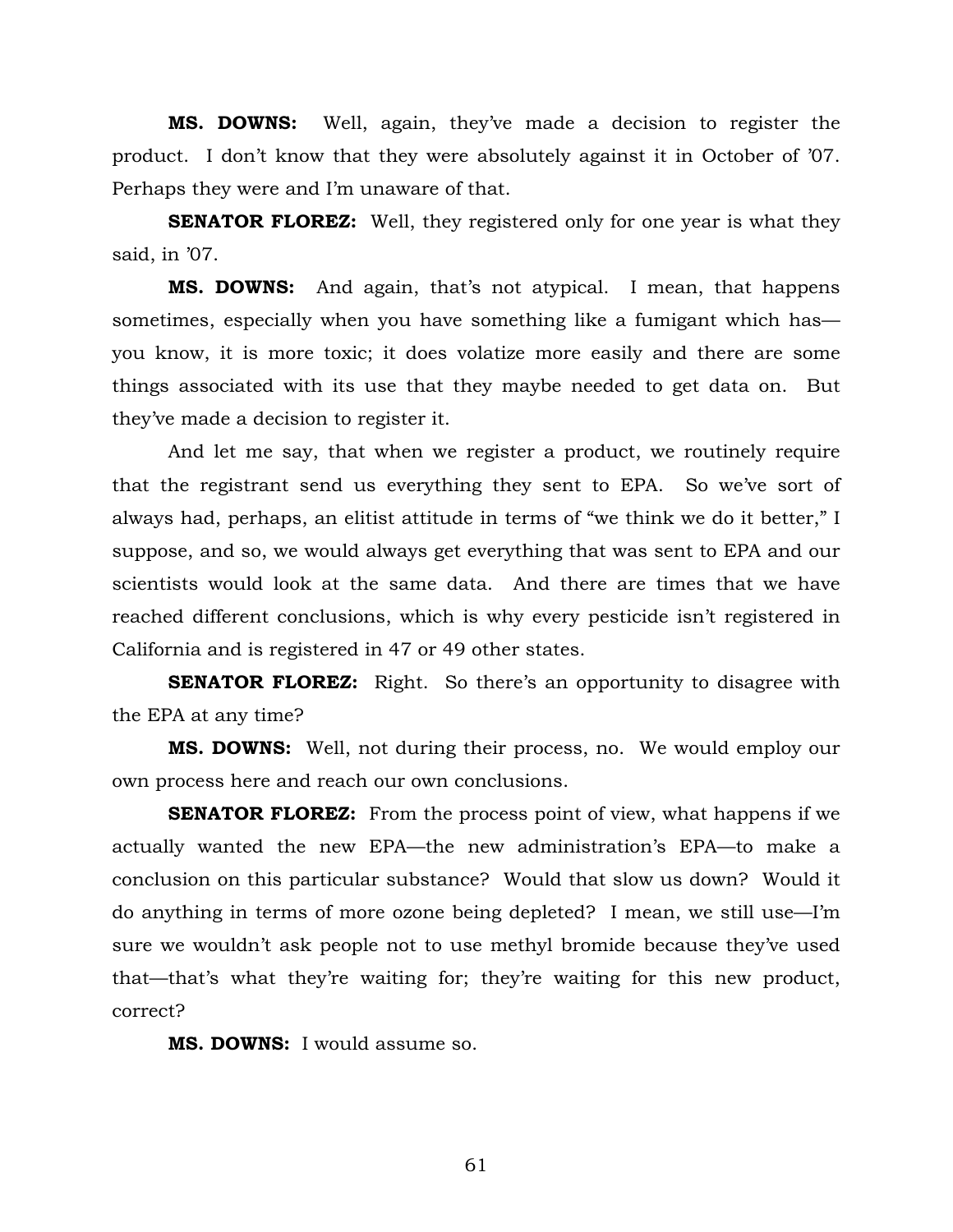**SENATOR FLOREZ:** Yes. Once you implement this, how long does the decision—this is forever, then, correct? Once you folks say "Register it" it goes on for…

**MS. DOWNS:** Well, product registrations can be inactivated and they have been in the past.

**SENATOR FLOREZ:** Have they?

**MS. DOWNS:** It's not routine, but you can inactivate. . .

**SENATOR FLOREZ:** When was the last product registration that's you've inactivated?

**MS. DOWNS:** I don't know.

**SENATOR FLOREZ:** Has there ever been one?

**MS. DOWNS:** I believe so.

**SENATOR FLOREZ:** Are you sure?

**MS. DOWNS:** Fairly sure.

**SENATOR FLOREZ:** Okay. How sure?

**MS. DOWNS:** Fairly sure. (laughter) I mean, obviously we'd rather go ahead and move forward with whatever package we're going to register and be comfortable and confident in our scientific evaluation that the product can be used safely. I mean, that would be our desire always.

**SENATOR FLOREZ:** Okay. And in terms of a—if a decision is reached from a process point of view, following this chart, again, the protocols, California having higher standards for those—I was very happy to hear—Mr. Dolezal mentioned they're always willing to have higher, if you will, make sure the standards are in place. We can have higher standards than are currently at the federal level and we've done that in the past?

**MS. DOWNS:** Correct.

**SENATOR FLOREZ:** We have. Okay. And is that usually concurrent or prior to the authorization of this?

**MS. DOWNS:** Well, it would be concurrent. We won't register it. It has to be registered at EPA first and then we register it.

**SENATOR FLOREZ:** Gotcha.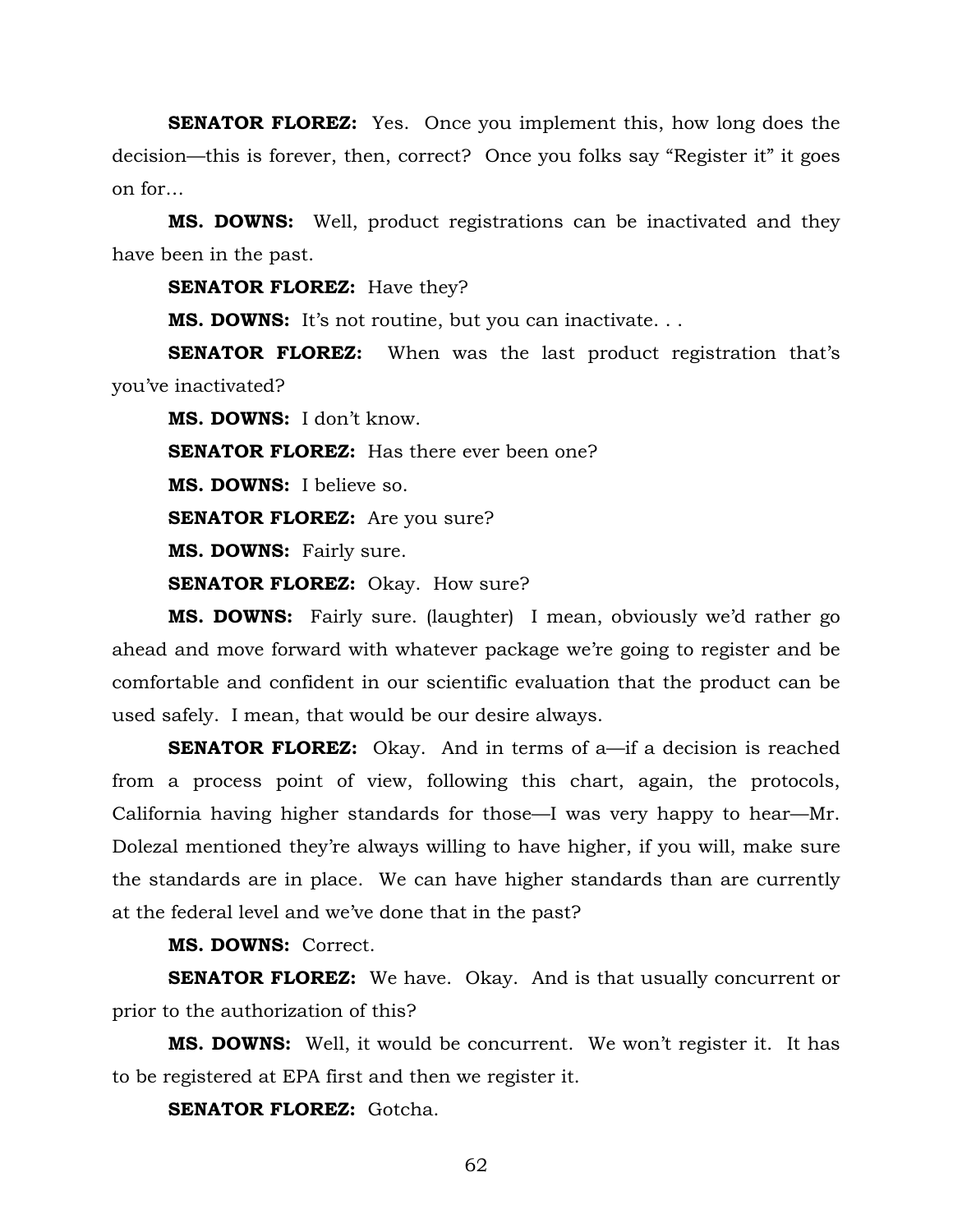**MS. DOWNS:** So whatever kinds of restrictions we might attach to that registration become known when that product is registered. The label is the law, so folks are supposed to read the label and follow it.

**SENATOR FLOREZ:** And how long does that all take—that process once you make a decision to register it?

**MS. DOWNS:** We do a…

**SENATOR FLOREZ:** By the time it hits the field? By the time it's ready to go?

**MS. DOWNS:** We do a 30-day posting for public comment, and that is just what it is; there's 30 days folks have to provide public comment.

**SENATOR FLOREZ:** And what's the public comment for if you've made a decision already?

**MS. DOWNS:** Actually, for anything. It can be anything.

**SENATOR FLOREZ:** We all don't like it and you go, "Public comment is over." I mean, what is the purpose of the public comment if indeed you've made a—would it make sense not to have 30 days public comment prior to you registering?

**MS. DOWNS:** I'm sorry.

**SENATOR FLOREZ:** Wouldn't it make sense to have 30-day comment prior to registering?

**MS. DOWNS:** Well, it's not fully registering until the public comment period is up.

**SENATOR FLOREZ:** Okay. So you can change your mind in the 30 days?

**MS. DOWNS:** Correct.

**SENATOR FLOREZ:** Okay. That's what I mean. You can say, "We heard something in public comment that, you know, three scientists came and basically even took our scientific panels report and changed our mind"?

**MS. DOWNS:** That's correct.

**SENATOR FLOREZ:** That could happen.

**MS. DOWNS:** Um hm.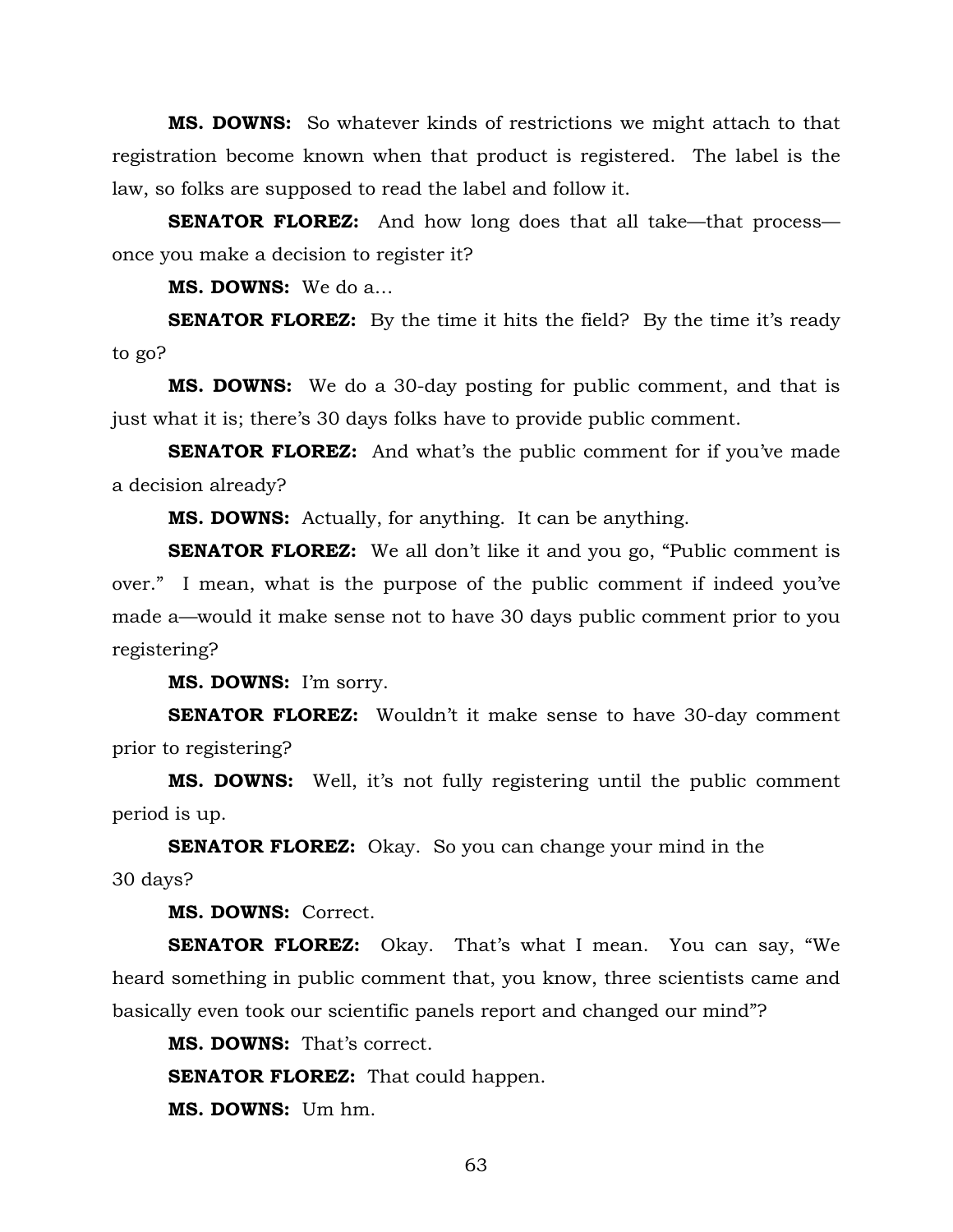**SENATOR FLOREZ:** Okay. So it's 30 days posting and then—go ahead.

**MS. DOWNS:** And that in that point of time it's just a matter of a couple of days for the registration part of the Registration Branch to actually register the product. And then, depending on whether or not where the registrant is in terms of staging a product to come into the state, it just depends on how fast it's sold.

**SENATOR FLOREZ:** Sold, but with a label?

**MS. DOWNS:** Oh, absolutely. Because we proof all the labels. Every label has to be completely proofed and enrouted to the various branches to make sure that signal words match the tox data and those kinds of things.

**SENATOR FLOREZ:** What is the label? I'm not on the technical side; what does the label normally include?

**MS. DOWNS:** Oh my goodness. Signal words, EPA registration number, directions for use, personal protective equipment, timing of application, the crops it can be used on…

**SENATOR FLOREZ:** Oh, okay. Pretty thorough in terms of the way...

**MS. DOWNS:** Oh, absolutely.

**SENATOR FLOREZ:** Absolutely.

**MS. DOWNS:** Well, some labels are 80 and 100 pages long.

**SENATOR FLOREZ:** Okay. Alright. Okay. Is there anything else you want to take us through in terms of process?

**MS. DOWNS:** No. I think just that it's fairly clear from this, that we've been committed from the onset to making sure that we've got a thorough package from the registrant. We've had two opportunities for the stakeholders to provide public comment. And we've sent it out for the external peer review, which, again, we've never done.

**SENATOR FLOREZ:** Were you going to do that prior to the letters that were sent by the Legislature?

**MS. DOWNS:** Yes. Absolutely.

**SENATOR FLOREZ:** Okay. I just wanted to make sure.

**MS. DOWNS:** We absolutely were.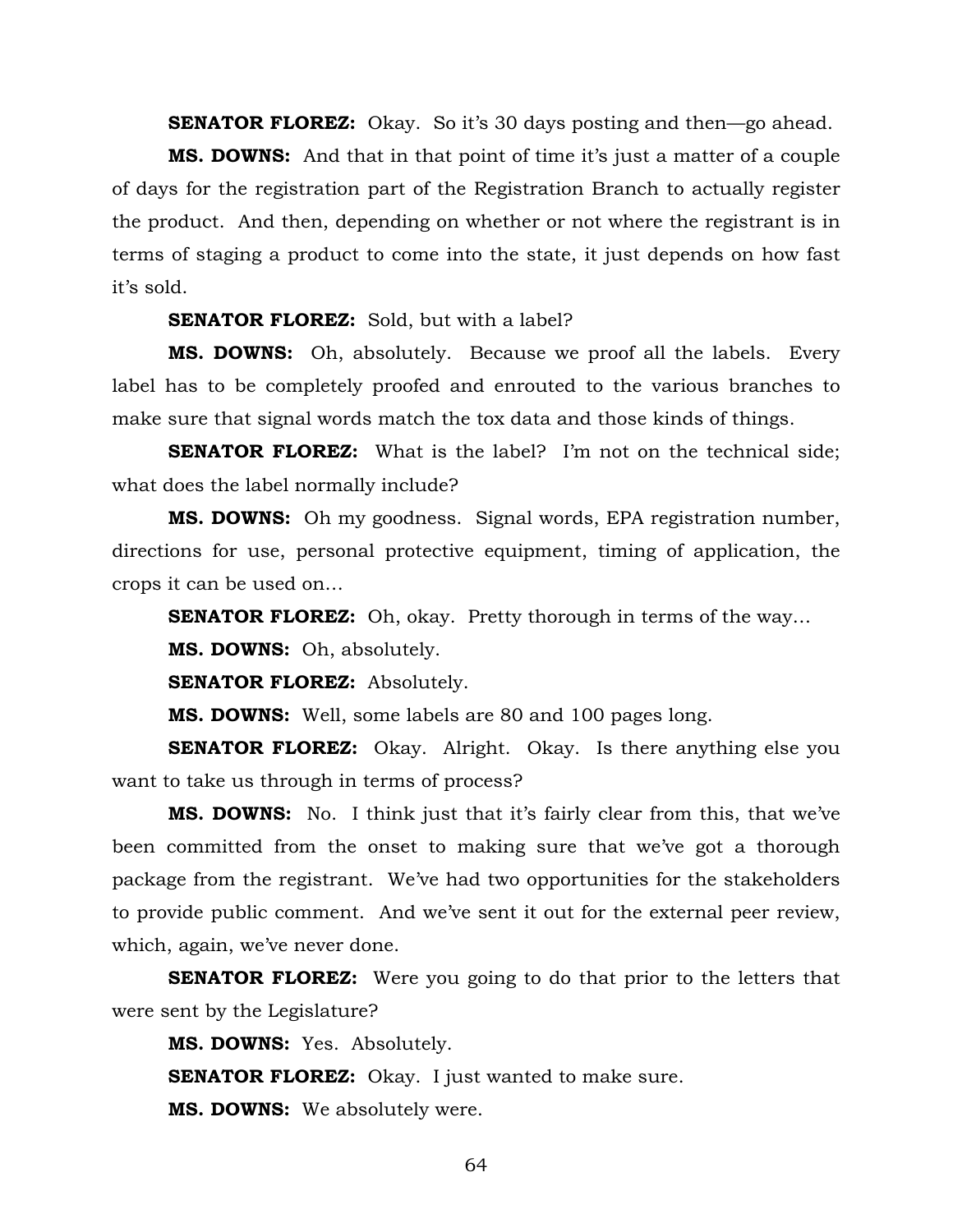**SENATOR FLOREZ:** The letter was sent, and then also 27 days later you guys said you were going to do something different.

**MS. DOWNS:** I can assure you that we've always been committed. . .

**SENATOR FLOREZ:** To do the external.

**MS. DOWNS:** Absolutely.

**SENATOR FLOREZ:** Okay. I'm just wondering on the timing of it. And so, your best guesstimate of when you'll get this scientific report.

**MS. DOWNS:** We're supposed to get it this week. We've been advised it was Fed-Exed. And at that point in time, they'll sit down and review what they, the risk managers, in conjunction with some of the other folks on staff, and look at their findings.

**SENATOR FLOREZ:** So how does that work when it lands; to whose desk does it go; and how gets to read it; and how transparent is the process?

**MS. DOWNS:** You know, I'm not exactly sure who gets to read it. And I apologize. I don't know the answer to that.

**SENATOR FLOREZ:** I mean, is it something you post on your website so the public can they can view it?

**MS. DOWNS:** Yes. Absolutely. It will become publicly available as soon as we have it.

**SENATOR FLOREZ:** Okay. And so, that will be publicly—and do you know what the time frame in terms of when that will be?

**MS. DOWNS:** It will definitely be this week. And depending on when they Fed-Exed it, it might be as early as tomorrow.

**SENATOR FLOREZ:** Okay. And do you have any indication where—it's never just a report? Is the report making a recommendation or is the report allowing the director of DPR to make a conclusion from a report that may not actually lead to…

**MS. DOWNS:** The director will make a conclusion based on—the external peer review panel looks at our scientists' findings and comments on them throughout the document. And then, again, I'm not sure who it goes to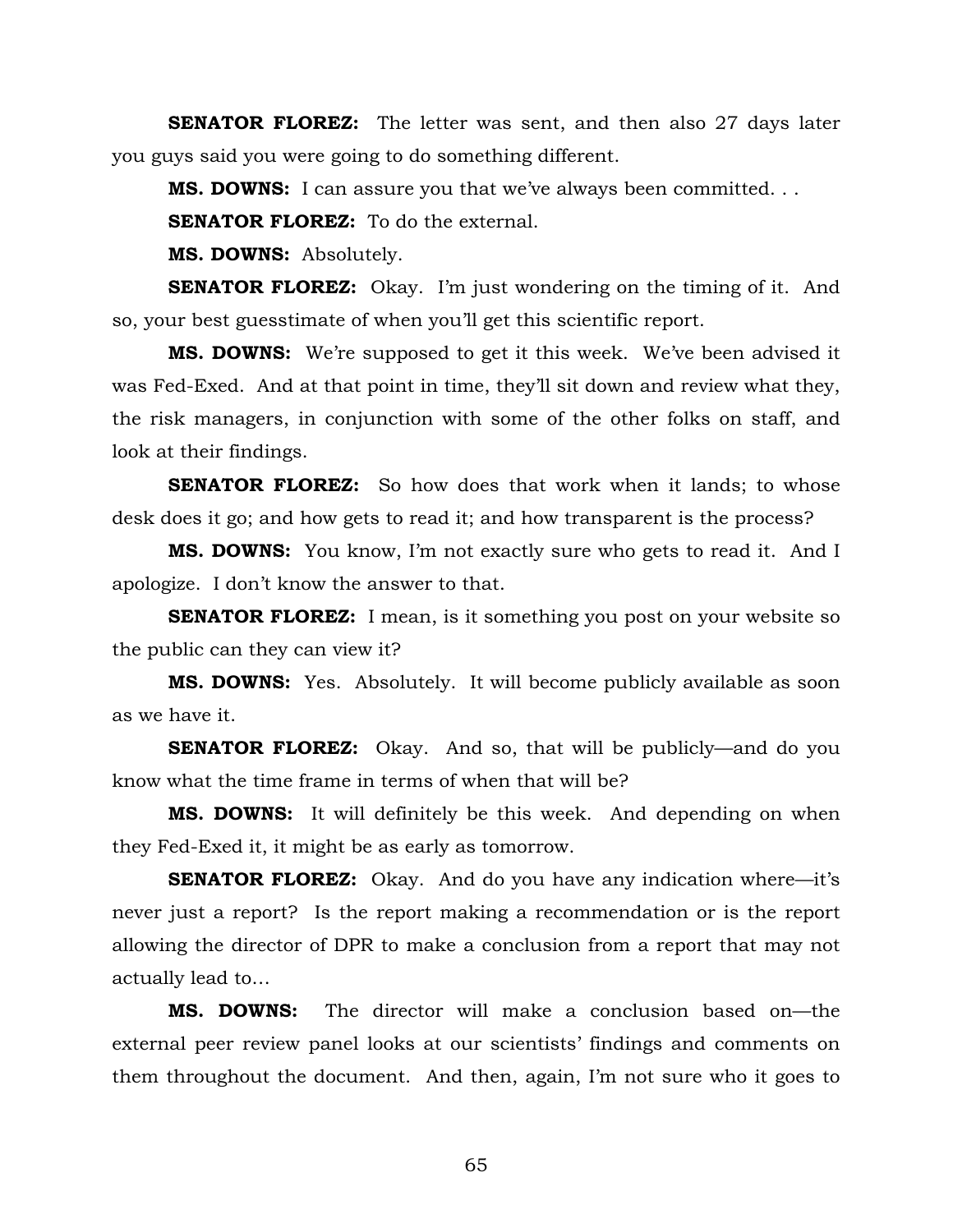within our department, exactly who plays a role there, but our chief deputy director and director will then make a registration decision.

**SENATOR FLOREZ:** Okay. And in you mind there is no sense of rush to do this; this just falls within the normal process?

**MS. DOWNS:** Correct.

**SENATOR FLOREZ:** Okay. Thank you. Appreciate it.

**MS. DOWNS:** You're welcome. You're most welcome.

**SENATOR FLOREZ:** Okay. There's some time for public comment if anyone would like to make any public comment, or, make any comments on anything you've heard. Now would be the time to bring that up.

**MARTHA GUZMAN:** Mr. Chairman, Martha Guzman with the California Rural Legal Assistance Foundation.

About a year-and-a-half ago I remember when the Bush Administration registered this product federally on their way out it was almost laughable and really unthinkable to think that even our Republican administration here would consider registering this. I actually recall just thinking, "There's no way, even regardless of party, that a California governor would consider registering this product." And in the last year-and-a-half, almost two years, it's been almost a complete shift. And in it's the arguments that we've heard, that we can set something up to mitigate for this. And there's so many responses to comments I could—I'll try to narrow them but…

But really, you spoke of the reality out there, and there's nothing here in the process, although they did go above and beyond by doing the risk assessment prior to a registration decision. They are still making—they still have not taken mitigation measures for products such as metan sodium, chloropicrin. We've just finished some of those risk assessments a few years ago (in some cases more than a few years ago) and we still don't have mitigation measures. And what are those? Those are buffer zones. Those are more protective equipment, etc.

You know, I think some of my colleagues will speak to some of the nursery workers that, I think the gentleman from the Nurserymen's Association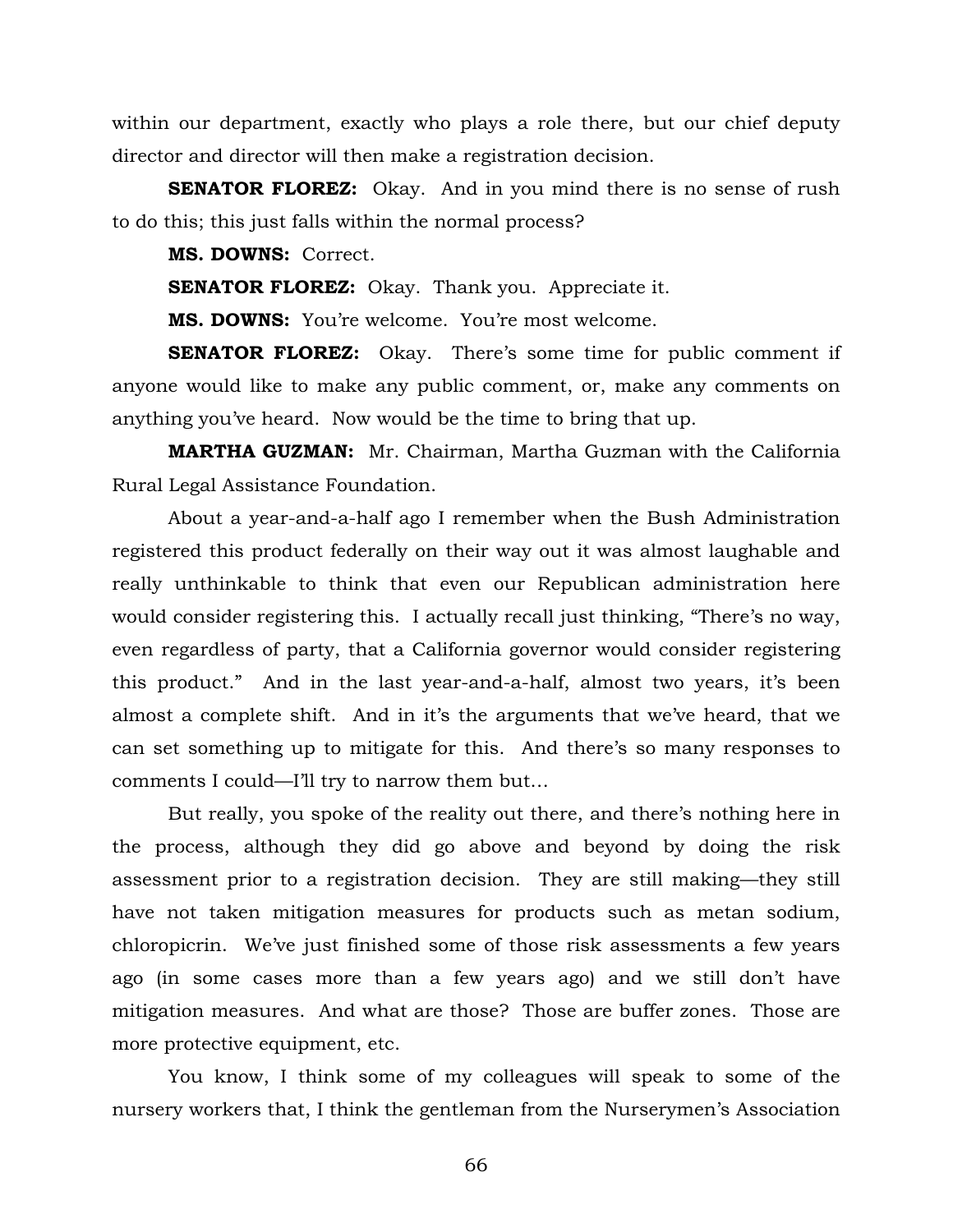called, "highly technical," or, I forget the term he used, "trained technicians." There was a case a couple of years ago of hundreds of H2A workers who were not trained technicians and who were, in fact, not even fed and housed correctly, so it's—the reality and what's on paper does not match up and you know that better than anybody.

Also, to talk about—this is not just a drift issue, but to remember that this is a groundwater issue in particular.

And I feel even more motivated by this because I actually have a thyroid problem. And about 10 years ago, when my doctors and my special technicians, which only people with health insurance have, made the decision to use iodine to treat my thyroid and it was no more than this. And that's going to be loaded into our groundwater to a population that does not have health insurance; that can't monitor this; they can't smell it; they can't taste it. And the side affects are things that are really not—it's not a rash; it's a neurotoxin; it's an endocrine disrupter; it's things that really mess with your system and you can't always tell. So it's really easy to say that, you know, there's no evidence of this and we're going to wait, just like we're going to wait—like we waited with DBCP; and this came up in the scientific review panel. We waited with DBCP. It's in our groundwater. Who's paying for it? You know, Cutler High School, Cutler-Orosi is paying for it. You know, Dinuba is paying for it. Raisin City is paying for it. It's not like we have this—it's a silver bullet only in one sense; it's not a silver bullet in totality.

And I definitely appreciate the restrictions, particularly for the Nursery Association and bare root crops. But this is the time, like Jim said, for us to move forward; for us to see that this is not going to be a continuing exemption after exemption, but that we do have to move forward.

I was at Davis about 10 years ago at the ag economics program there and my professors invited me to do a study by the Strawberry Commission and they wanted me to do my doctorate on studying the economic impacts of farm workers if we got rid of methyl bromide. That was almost 10 years ago. We're, like, reliving this. It's like deja-vu. It's like what happened—who killed the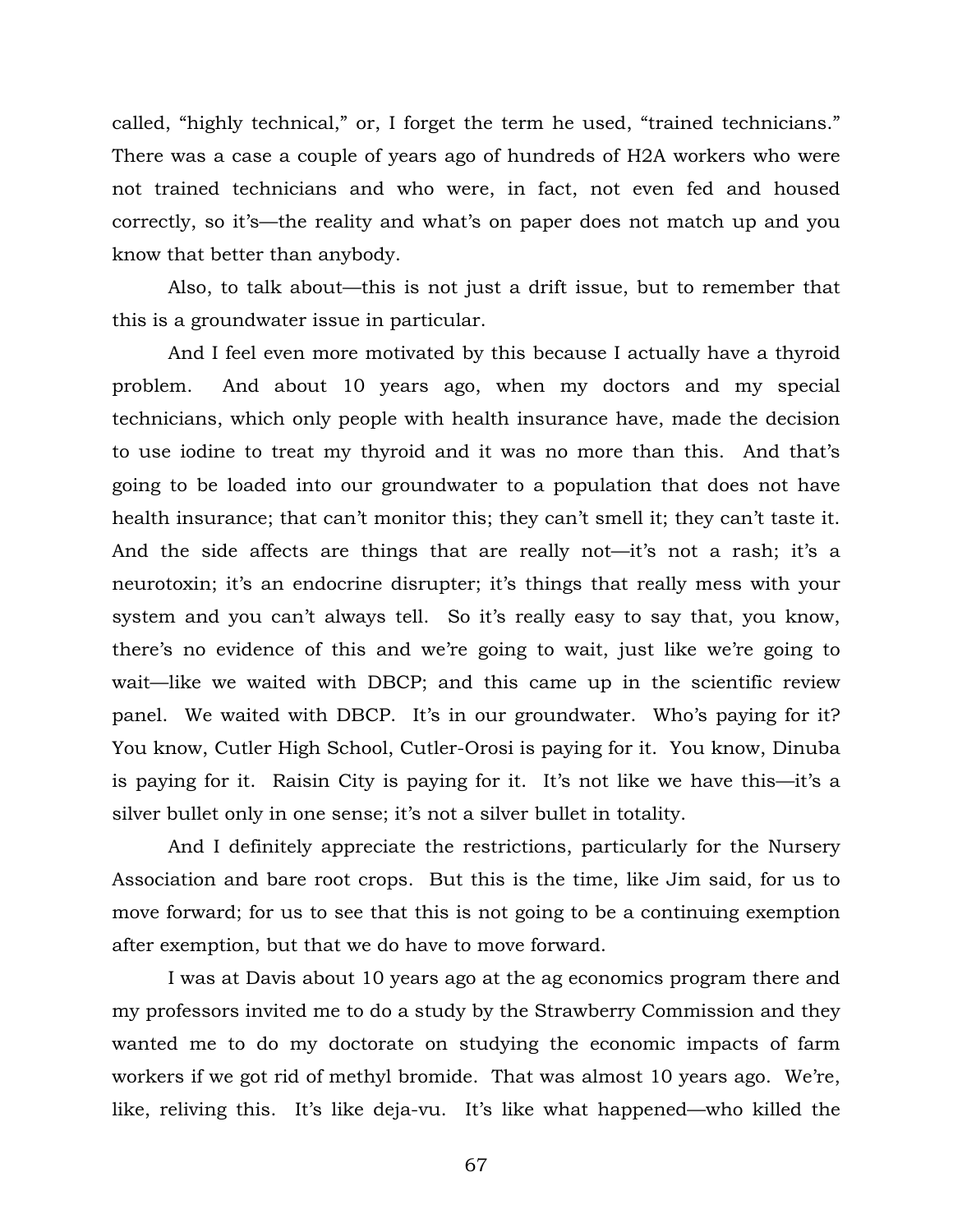electric car? Who killed the organic strawberry? It's happening all over again. We need to draw a very direct action here and say we need to move forward.

So I appreciate you bringing this forward, and really just knowing the reality that it's time to stop using our environment in our worker health, in our community health; to have more production. We have to figure out how we can do it all together.

## **SENATOR FLOREZ:** Okay. Thank you.

**LORI CHEN:** Thank you for this opportunity. Just to back up everything that Ms. Guzman said. I'm Lori Chen with Clean Water Action. Our concerns are public health, particularly not only the burden on the public systems for insuring our water is drinkable, but ultimately the body burden that our bodies get from many different sources. So please consider delaying this.

## **SENATOR FLOREZ:** Okay. Thank you.

**LARRY JACOBS:** Hi. My name is Larry Jacobs. I've been a farmer for 40 years.

One of my first experiences in pest problems growing a nursery crop was being told that I couldn't sell my crop because it had aphids on it and I had to spray it. The inspector gave me some instructions on what to get. I got some pesticides. I sprayed the pesticides. I found myself with a headache and I passed out in the field where I was spraying. Because of that experience, I found something else to do. I learned about biological control. I found the source of insects that ate insects. I learned about ways of displacing the population of aphids and managing that so I didn't have a problem. In the next month when I was inspected again, he was surprised to see that I had no more aphids in my crop.

Necessity breeds solutions. And there is no silver bullet when we're talking about biological systems.

Our soil systems are very complex. There's no way to understand the biology of those soil systems. There are millions and millions of organisms.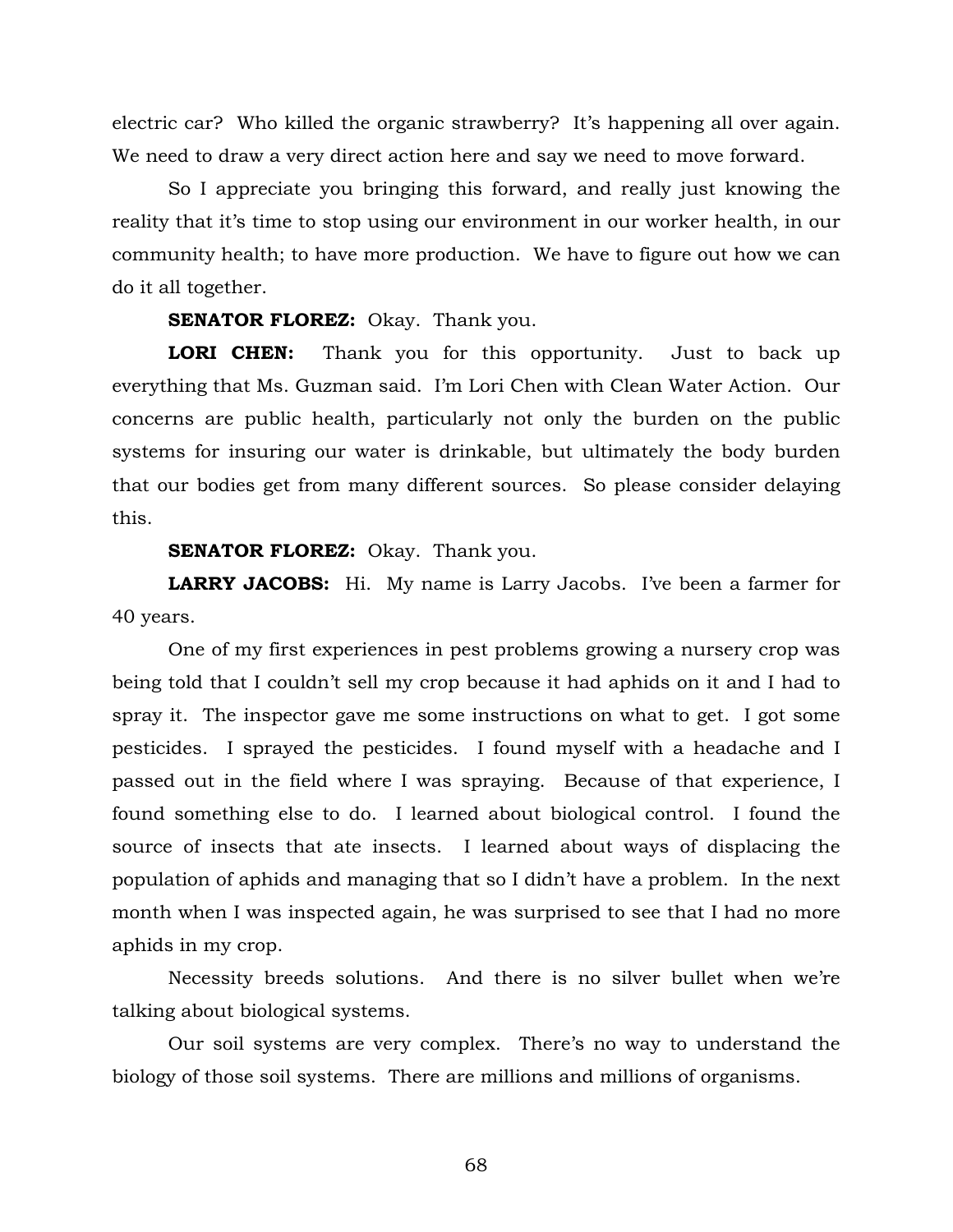What our friend didn't say was, there's millions and millions of beneficial nematodes—these little small worms in the soil. They aren't all pests.

Seven years ago, we had a problem with nematodes growing tomatoes. We grow 2,000 acres of tomatoes. We bred the problem away. We found a genetic solution to our nematode problem.

Again, there is no silver bullet. If we don't have the silver bullet, we will find solutions.

Two years ago, we started a company to work with mustards. We began taking the mustard seed from two varieties developed at the University of Idaho, pressing them for the oil. We thought we were making a local biodiesel. We found that we were making a local biocide and herbicide. And on tests on Jim's farm, we were getting 30 percent increases in yields. We weren't looking at nematodes, we were looking at verticillian. We saw a depression of verticillian loads and we weren't sure, what were the other reasons for the increases in yields?

But again, if we look for solutions, we will find them.

Steaming has been something else that's been in use in Europe. Steaming the soil. Hydroponic solutions. Growers who farm—we have greenhouses in the Watsonville area. We know at some point we are going to have soil problems and the answer to those soil problems will be going out of the soil and growing those things hydroponically. Nursery plants can be grown hydroponically. It's another solution. So breeding, hydroponics, other materials, other ways of handling some of these disease problems are certainly there.

And the most important thing, I think I want to say is, this approach of continuing to kill, sterilize the environment we live in, it's backwards. It's a backwards approach. If we have to live in moon suits, work in moon suits to work, it's dangerous.

This water contamination, we don't need to find out about it afterwards. Thank you.

**SENATOR FLOREZ:** Thank you.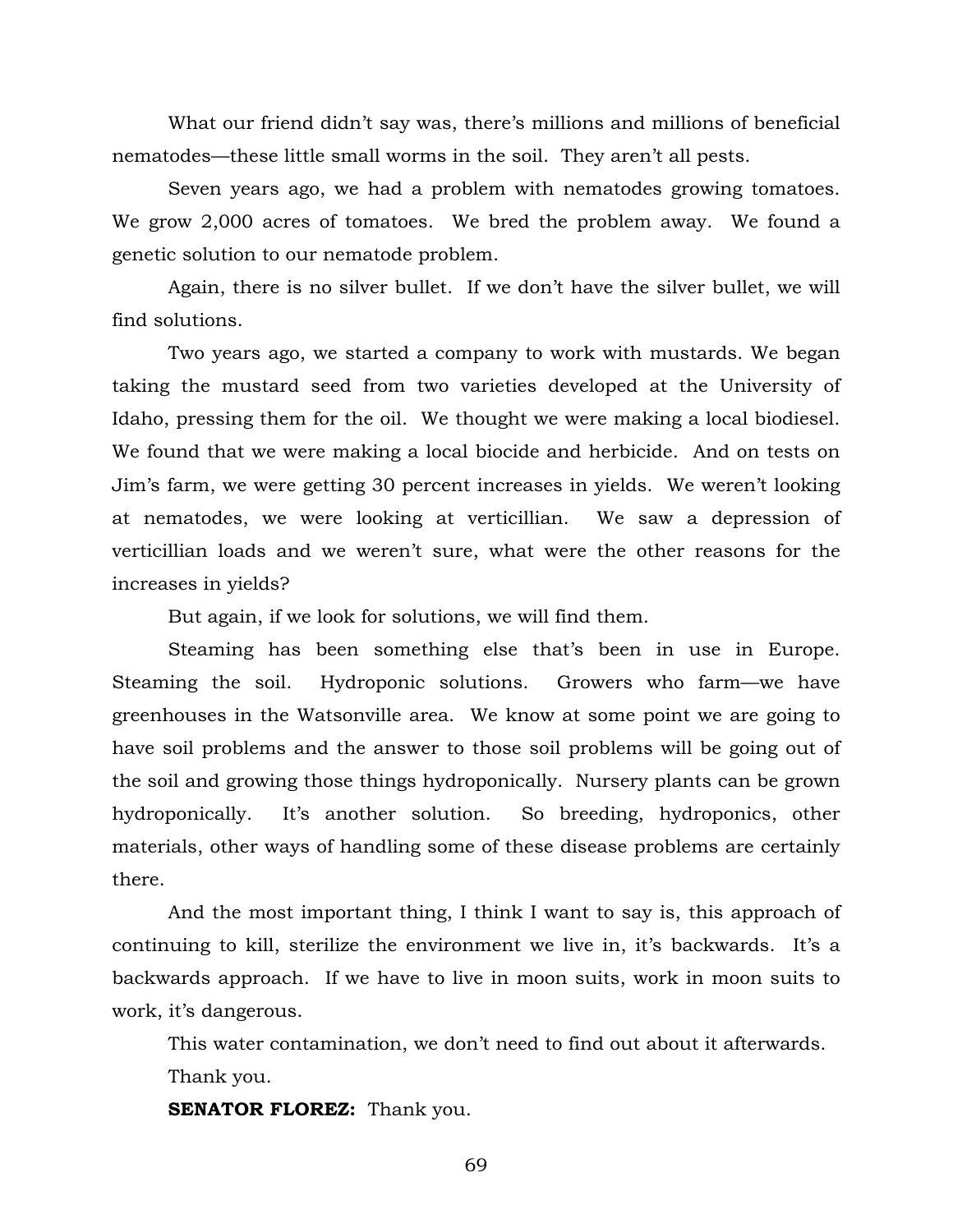**TRACEY BRIEGER:** Hi there. My name is Tracey Brieger with Californians for Pesticide Reform. I just want to go over a little bit, the stories that I've heard today. And the first panel to me, unequivocally presented this story that to register methyl iodide would be in the words of Dr. Schore's colleagues, insane, and I think that's undeniable. It was a very strong panel and I think it's quite clear that the health effects and the water effects would be an absolute tragedy to even considering registering this.

But the other story that I heard on the second panel with the exception of Mr. Dolezal, is that registering methyl iodide is unnecessary because there are alternatives and there are alternatives that work. We all know, as well as industry knows, that the future of agriculture is using non-fumigant alternatives, and so, the quicker we get on that road, the better. However, we can reliably count on industry to prophesy the apocalypse when change is near, as Mr. Dolezal did. And with all due respect, sir, I think you're crying wolf a little bit on this one.

We heard from the panel that there are alternatives at the field level. We heard from Mr. Gutierrez with NRCS, that there is money to support growers through these alternatives. And the story that didn't come out so much, but Jim Cochran talked about some, was the story at the nursery level. And I think the myth that was propagated here is that it can't be done. You cannot actually grow nursery starts without using methyl—without using fumigants. And, particularly in this case, they're arguing for methyl iodide.

But I want to tell you a different story, and this is a little bit more about the story of the grower who—the nursery grower that Jim works with, and that's Prather Ranch, a guy named James Rickert, who I've had the honor of speaking with. He grew up in the Redding area right around where most of the California nursery starts are in California, so right in that industry. He grew out right from his bedroom window. He's been able to look out at the Driscoll fields that make their nursery starts. And he was told what you have heard today; that it can't be done. You actually cannot grow strawberry starts organically. And so, having that exact same innovative spirit that Jim Cochran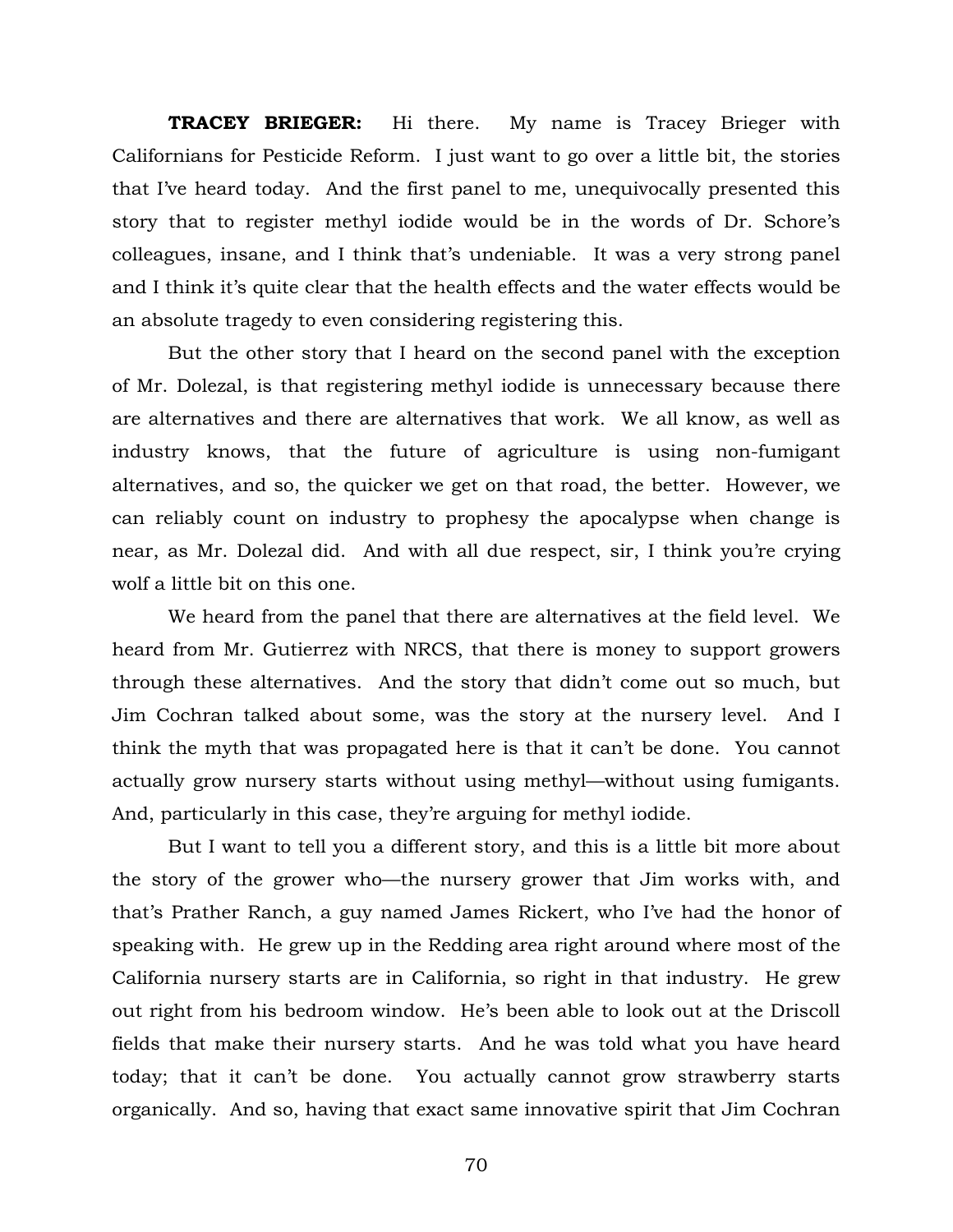talked to about himself, and Larry, too, in terms of a grower always thinking, "Wow, how can it be done?" And so, he asked that very same question and within a year he solved it.

And as you've heard from Jim, Jim buys his plants grown organically. In fact, absolutely meeting the zero tolerance standard for nematodes. In fact, he's scrutinized twice, because as you can see, it's an industry who doesn't want to believe that this is possible, who tries to pretend that it's not. And so, he actually gets inspected twice by the Shasta and the Siskiyou County county ag commissioners—because of the difference between where his fields are and where the trim sheds are. So, in fact, I think he's—the Shasta County inspectors have told him, "Wow, you have some of the nicest plants. They're big. They're robust. They're absolutely disease and nematode free." So he meets the zero tolerance.

And in fact, this year, as in some other years, he's had a great excess supply in terms of his plants. This gets at bit of the question that Senator Hancock was asking. It's like, "Wow, this guy is able to do it organically and he has excess supply," like, there's other people who could be buying this and they're not yet. What's our biggest barrier here? And I think it's one of the biggest barriers is an industry who doesn't want to believe that it's possible and who's pretending that it's not. But it absolutely is. And one of the reasons that he has excess supply is that nobody's requiring growers to buy his starts even though they can be done organically.

So, I mean, what's the role of the regulators and the legislators, is to make sure that actually, you know, people are actually buying the highest best practice organic standard nursery grown strawberry plants, because they exist and they can be done and he's been growing for five years—well over—enough to supply all the starts for organic in California if people were buying them. And so, he's growing them to scale is also a point. This is not a small operation, and he has room to expand, so he's made that extremely clear.

The last thing I'll say is that this really would be a tragedy in the making; to register methyl iodide. I know you all know this already, but the people who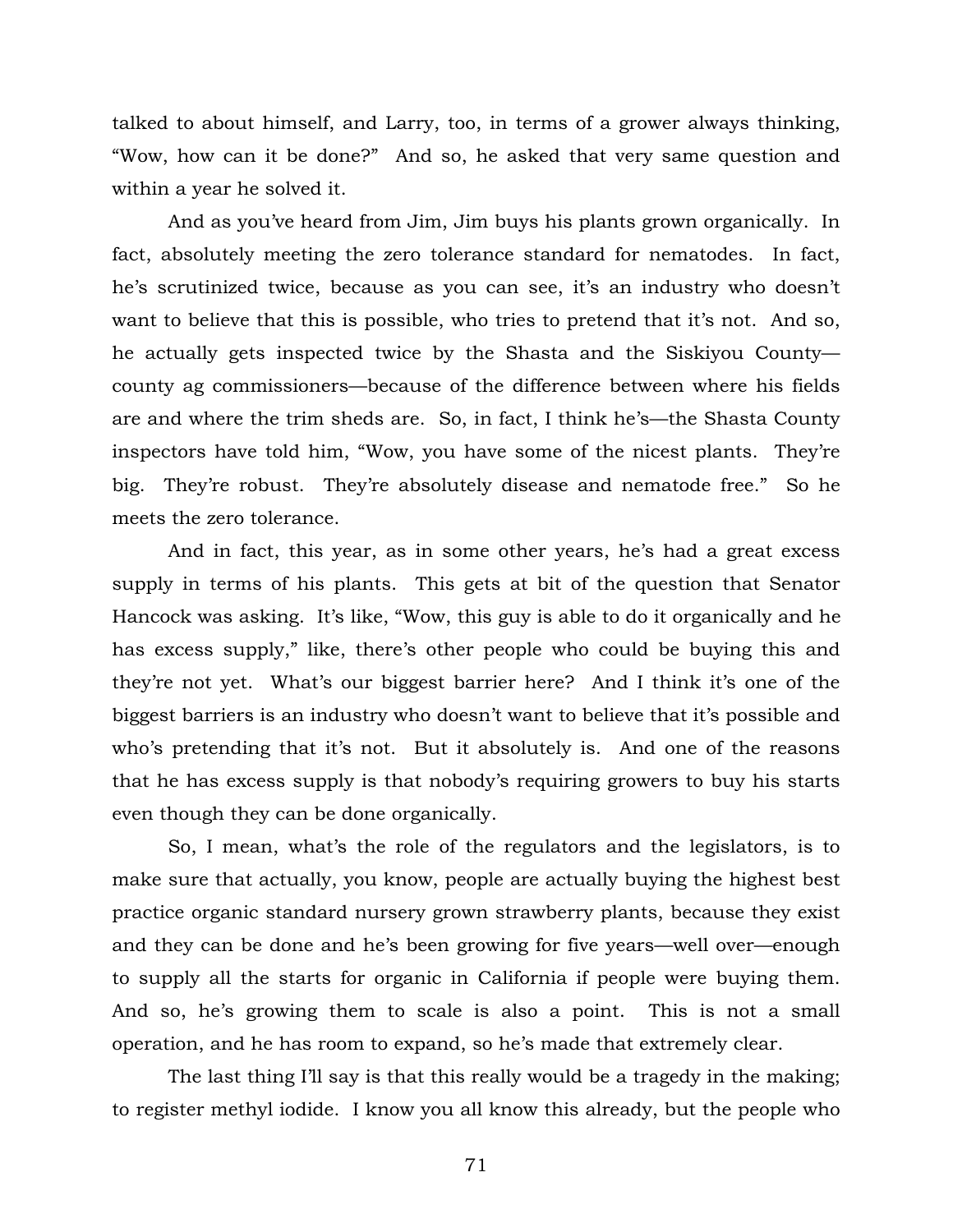stand the most to lose from this registration are predominantly not rich, predominantly not white, and who don't have the money to come to Sacramento, here, to lobby, like Arysta does, to have this registered. And they're your constituents—of this committee. They're residents of California, and they deserve protection too. And the strongest protection is to not register methyl iodide. If we have zero protection for—zero standard tolerance for nematodes, I would ask why we don't have zero tolerance standard for water contamination, for cancer, and for worker exposure?

Thanks.

## **SENATOR FLOREZ:** Thank you.

**PAUL TOWERS:** Thank you, Senator. Paul Towers, with Pesticide Watch. I wanted to mostly share some testimony from a group of residents from the central coast who were unable to make it up today. Picture where they live in Moss Landing, which is surrounded on three sides by strawberry fields, so literally, on three sides of their community. Over the past few years, because of methyl bromide applications, they've actually been—have drifted upon and had numerous health effects. And so, picture this introduction of a new pesticide with that potential to drift, one that is more toxic and poses these serious threats to groundwater.

I think just anecdotally: I remember when some of those applications were taking place in the fields, literally 25 feet from their houses. There were, actually, several folks in moon suits. But those were the people 25 feet away working in the field; the folks living 25 feet away in their homes, looking from their front porches, wearing no protection at all.

So I wanted to share just a few words from them. This is on behalf of Marilyn Linds(?), Dianna Keto(?), Christa Henny(?), among other mothers and business owners all within Moss Landing.

The testing grounds being proposed are thousands of acres of land at the rate of 175 pounds per acre. The laboratory animals in this trial will be farm workers; they'll be school children, and rural communities. People in positions of power in this state are being told that it is too urgent of an issue to take the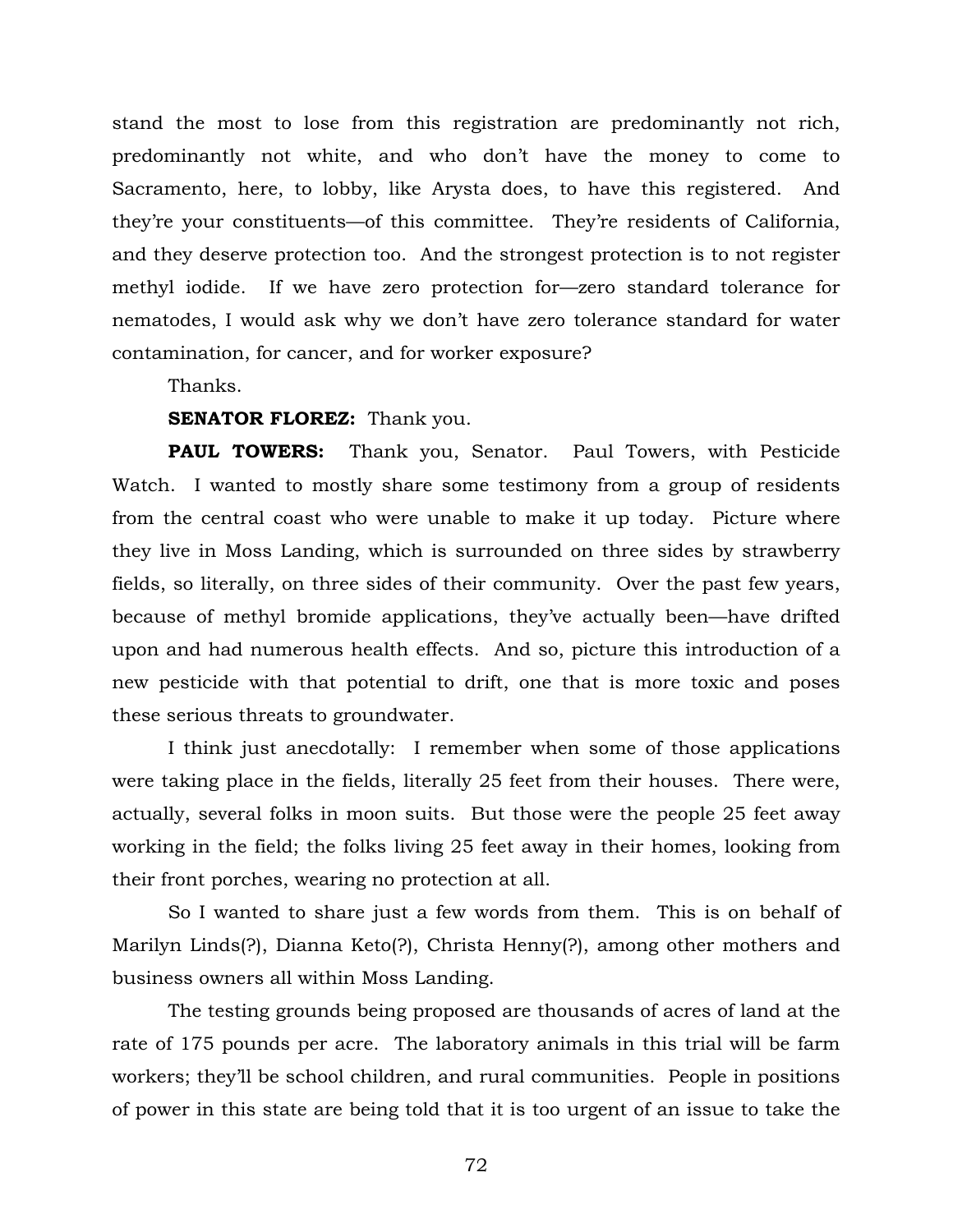time to fully test the safety and wisdom of using methyl iodide to control pests and are being urged to go ahead—go ahead and register this. We cannot help but wonder if the reason for this urgency is that methyl iodide is already a known carcinogen to cause fetal insult up to and including, late term miscarriage; to interfere with the function of the thyroid; to cause neurological damage among other adverse effects; not to mention that it will be used also with a mixture of chloropicrin, another known carcinogen and one that can cause severe pulmonary damage among other effects. In other words, if methyl iodide were to be fully vetted for safety, it would not stand up to this scrutiny.

Instead of using our countryside for what amounts to the opposite of chemical reform as is in green chemistry and other initiatives, let us turn away from the most deadly of pesticides and support our farmers in any way we can to growing healthy, sustainable crops.

Thank you.

## **SENATOR FLOREZ:** Thank you.

**ALEGRIA DE LA CRUZ:** Senator, thank you for doing this today; for taking time to learn more about methyl iodide and why its registration should be blocked completely. My name is Alegria De La Cruz. I'm an attorney with the Center on Race, Poverty, and the Environment. But I'm also here today as a mom and as the granddaughter of the one of the first women who organized in the fields with Cesar Chavez in the early 1960s. For six years I was an attorney with California Rural Legal Assistants in the Central Valley and had the privilege of working for many amazing clients in some of the most dire circumstances. The worst of my cases were the pesticide drift cases. I represented the some 300 people who were poisoned in the weed patch chloropicrin incident two nights in a row, and I would hate to see those same people affected over and over again by decisions like the one to register methyl iodide.

Also, when I was at CRLA, I was on a case involving some 400 H2A workers, as Martha referred to. The trim shed where these workers were employed, brought up from Mexico, finds it difficult to find local workers who

73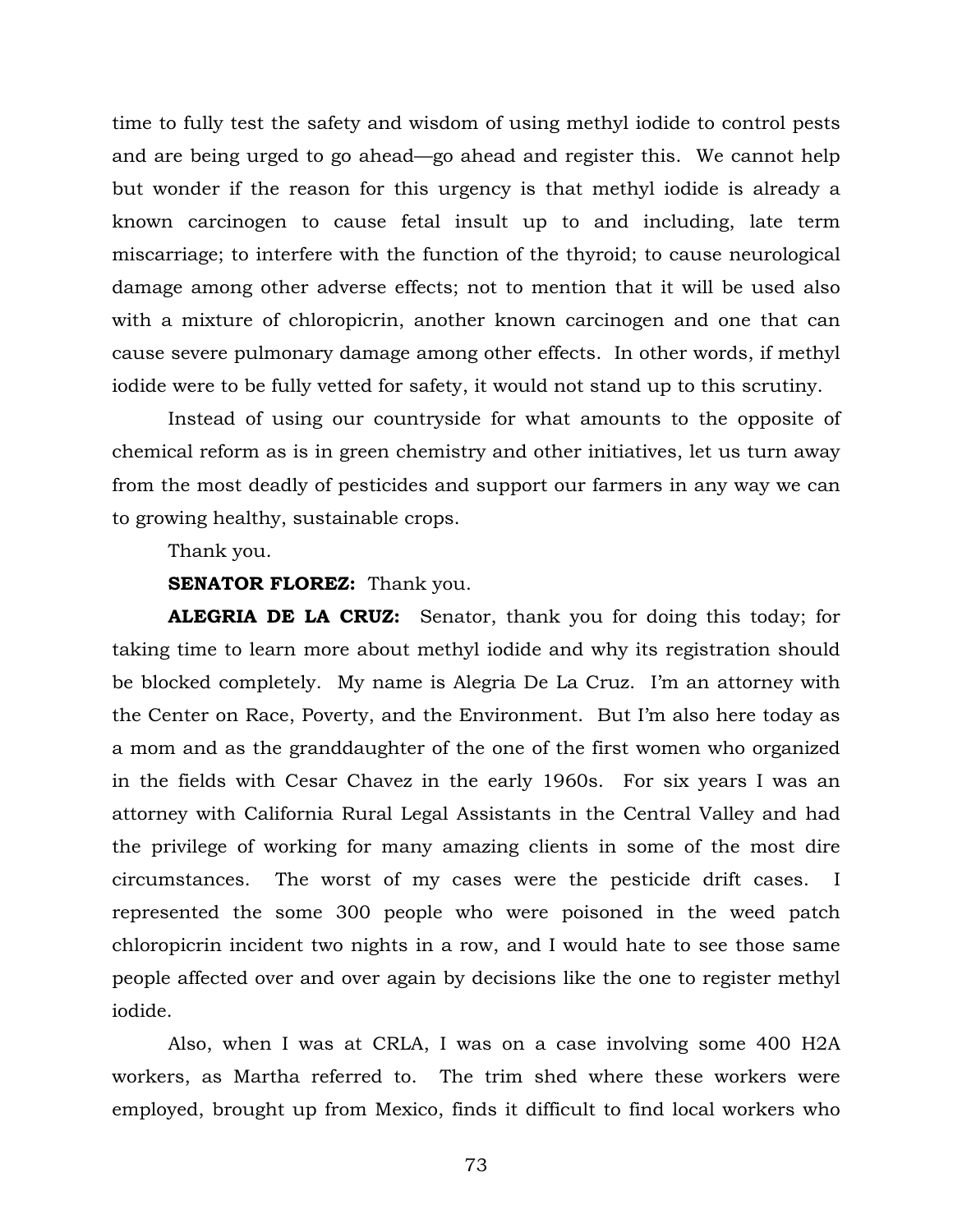have those highly skilled—who are highly technical and highly skilled as expressed by Mr. Dolezal. And so, what this company decided to do was go to Mexico and find some Mexicans to bring and work in their trim shed. Needless to say that the Mexicans they found were not highly skilled, highly trained farm workers or technicians, but factory workers who got on the bus and drove 24 hours up to Tule Lake to be housed in what were once the interment camps for the Japanese Americans. They were housed in absolutely horrible conditions that were not only illegal but also inhumane. They were given no protective equipment to do the work that they needed—that they had to do. And they got sick and they got hurt. And then to top it all off, they were not being paid properly. So this is what's happening on the ground.

And I find it very difficult to believe that we will find the moon suits to give the hundreds of H2A workers with no training, who were driven up in a bus in the middle of the night and not told what they're actually going to be doing when they're using this highly toxic pesticide—I always keep my grandma up to date on what I'm doing and she finds it intolerable that after some 40 odd years of people knowing the plight of farm workers, that some of these things continue to happen. And when I explained to her about methyl iodide, she dropped her head and said that those top 10 pesticides on Cesar's list in the late 1970s, many of those are still being used. And while that's still happening, we're also looking at things like methyl iodide.

So for her, my son, and for my clients, thank you for doing this; taking this time today for this hearing. And please do all you can to make sure that methyl iodide is not used in California.

## **SENATOR FLOREZ:** Thank you.

**ANNE KATTEN:** Hi. Thank you for having this hearing. I'm Anne Katten, from California Rural Legal Assistance Foundation. I'm an industrial hygienist by training, so I'd like to address my concerns that I just can't see mitigations as solving this problem at all.

Firstly, the Department of Pesticide Regulations draft risk assessment found that the exposures could be up to 3,000 times higher than the level they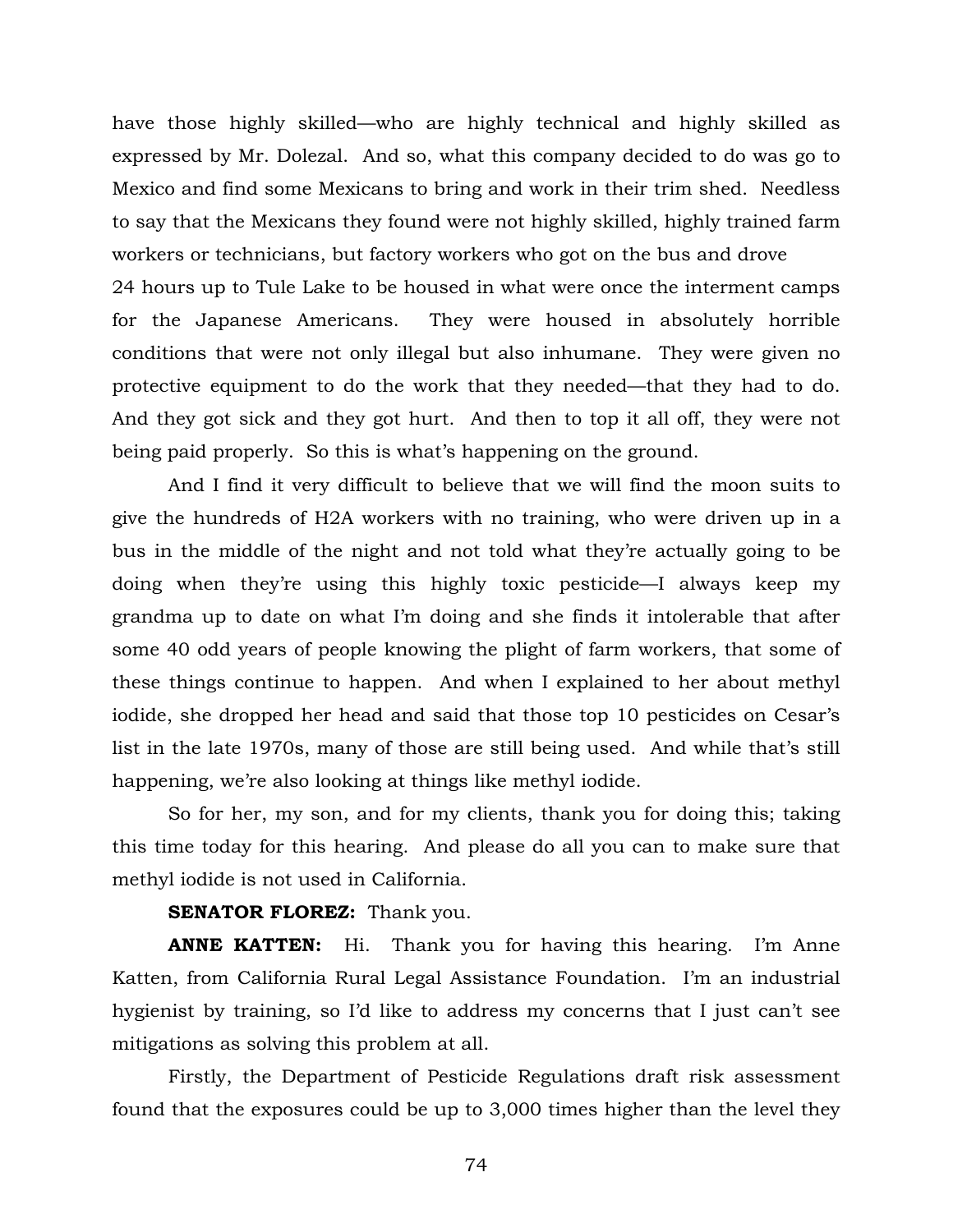consider could result in a risk of miscarriage or early term delivery. And I just—that's a lot to reduce by mitigation. And the methods that have been proposed are—that's including use of respirators. Respirators are always considered the last resort for protecting workers because they're uncomfortable. They have to be carefully fit to the face. You have to keep changing the cartridges every day. And as you've observed, in agriculture, sometimes the attention to detail isn't quite there.

This virtually impermeable film, I have two concerns. One is when do you decide things have decomposed enough so that you can cut it, so you can remove it? You know, if you don't make that decision properly, you're going to get a big poof of it coming off. Also, California tried very high barrier types for methyl bromide a number of years ago and it seemed to leak out the sides because they found a lot when they did adjacent monitoring.

And then, there's also the concern that if you put on more tarping and you inject deeper, you're going to increase the risk of groundwater contamination, as was discussed. And I just wanted to emphasize that even once the methyl iodide breaks down, you're still going to get iodide in the soil, and that's there permanently. And I checked that with Dr. Schore before I came up here.

And on the external peer review panel in their August meeting, Dr. Ted Slotkin observed that DPR's prediction that you could have loading up to 18 parts per million iodide in the soil, he said that at that level of loading and drinking water, if you drink a liter of water, your orders of magnitude above the upper recommended iodide intake.

And then just finally, for nurseries, there is already an approved steam treatment for containerized plants which is very efficacious. It is expensive but maybe with solar treatment—you know, heating of the steam—it could get less expensive, and I believe there is research underway to use that in the soil type nursery operations.

Thank you.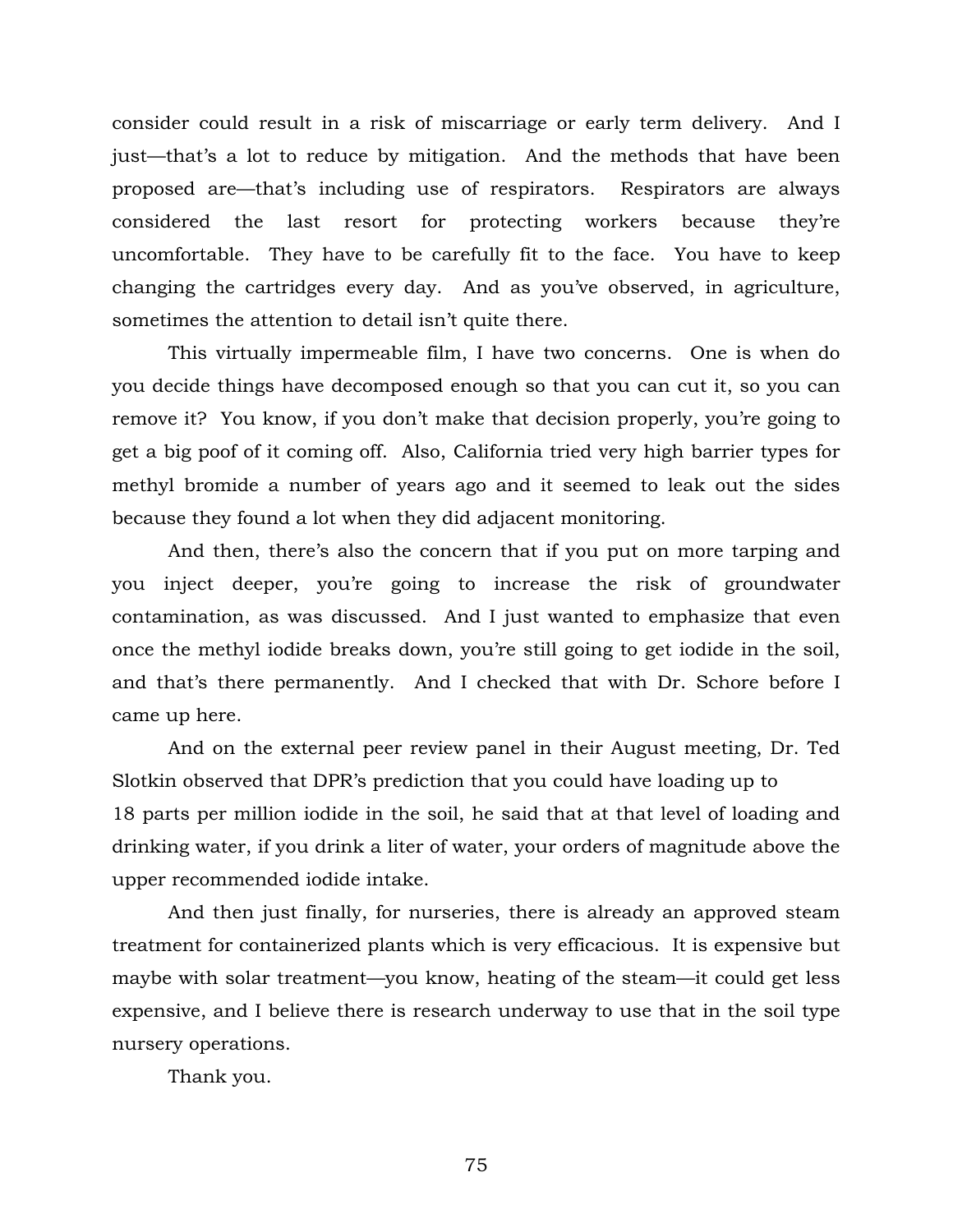**SENATOR FLOREZ:** Thank you. Is there any other public comment for the record? Okay. Then I want to thank everyone for coming. I can tell you, obviously, this is not even close to being over. We have a lot of work ahead of us, including a not too transparent report that's on some Federal Express package coming our way.

And so, I will tell you that the goal of this committee is to make sure that once that report is public and posted that we will have another hearing; that we will get the thought processes of the director of DPR and the assistant—the decision makers. That's our role in the Legislature. We're an oversight body. Our role is to understand the thought processes of our decision makers, particularly in the Administration. So we will have a hearing on that immediately—not a month from now. So when we are ready to have—that means we have to have the report as well.

And we very much appreciate the public's comment on the report. We very much appreciate your emails. And I want to make sure you have my email address. It's very simple. It's [deanflorez@yahoo.com.](mailto:deanflorez@yahoo.com) And if you can send that to me, that will get directly to me and to my staff—once you have the report, or if you have any other comments after this particular hearing that may not have made it on the record, we very much appreciate it that.

It's clear that the approval process in this particular case is one of fits and starts. This has not been a seamless process. And we're very worried with the fact it is such a major, major decision that could well impact us for the next 30 years. And so, I don't think that simply saying that this is a simple replacement or safer replacement for methyl bromide should, in my mind, make us all walk out of here feeling any better. I think in the end, we have to, then, have hearings after this on alternatives and have some very serious hearings on alternatives; that we need to bring in our universities and talk about funding; and we need to ask our industries to see what they're doing and they are doing something, which is great—in terms of funding those alternatives. Because the day is coming where we're going to be moving past these particular substances; it has to.